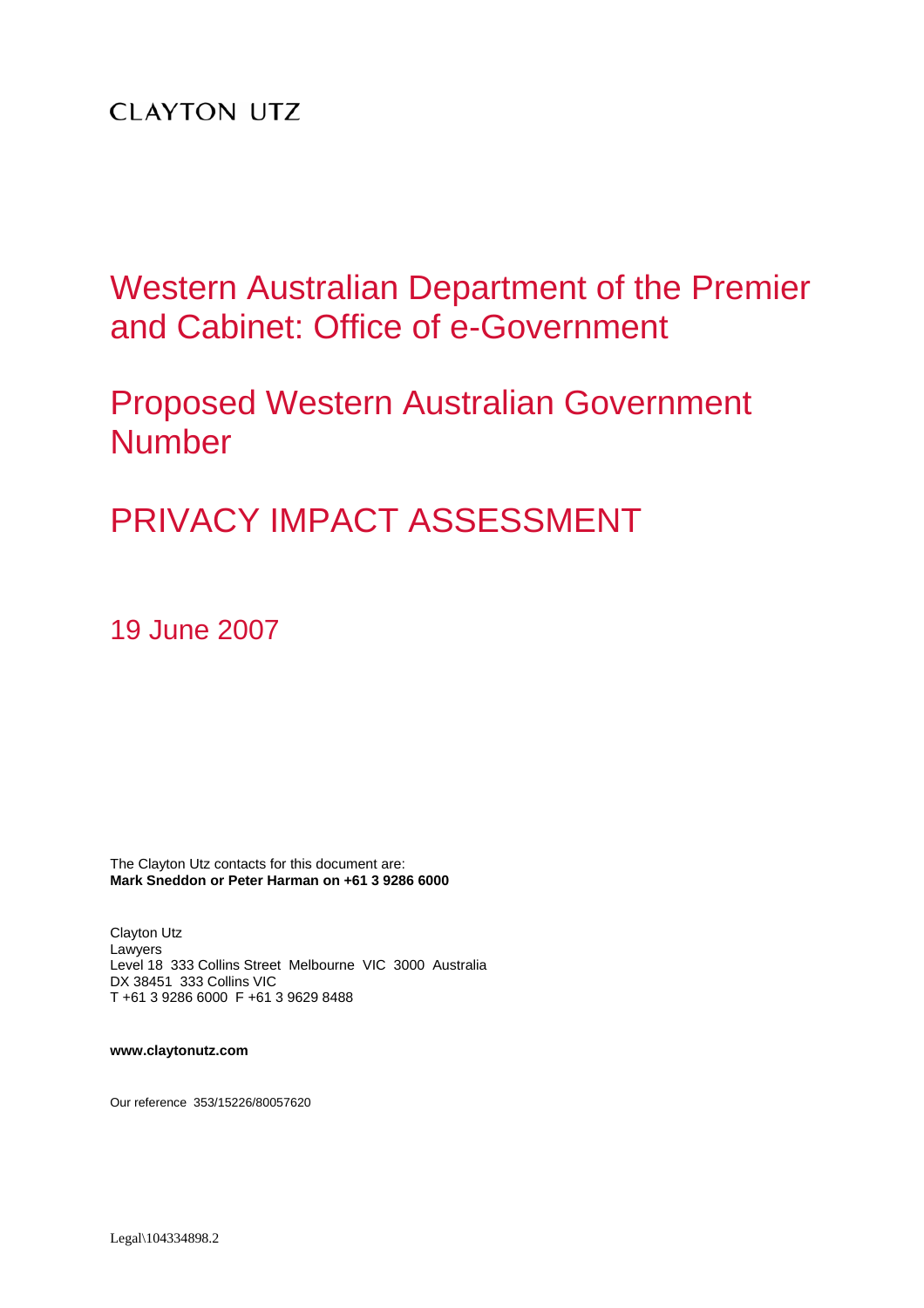# **Table of contents**

| 1. |                                        |                                                                                                                                                                                           |  |  |
|----|----------------------------------------|-------------------------------------------------------------------------------------------------------------------------------------------------------------------------------------------|--|--|
|    | 1.1<br>1.2<br>1.3                      |                                                                                                                                                                                           |  |  |
| 2. |                                        |                                                                                                                                                                                           |  |  |
|    | 2.1<br>2.2<br>2.3<br>2.4<br>2.5<br>2.6 | Authorised Exchange of information between Agencies15<br>Access and amendment rights: the Freedom of Information Act                                                                      |  |  |
| 3. |                                        |                                                                                                                                                                                           |  |  |
|    | 3.1<br>3.2                             | What is the WAGN and what personal information is associated                                                                                                                              |  |  |
|    | 3.3                                    | Relationship between the WAGN and existing employee                                                                                                                                       |  |  |
|    | 3.4                                    |                                                                                                                                                                                           |  |  |
|    | 3.5                                    |                                                                                                                                                                                           |  |  |
| 4. |                                        |                                                                                                                                                                                           |  |  |
|    | 4.1<br>4.2                             | Allocation of the WAGN & key functions of the WAGN System23<br>Personal information to be held in the WAGN System and                                                                     |  |  |
|    | 4.3                                    | Stakeholder comments regarding potential additional WAGN                                                                                                                                  |  |  |
|    | 4.4<br>4.5                             | Flows of personal information to and from the WAGN System28<br>Updating, retaining and destroying WAGN System Information29                                                               |  |  |
| 5. |                                        |                                                                                                                                                                                           |  |  |
|    | 5.1                                    | Potential uses and disclosures within an employer Agency as an<br>identifier for employees (including for access to resources)30                                                          |  |  |
|    | 5.2<br>5.3                             | Potential uses and disclosures for data-matching and linking by<br>Potential uses and disclosures of the WAGN outside of the WA                                                           |  |  |
| 6. |                                        |                                                                                                                                                                                           |  |  |
|    | 6.1<br>6.2<br>6.3<br>6.4               | The role and importance of consultation in the PIA process33<br>The context - Agency profiles and existing practices34<br>Agency perspectives on potential privacy impacts of the WAGN 35 |  |  |
| 7. |                                        |                                                                                                                                                                                           |  |  |
|    | 7.1<br>7.2                             | The WAGN System and associated information flows 36<br>Collection, use and disclosure of WAGN Personal Information                                                                        |  |  |
|    | 7.3                                    | Cross-Agency and Whole of Government Uses of WAGNs 39                                                                                                                                     |  |  |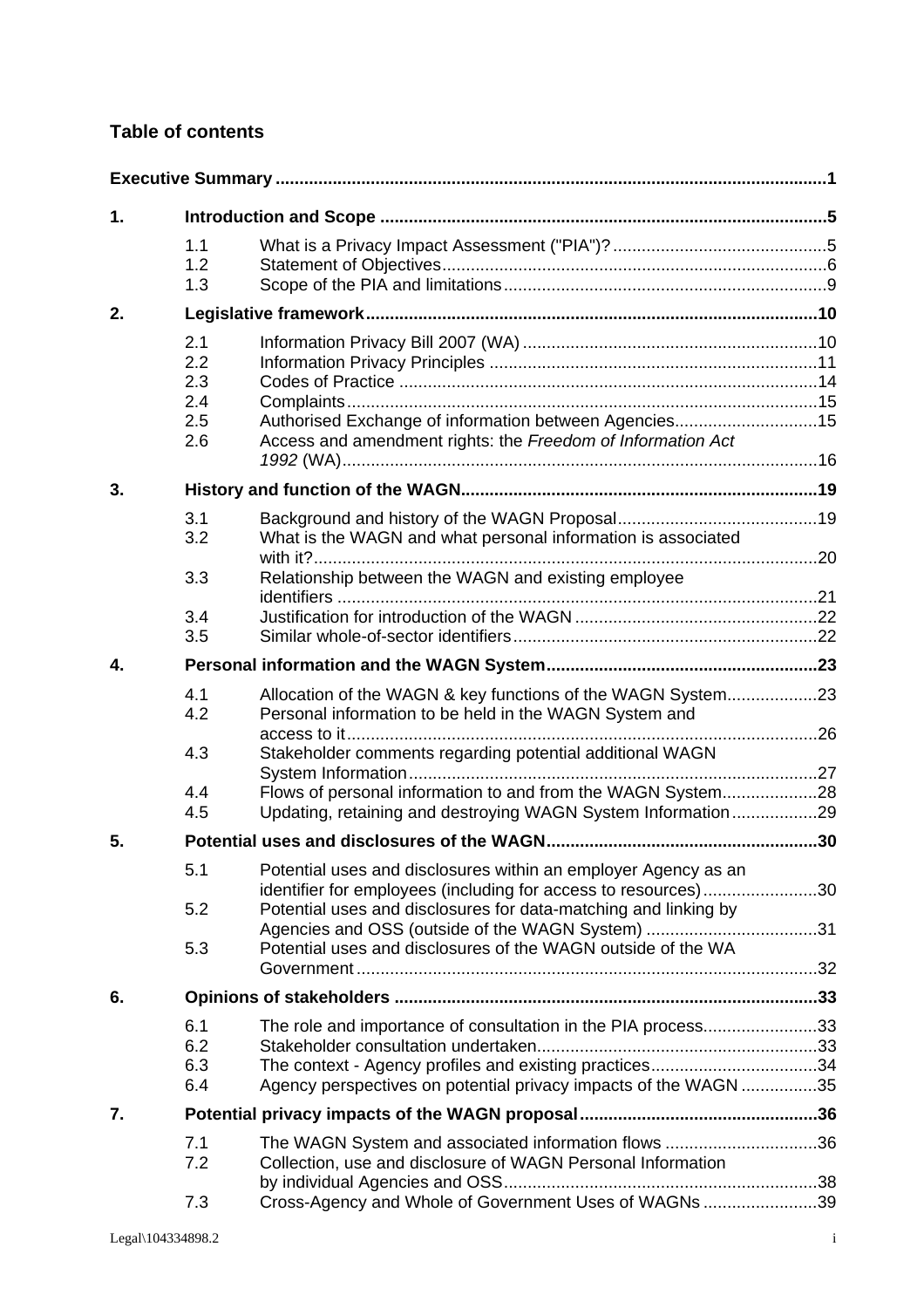|    | 7.4                                                                   | Uses of the WAGN and associated personal information outside                                                                                  |  |
|----|-----------------------------------------------------------------------|-----------------------------------------------------------------------------------------------------------------------------------------------|--|
| 8. |                                                                       | Privacy benefits, and mechanisms to protect or enhance privacy42                                                                              |  |
| 9. |                                                                       | PIA consultants' overall view and summary of recommendations 44                                                                               |  |
|    | 9.1<br>9.2                                                            |                                                                                                                                               |  |
|    |                                                                       |                                                                                                                                               |  |
|    |                                                                       |                                                                                                                                               |  |
|    |                                                                       | Collection, use and disclosure of TFNs under the Taxation Administration<br>Collection, use and disclosure of TFNs under the TFN Guidelines50 |  |
|    |                                                                       | Annexure B - Role and functions performed by WAGN Business Administrator53                                                                    |  |
|    |                                                                       |                                                                                                                                               |  |
|    | Annexure D - Stakeholder Consultation - summary of Agency responses56 |                                                                                                                                               |  |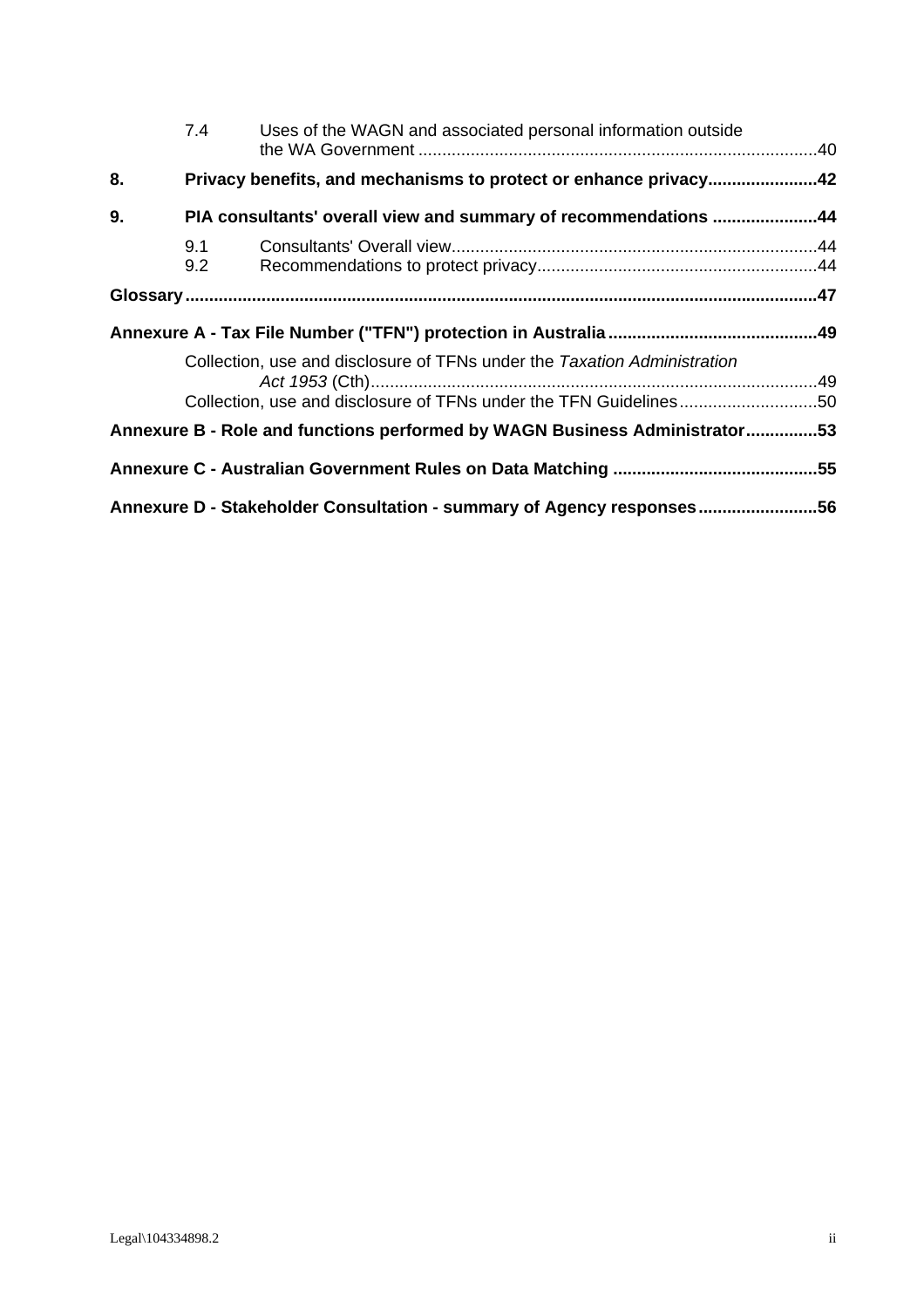# **Executive Summary**

Clayton Utz was engaged by the Western Australian Department of the Premier and Cabinet: Office of e-Government ("OeG") to undertake a Privacy Impact Assessment ("PIA") of its proposal to allocate a Western Australian Government Number ("WAGN") to individuals with an employment-type relationship with the WA Government (the "WAGN Proposal").

The Business Requirements document and other documentation provided to Clayton Utz for the purpose of this PIA describe the WAGN as follows:

- An eight (8) digit employee number;
- Unique across the whole of the WA Government;
- Having no meaning in its own right (meaningless number randomly allocated);
- Relating to an individual;
- Persistent (ie. as a general rule it remains with that individual for their entire career with the WA Government, regardless of breaks in service).

The WAGN Proposal itself forms a key component of the WA Identity and Access Management Framework and is a key part of the implementation of the Identity and Access Management Framework and Action Plan. At this stage, technological specifications have been developed, and OeG is working on policy development. It is OeG's stated intention that this PIA will be a key reference document as it prepares its policy documentation.

The PIA is primarily concerned with:

- (a) The collection, use and disclosure of personal information (potentially including the WAGN) by the WAGN System and/or the WAGN Business Administrator to allocate and administer WAGNs. Those collections, uses and disclosures must however, be considered in the context of Agency Human Resources and Evidence of Identity ("EOI") processes, of which the WAGN allocation and confirmation process will form a part;
- (b) Targeted, non-incidental uses and disclosures of the WAGN by agencies eg. as an identifier required for access to resources (such as IT systems); and
- (c) New opportunities to match, analyse or manipulate personal information within and across agencies using the WAGN as a new, unique, persistent, whole-of-government identifier.

A key aspect of this PIA has been to consider the effect of the recently introduced *Information Privacy Bill 2007* (WA) on the WAGN Proposal, including a consideration of whether a Privacy Code or Code of Conduct should be developed to protect the privacy of individuals to whom a WAGN is allocated. Our analysis of the impact of the Bill also includes an analysis of the Information Privacy Principles ("IPPs") it contains.

In order to assess the privacy impacts of the WAGN Proposal, stakeholder consultation was undertaken with a number of WA Government Agencies, including Office of Shared Services ("OSS") cluster Agencies, those Agencies that remain outside of the OSS cluster (such as Police, Education and Health). This enabled stakeholder views in relation to both privacyenhancing aspects of the WAGN Proposal and potential privacy risks to be taken into account. It also informed the PIA process as to existing Agency practices, and potential or proposed uses of the WAGN in the context of those practices.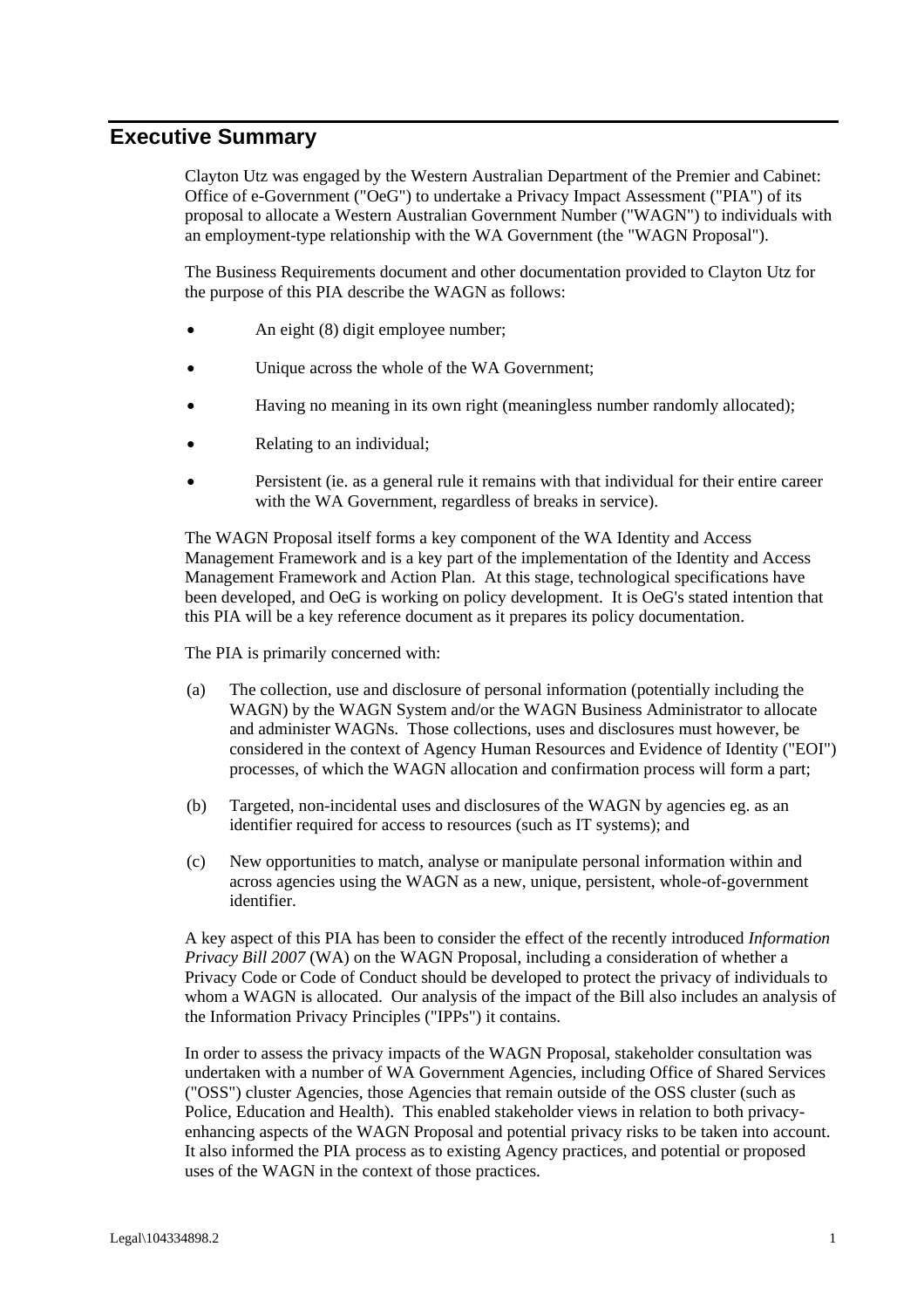Our assessment of the privacy impacts of the WAGN Proposal suggests that, in many respects, the introduction of the WAGN will not lead to a change in the types of personal information collected by WA Government Agencies about employees, nor will it change the manner in which such information is collected. In many respects, the WAGN Proposal and proposed business rules have been developed in a manner which can be considered to respect the privacy of individual WA Government employees. By way of example:

- the WAGN will not be allocated to individual employees on the basis of their Agency of employment, seniority, length of service or any other attribute;
- it is not intended that the WAGN will be a secret number, which may render it less attractive to those who may wish to acquire and use it for an illegitimate purpose (irrespective of whether that purpose may lead to a privacy breach);
- the ability to interrogate the WAGN System will be restricted to the WAGN Business Administrator function; and
- the WAGN System will only provide one of a limited number of responses to the HRMS of a particular Agency, and will not disclose personal information about individual to Agency HR Representatives.

That is not to say that we consider there are no potential privacy risks associated with the WAGN Proposal. The introduction of the WAGN will result in the transfer of personal information from the OSS and Agency Human Resource Management Systems ("HRMSs") to the WAGN System, the creation of a new repository of information about WA Government employees, and increased potential to match data across WA Government Agencies.

There is also the potential that the WAGN will be attractive to private sector entities (although, given the current limited content of the WAGN system, we have had difficulty envisaging a scenario where a private sector organisation would be highly motivated to collect, use or adopt the WAGNs for its own purposes). Potential for "scope creep" in relation to the information stored in the WAGN System, and the potential uses of that information also exists, and must be appropriately managed.

In order to address the key privacy issues presented by the WAGN Proposal and so as to protect the privacy of individual WA Government employees to whom a WAGN is allocated, we recommend the following action be taken by WA Government (to be co-ordinated as necessary by the OeG):

#### *Recommendation One: Implementation of the WAGN Proposal as described by OeG and the Business Requirements Documents*

When implementing the WAGN Proposal and allocating WAGNs to WA Government employees, OeG, the WA Government and Agencies more generally should adopt and implement the privacy sensitive mechanisms set out in the Business Requirements Documentation and the Business Rules described to Clayton Utz during the course of consultation. This includes the implementation of business rules ensuring that physical and technological access to the WAGN System is restricted, flows of personal information to and from the WAGN System only take place as described in Section 4 of this Report (which reflects the Business Requirements Documents and OeG's description of the WAGN Proposal) and uses and disclosures of the WAGN are in accordance with recognised privacy requirements, such as the Information Privacy Principles.

#### *Recommendation Two: Further Privacy Impact Assessments as necessary*

We recommend that OeG consider a PIA at any extension or change of scope, or, if changes to the collection, use and disclosure of personal information (potentially including the WAGN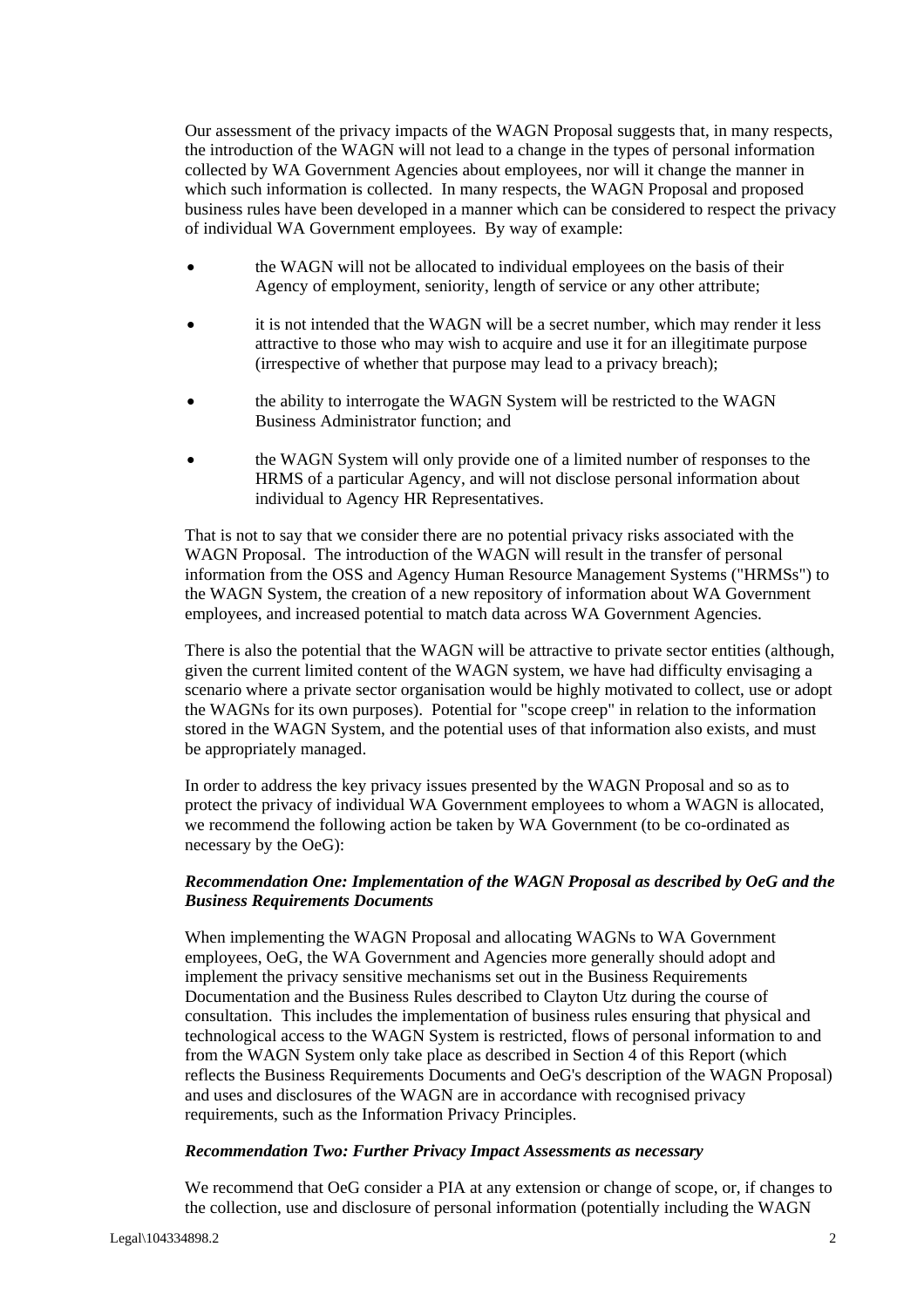itself) associated with the WAGN or the WAGN System are proposed in the future. If this raises privacy concerns, OeG should undertake a further PIA. Such a PIA would form a key component of the formal privacy review process we propose as part of our recommended WAGN Code of Conduct (see below).

#### *Recommendation Three: Development of a WAGN Code of Conduct*

Some formal, binding rules concerning the operation of the WAGN System and the collection, use and disclosure of the WAGN by WA Government Agencies and contractors should be implemented, potentially in the form of a WAGN Code of Conduct endorsed by Cabinet. Currently, some privacy enhancing features of the WAGN are incorporated in OeG's proposed Business Rules in the Oracle build, but the relevant privacy and management rules need to be given an enduring authority across the WA Government.

As stated at Section 2.3 of this Report, a Privacy Code developed under Part 4 of the Privacy Bill is not a suitable vehicle because it can only be made and applied in circumstances where an agency is not in a position to comply with the IPPs. A Code of Conduct can also cover issues other than those covered in the IPPs.

In particular, we consider that a WAGN Code of Conduct should be developed to incorporate the following matters:

- Relevant Business Rules concerning the operation and use of the WAGN System by the WAGN System Manager and Agencies;
- A formal privacy review process to consider the privacy impact of any proposed change to the scope of the content of WAGN System records. Such a process would necessarily involve consultation with a range of WA Government stakeholders, perhaps via a committee of representatives from WA Government Agencies and employees;
- Guidelines or binding rules as to whether and how Agencies may use and disclose WAGNs as part or all of an authentication credential which must be presented to access resources;
- Data-Matching Guidelines to regulate use of the WAGN (by linking WAGNs to information contained in Agency HRMSs) by Agencies and whole of WA Government for the purpose of linking records, building profiles, data-matching records or providing reports across agencies or the whole of the WA Government;
- Any rules considered appropriate regarding prohibiting or permitting disclosure of WAGNs by Agencies or employees to private sector organisations (see below);
- A requirement that each Agency (or a central Agency) operate a Complaints Management Process for complaints regarding allocation, use or disclosure of a WAGN (see below);

Consideration should also be given to what the incentives for compliance with the Code of Conduct should be (eg. should there be penalties or compensation arrangements in the event of non-compliance by either an Agency or the WAGN System Manager?).

#### *Recommendation Four: Technological limitations on access to the WAGN System*

In line with the Business Requirements documentation and OeG's proposed system design, the WAGN System Manager should place technical / access limitations on the various roles that have both physical and systems access to the WAGN System. These should include limiting the access that external service providers may have to the WAGN System and its contents (for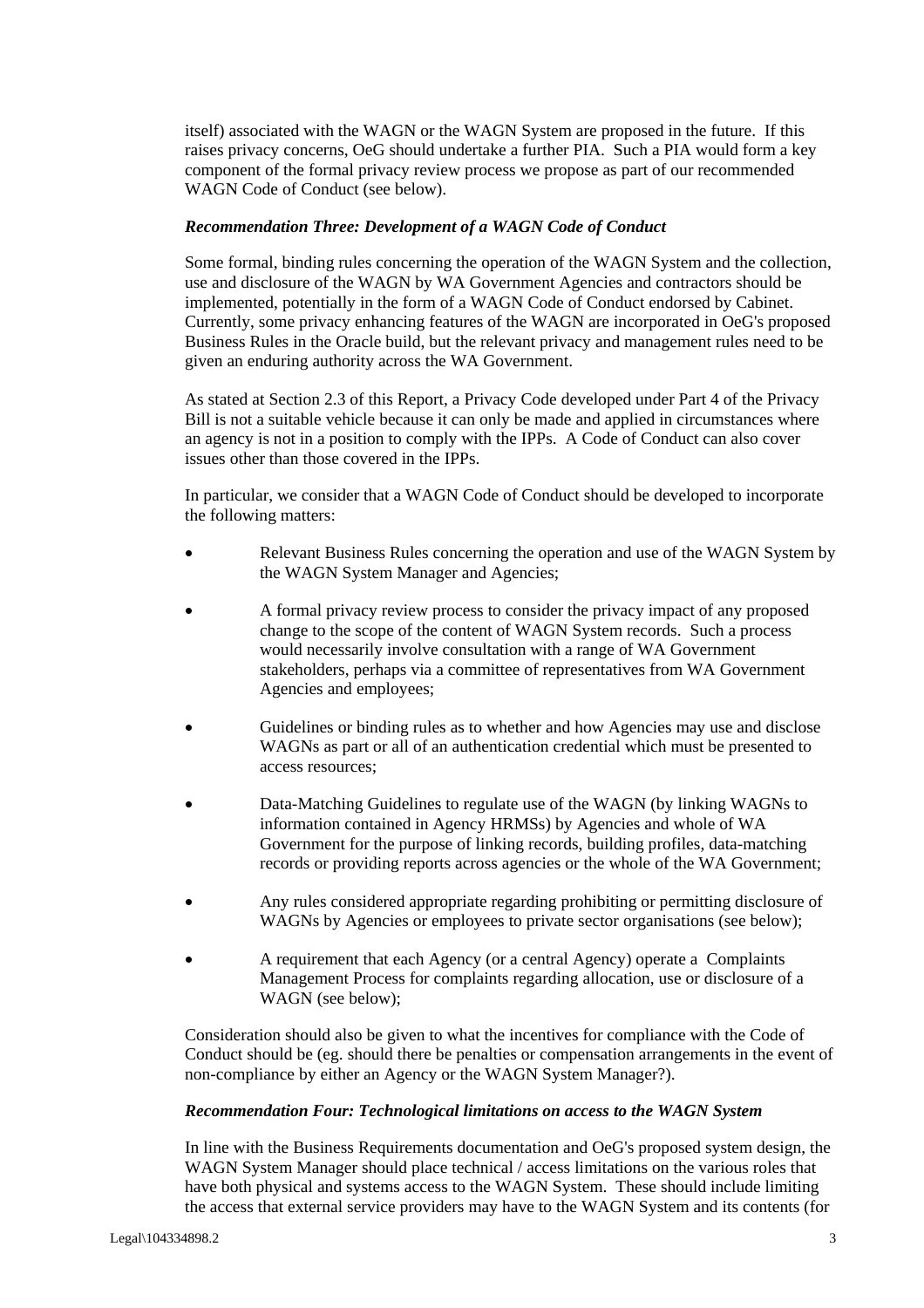example, restrictions and privacy obligations should be included in Service Level Agreements and contracts with service providers).

#### *Recommendation Five: Consider restriction of private sector collection and/or use of the WAGN*

Consideration needs to be given to whether any regulation (and if so what) is required in relation to the private sector adopting, requiring, using and disclosing WAGNs (including on any expansion of the content of WAGN System records). As the WAGN is not intended to be a secret number, it would not be necessary for such regulation to incorporate prohibitions that are as extensive as those which apply to TFNs. The WAGN Code of Conduct could place some prohibitions or restrictions on Agencies and employees disclosing their WAGNs to private sector entities. Direct regulation of the private sector's activities in collecting, requesting or requiring WAGNs would require legislation. We note that IPP 6(4) prohibits a public organisation (but not a private sector organisation) from requiring an individual to provide an identifier in order to obtain a service, unless the provision is required or authorised by law or is in connection with the purpose for which the identifier was assigned.

### *Recommendation Six: Transfer of responsibility for the WAGN System to an independent / unrelated Agency*

We have been informed that the WAGN System component of the OSS Oracle ERP has been designed in such a way as to enable it to be extracted from the OSS systems and placed in a separate location. While it is proposed that OSS will initially take on the role of WSM, we recommend that consideration be given to moving responsibility for the WAGN System to a separate independent or unrelated WA Government Agency once rollout of the WAGN moves beyond the OSS Cluster Agencies to Agencies more generally.

#### *Recommendation Seven: Development of a WAGN Complaints Management Process*

While the IPPs set out processes and procedures for complaints to be made to and investigated by the Privacy and Information Commissioner, we recommend that a Complaints Management Process be developed to deal with complaints either before they are referred to the Commissioner, or in circumstances where the Commissioner declines to deal with a complaint because the complainant has not yet made a complaint to the relevant respondent (which in the case of the WAGN would most likely be either the WSM or the relevant Agency). The WAGN complaints management process would clearly need to be cognisant of timeframes for making complaints to the Commissioner, the Commissioner's powers in respect of complaints and the circumstances in which the Commissioner may refer a complaint back to an Agency for resolution.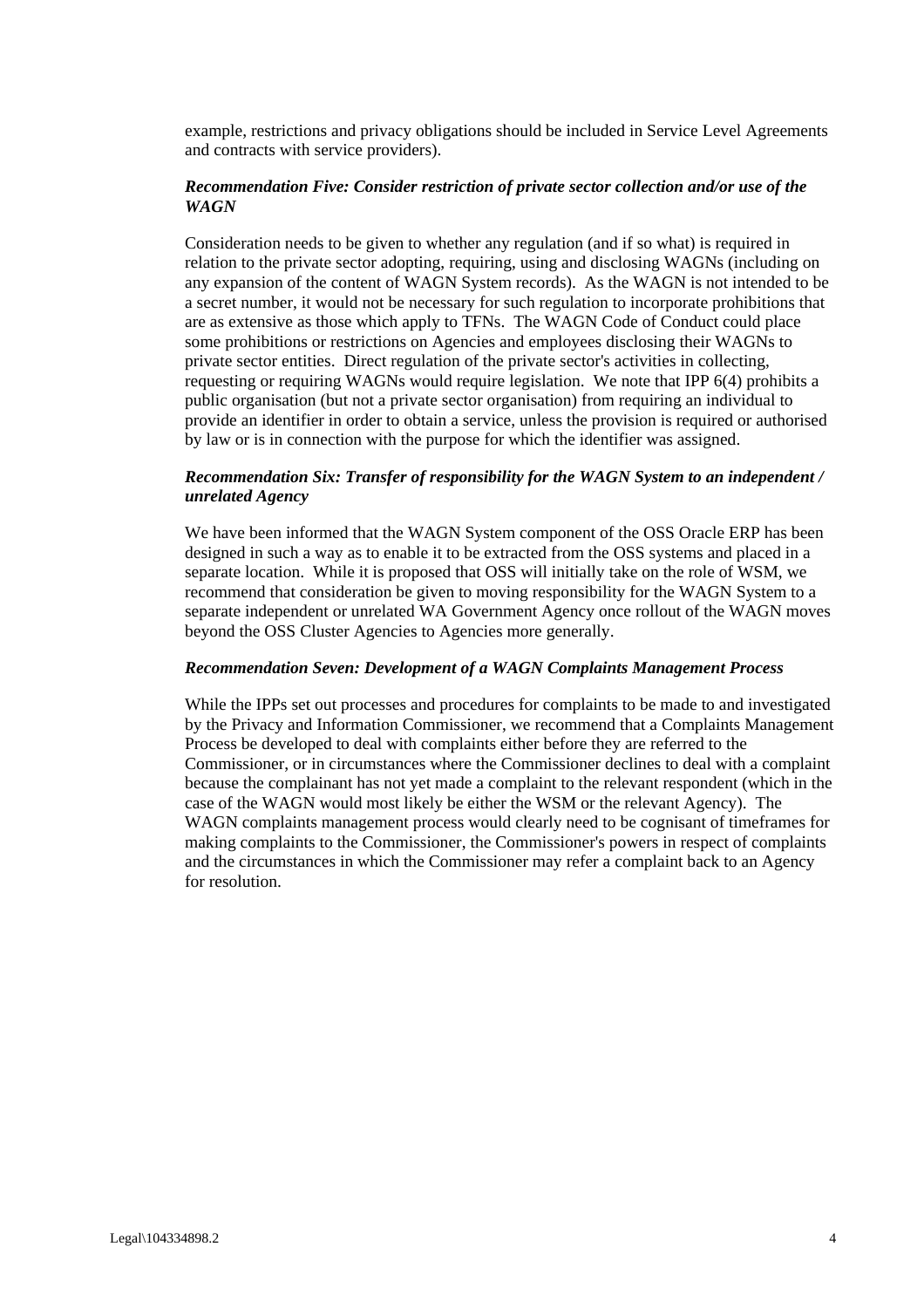# **1. Introduction and Scope**

Clayton Utz was engaged by the Western Australian Department of the Premier and Cabinet: Office of e-Government ("OeG") to undertake a Privacy Impact Assessment ("PIA") of its proposal to allocate a Western Australian Government Number ("WAGN") to individuals with an employment-type relationship with the WA Government (the "WAGN Proposal").

The WAGN Proposal involves the random allocation of a sequentially generated, meaningless eight digit number to all employees of the WA Government. The WAGN Proposal itself forms a key component of the WA Identity and Access Management Framework and is a key part of the implementation of the Identity and Access Management Framework and Action Plan.

As recommended by the Office of the Privacy Commissioner in its Privacy Impact Assessment Guide ("PIA Guide")<sup>1</sup>, OeG undertook a preliminary assessment of the potential impacts of the WAGN Proposal and determined that a PIA was necessary.

It is not envisaged that the PIA and this Report will encompass all consideration of privacy issues by OeG and the WA Government more generally in respect of the WAGN Proposal. It may be that privacy issues arise during the course of WAGN testing, or following implementation (particularly as the Office of Shared Services ("OSS") and individual Agencies consider how the WAGN may be used in the future). Consequently, it should be recognised that it may be necessary for further PIAs to be undertaken as the WAGN Proposal progresses to implementation and rollout. As the PIA Guide itself states,

> *"Given the importance of a PIA in the evolution of a project involving personal information, the PIA document itself will also usually tend to be an evolving or living document. As the project develops and the issues become clearer, a PIA document can be updated and supplemented, leading to the completion of a more comprehensive and useful PIA. Projects which are more significant in scope may even require more than one PIA throughout their development."*

A Glossary of terms used throughout this PIA can be found at page 40 of this Report.

# **1.1 What is a Privacy Impact Assessment ("PIA")?**

Over recent years, the PIA technique has been developed and implemented in a number of jurisdictions.<sup>2</sup> This PIA has been undertaken in accordance with the Privacy Impact Assessment Guide issued by the OPC in August 2006 ("the OPC Guide"). $3$ 

A PIA is not only an assessment of the extent to which a proposed initiative is in compliance with existing privacy law and policy. It is a systematic analysis of the impact of the initiative on the privacy of individuals, or identified groups of individuals. As the OPC Guide states, a PIA is a tool that "provides agencies with the opportunity to consider the values the community places on privacy - trust, respect, individual autonomy and accountability - and to reflect those values in the project by meeting the community's privacy protection expectations."<sup>4</sup>

<sup>&</sup>lt;sup>1</sup> Office of the Federal Privacy Commissioner, *Privacy Impact Assessment Guide*, August 2006, available at: http://www.privacy.gov.au/publications/PIA06.pdf. 2

<sup>&</sup>lt;sup>2</sup> For example, PIAs are mandatory for US Federal agencies and in some Canadian jurisdictions, and are recommended by Privacy Commissioners in Australia, New Zealand and Hong Kong. 3

Office of the Federal Privacy Commissioner, *Privacy Impact Assessment Guide*, August 2006, available at: http://www.privacy.gov.au/publications/PIA06.pdf.

 $4$  Ibid, page 6.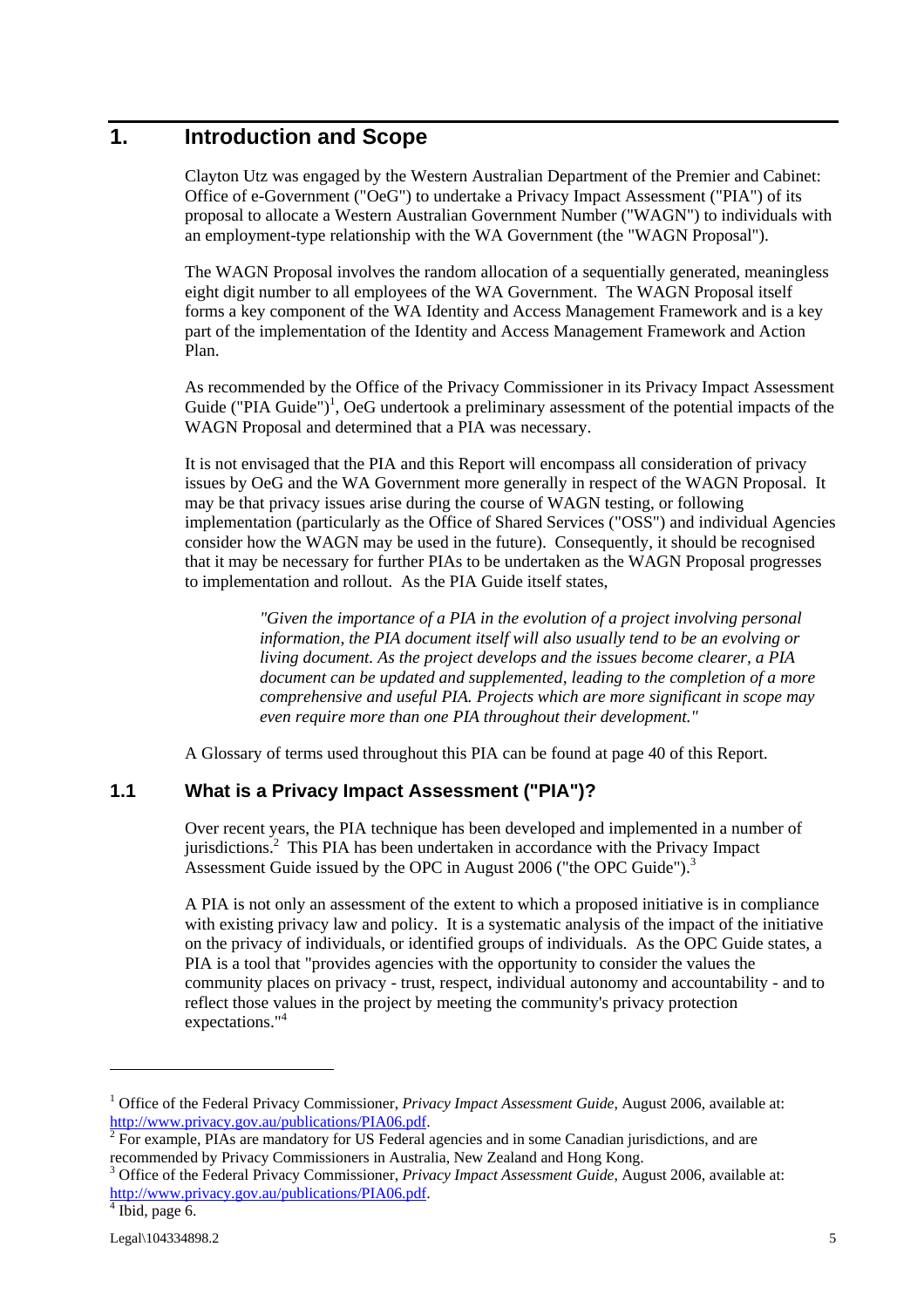This PIA Report describes the WAGN Proposal developed by OeG, and identifies and analyses the potential privacy impacts and risks associated with its implementation. Where appropriate, the PIA report will suggest risk mitigation techniques and strategies, in the form of recommendations aimed at minimising the risk of privacy intrusion that may come about as a consequence of rollout of the WAGN Proposal, and maximising any identified privacyenhancing potential.

As the OPC Guide itself states, the *Privacy Act 1988* (Cth) does not refer to PIAs, nor does it require Agencies to undertake a PIA in relation to a particular initiative. Similarly, the *Information Privacy Bill 2007* (WA) does not require a PIA to be undertaken. However, the benefits of a PIA can be many, particularly where it is undertaken during the formative stages of an initiative. For example, a PIA is a useful tool for ensuring that:

- An initiative, if implemented, complies with privacy minimums set out in the applicable privacy law;
- Community values in relation to privacy, including trust, respect, individual autonomy and accountability are reflected in the initiative (ie. ensuring that the initiative meets community expectations in relation to privacy protection);
- Privacy issues are considered as a part of the risk management process undertaken in relation to the initiative;
- Viable privacy solutions complement the initiative, and help to progress the overall goals of the initiative;
- Potential privacy impacts, such as function creep or those arising from the implementation of new technology or legislation have been considered and analysed;
- Individuals who may be impacted by the initiative feel satisfied that their opinions or concerns regarding privacy have been heard and considered;
- Individuals who may be impacted by the initiative understand the importance of privacy and are aware that privacy issues have been considered as a key component of the initiative. $5$

#### **Clayton Utz PIA team**

The Clayton Utz team for this PIA was led by Mark Sneddon, Partner and included Peter Harman and Mark Holmes.

# **1.2 Statement of Objectives**

The PIA has five key objectives $6$ :

(a) Objective 1 - Describe the Proposal

The PIA will describe, at a high level, the WAGN Proposal and its implementation plan including the functionality of the WAGN System, the role of the WAGN Business Administrator, the processes for allocation of a WAGN to an individual

 $<sup>5</sup>$  These benefits are identified by the Office of the Federal Privacy Commissioner, ibid, pages 5-7.</sup>

<sup>&</sup>lt;sup>6</sup> These are adaptations of the objectives set out by the Office of the Federal Privacy Commissioner, ibid, pages 13 -17.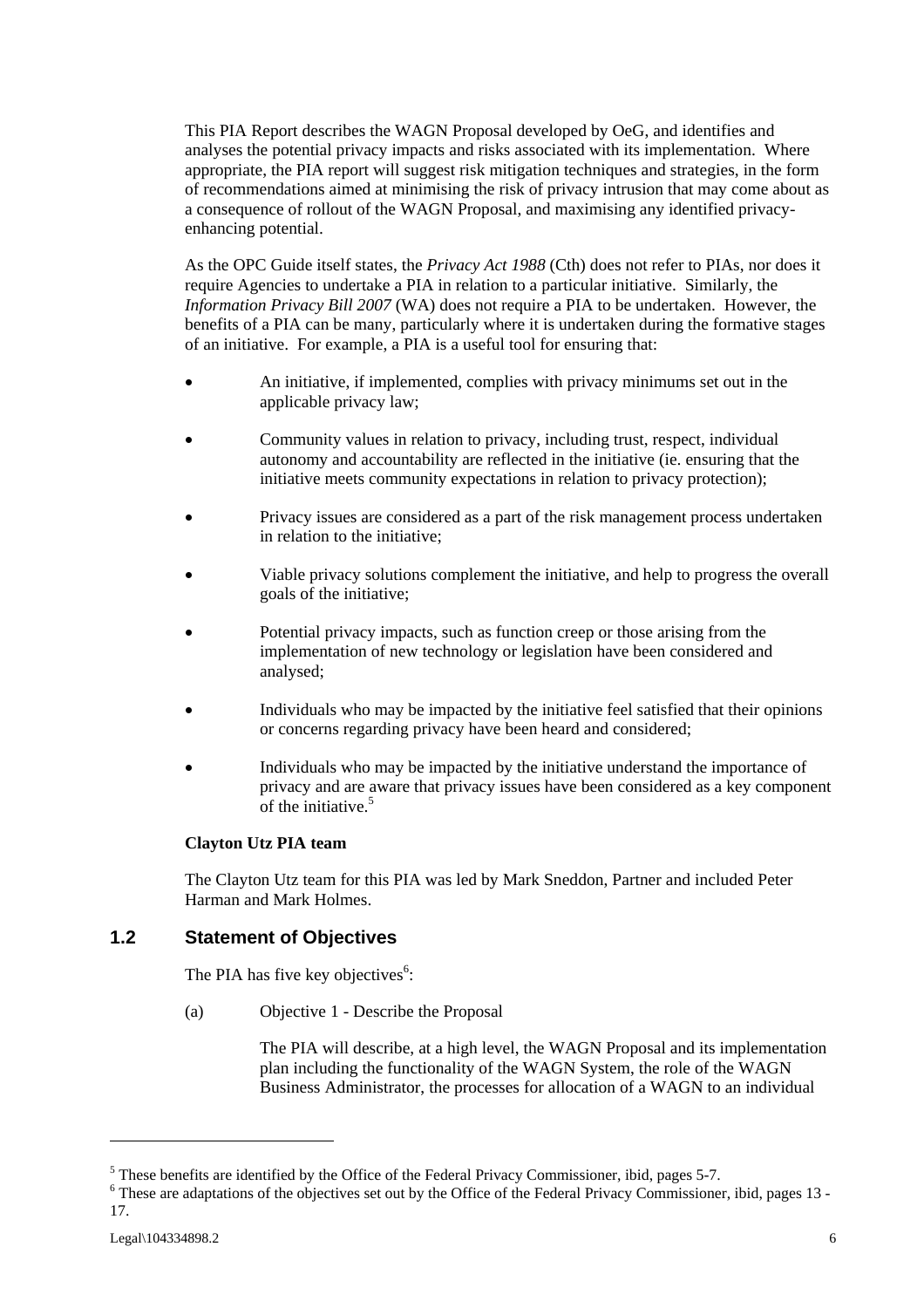WA Government employee and the processes around Exception Reports arising from the allocation or attempted allocation of a WAGN.

The PIA will also describe, at a high level, the current processes for the collection of personal information about WA Government employees, allocation and use of employee identifiers within WA Government Agencies at present and mechanisms in place in relation to the disclosure, storage, security and quality of personal information (including Evidence of Identity ("EOI") processes in place in Agencies) relevant to the WAGN Proposal, and how the WAGN may impact on each of these.

(b) Objective 2 - Map the Personal Information flows

The PIA will describe and map the potential flows of personal information relevant to the WAGN Proposal, and outline, where possible, the business processes, rights of access and use, storage and quality of data related to those flows of personal information. This will also include a consideration of the impact of the WAGN on identity management within the WA Government.

Mapping of the personal information flows will be based on technical specification and other documentation provided by OeG, information obtained via consultation with OeG and other WA Government Agencies and other anecdotal evidence and commentary provided throughout the stakeholder consultation process.

In particular, the PIA will address:

- The types of personal information to be collected and associated with a WAGN in the WAGN System, how such information will be collected. and what notice should be provided to WA Government employees (or prospective employees) and others who receive a WAGN at the time their personal information is collected;
- Proposed uses of the WAGN and personal information collected during the WAGN allocation process, including how individuals will be made aware of those proposed uses of their information, as well as consideration of the process for extending or limiting the potential uses of the WAGN and personal information collected during the WAGN allocation process;
- Any existing and potential uses of personal information or the WAGN for data-matching purposes;
- The anticipated disclosures of the WAGN or personal information collected when the WAGN is allocated, the level of privacy protection for that information, and the extent to which individual WA Government employees will be able to make decisions in respect of such disclosures;
- The relationship between EOI processes undertaken by WA Government Agencies in respect of new or existing employees and the reliability of information contained in the WAGN System.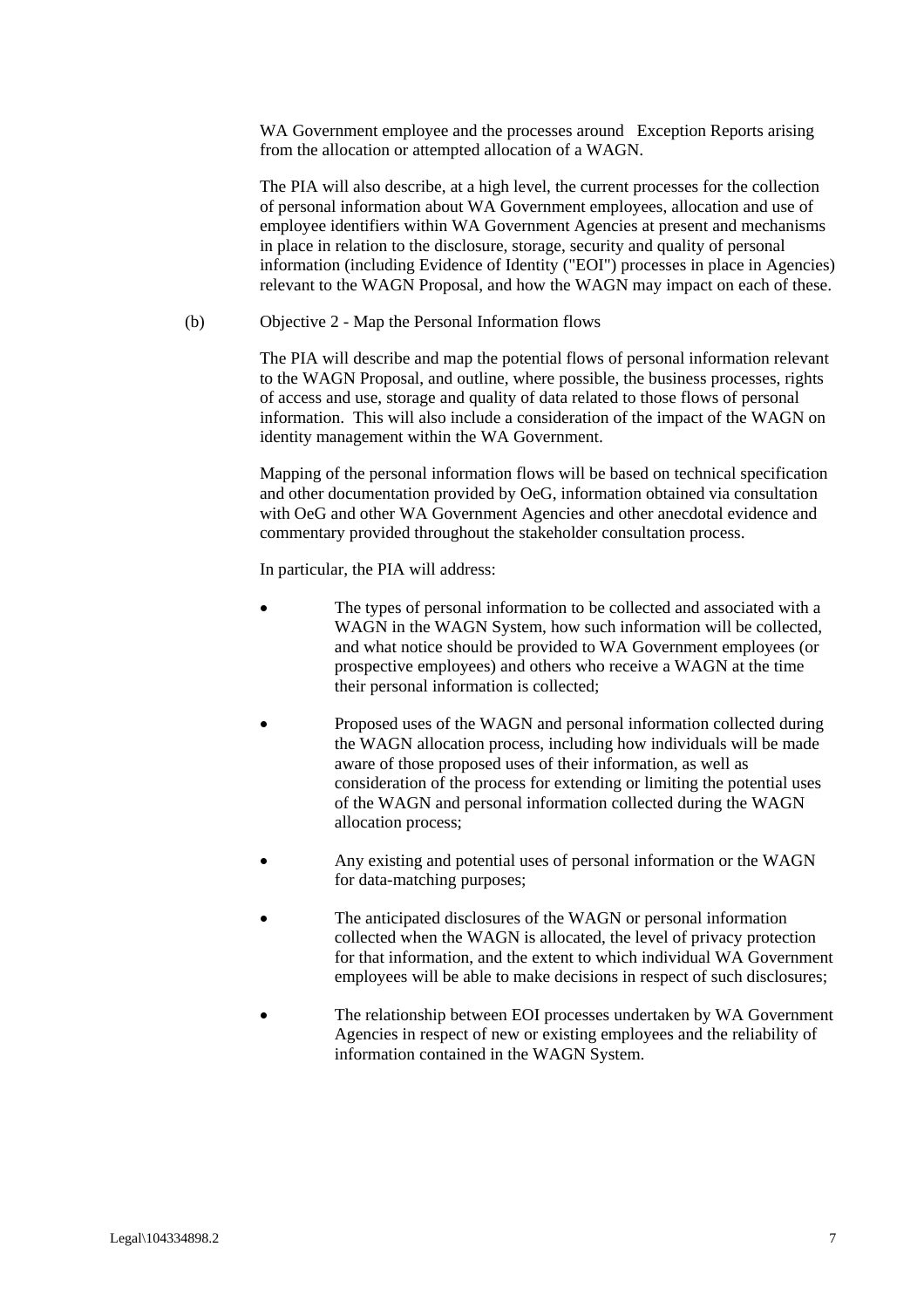(c) Objective 3 - Identification of Privacy Impacts and Risks

The PIA will identify actual and potential privacy impacts, and specific risks associated with the collection, use and disclosure of personal information related to the allocation and use of the WAGN.

(d) Objective 4 - Analysis of Privacy Impacts

The PIA will analyse the actual and potential privacy risks identified. In doing so it will consider which particular privacy impacts are serious and which are less so, whether the privacy impacts may be avoided, or are necessary, and how the privacy impacts of the WAGN may impact upon the strategic objectives of the WA Government in introducing the WAGN (and other associated Shared Services Reform initiatives, such as centralisation of certain HR functions within the WA Government). This will include an analysis of:

- How the identified privacy risks and impacts will affect the choices that individual WA Government employees will have in relation to the use of their personal information; and
- What potential there is for the collection or storage of additional information about individual WA Government employees in the WAGN System or for the WAGN System to be used for any additional purpose.

#### (e) Objective 5 - Recommendations

The PIA will make recommendations for the minimisation or mitigation of privacy risks identified. This will involve recommendations aimed at ensuring that:

- An appropriate balance is achieved between the goals of the WA Government (and Agencies) and the privacy interests of individual employees of the WA Government;
- As far as possible, privacy enhancing mechanisms are built into the implementation of the WAGN Proposal (eg. ensuring that privacy protection is a key element of system design in respect of the WAGN System);
- Any negative impact(s) on privacy arising as a consequence of the implementation of the WAGN Proposal are proportionate to the benefits to be gained from implementation;
- The WAGN Proposal (and HR processes associated with the allocation of the WAGN) is flexible so as to protect the privacy and choices of as many individuals as possible;
- The privacy impacts of the WAGN Proposal are reviewed and considered following its implementation, so as to ensure that any resulting negative privacy impacts can be addressed;
- Relevant legislation (or any other privacy regulating mechanism, such as an Approved Privacy Code or a Code of Conduct) provides adequate protection for individual employees to whom a WAGN is allocated.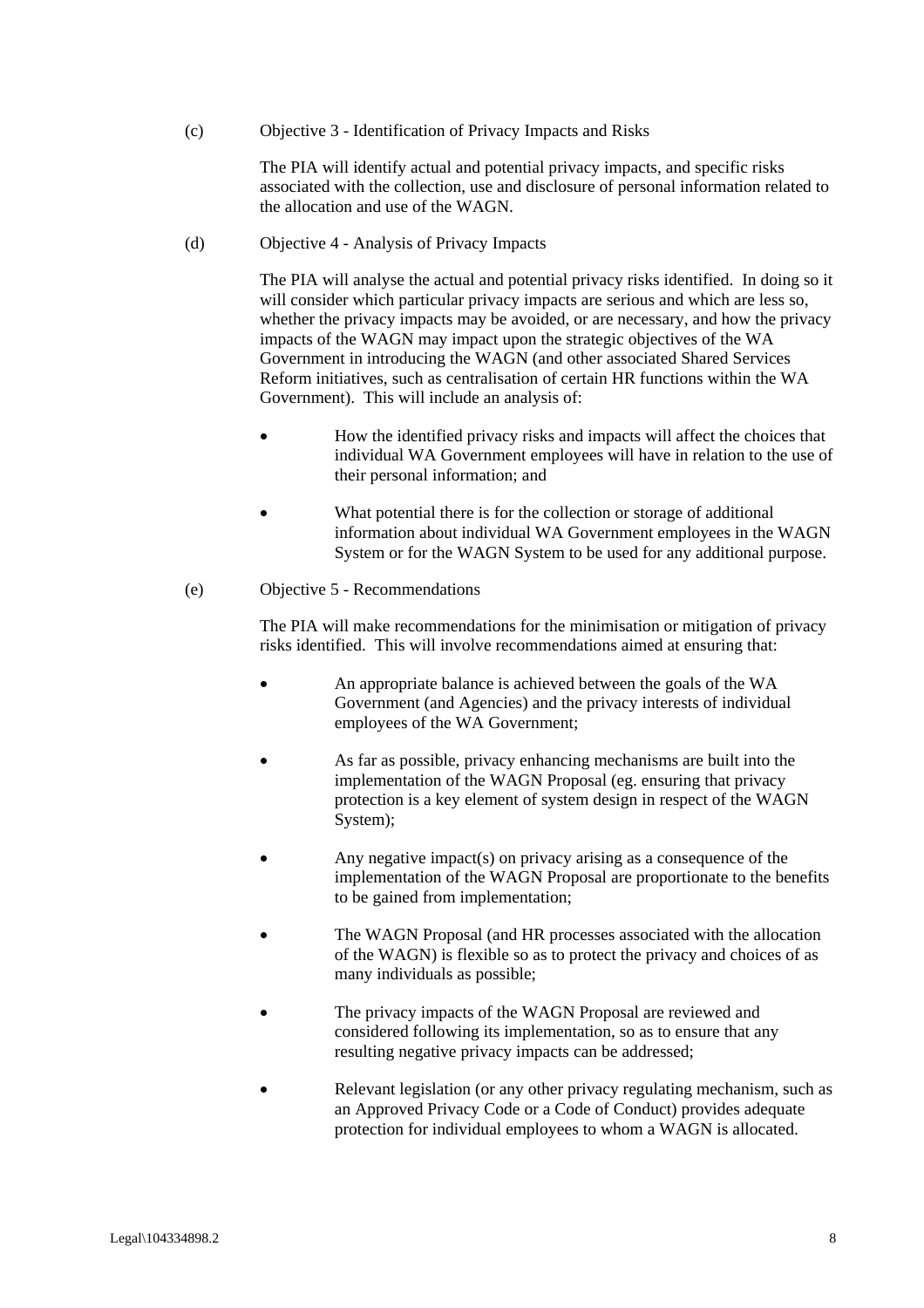# **1.3 Scope of the PIA and limitations**

Clayton Utz has been engaged by OeG to undertake a PIA of the WAGN Proposal. The task is to consider the privacy implications of the allocation and use of a sequentially generated but randomly allocated number to each WA Government employee.

At this stage of the development of the WAGN Proposal, technological specifications have been developed, and OeG is working on policy development. OeG (and likely WA Government Agencies more generally) are looking to the PIA process and this Report to inform the WAGN policy development process. In particular, OeG has requested that Clayton Utz consider and make recommendations in relation to privacy enhancing mechanisms that may be incorporated in WAGN policies and procedures, as well as technological (including access management) restrictions that may be placed on access to the database which holds the WAGN and associated information about employees ("WAGN System"), WAGN System interrogation processes and data quality / verification procedures.

The PIA is not intended to consider the privacy impact of the WA Government's Shared Services Reforms in general or in relation to HR information in particular. Nor is it intended to consider collection, use and disclosure of personal information which would occur in the absence of the WAGN (eg. all the usual flows of personal information involved in creating, updating and managing an HR record) in the context of an Agency's Human Resource Management System ("HRMS") or the Office of Shared Services ("OSS") HRMS. For example, the PIA is not concerned with "incidental" uses and disclosures of the WAGN where part or all of an HR record (which includes the WAGN) is used or disclosed in the ordinary course of administration but there is no targeted use or disclosure of the WAGN such as to link or match data or as an identifier to access resources. The PIA is primarily concerned with:

- (a) The collection, use and disclosure of personal information (potentially including the WAGN) by the WAGN System and/or the WAGN Business Administrator to allocate and administer WAGNs. Those collections, uses and disclosures must however, be considered in the context of Agency HR and EOI processes, of which the WAGN allocation and confirmation process will form a part;
- (b) Targeted, non-incidental uses and disclosures of the WAGN by agencies eg. as an identifier required for access to resources (such as IT systems); and
- (c) New opportunities to match, analyse or manipulate personal information within and across agencies using the WAGN as a new, unique, persistent, whole-of-government identifier.

A key aspect of this PIA is to consider the effect of the recently introduced *Information Privacy Bill 2007* (WA) on the WAGN Proposal, including a consideration of whether a Privacy Code or Code of Conduct should be developed to protect the privacy of individuals to whom a WAGN is allocated.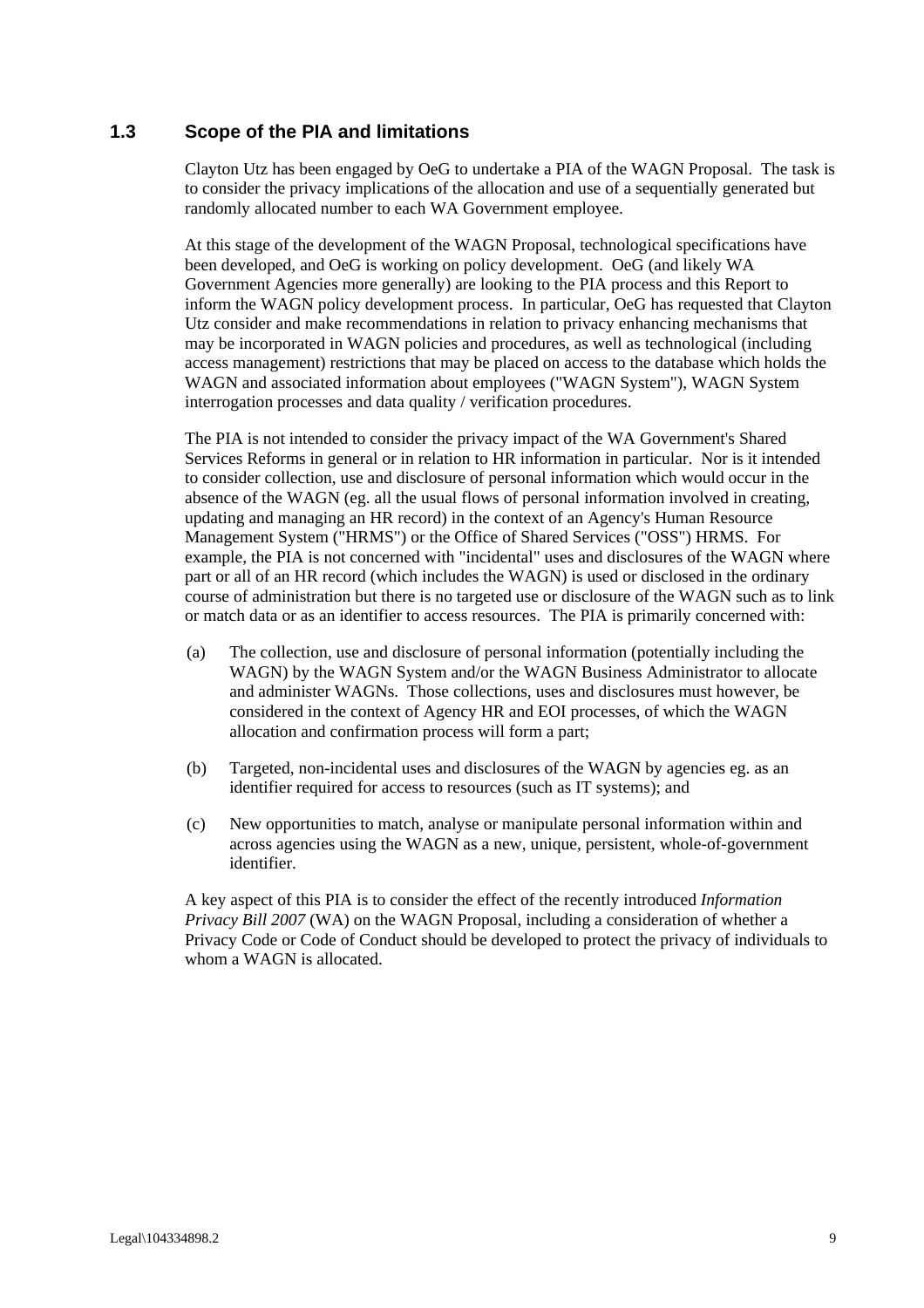# **2. Legislative framework**

### **2.1 Information Privacy Bill 2007 (WA)**

The Information Privacy Bill ("Privacy Bill") was introduced into the Western Australian Legislative Assembly on 28 March 2007. During his Introduction and Second Reading speech, the Western Australian Attorney General stated that:

> *"The bill has five major planks: first, to regulate the handling of personal information by the state public sector; second, to regulate the handling of health information by the state public and private sectors; third, to create a right of access to, and amendment of, personal health records held by the private sector; fourth, to establish an accessible framework for the resolution of complaints about handling of personal and health information; and, fifth, to facilitate the exchange of personal and health information held by the public sector when it is in the public interest to do so."7*

The Privacy Bill regulates the conduct of Public Organisations in respect of both personal information and health information. Public Organisations are set out in Schedule 1 to the Privacy Bill and include WA Government organisations such as courts, departments of public service, certain government entities as set out in the *Public Sector Management Act 1994*   $(WA)<sup>8</sup>$ , the WA Police Force, local and regional local governments and bodies or offices established for a public purpose or established by the Governor or a Minister.

As stated above, this PIA is concerned with the impacts of the WAGN Proposal in the context of personal information about WA Government employees. In that regard, it should be noted that the Privacy Bill does not contain an exemption in relation to personal information contained in employee records. That is to say, the provisions of the Privacy Bill are intended to apply to personal information contained in employee records in the same way that those would apply to personal information collected, used and disclosed by a WA Government Agency about members of the WA public more generally.

Consistent with existing federal and State-based privacy legislation, clause 6(1) of the Privacy Bill defines personal information as:

> *"...information or an opinion, whether true or not, and whether recorded in a material form or not, about an individual, whether living or dead -*

- *(a) whose identity is apparent or can reasonably be ascertained from the information or opinion; or*
- *(b) who can be identified by reference to an identifier or an identifying particular such as a fingerprint, retina print or body sample."*

The Privacy Bill establishes the role and functions of the Privacy and Information Commissioner ("Commissioner"), sets out a complaints process (including requiring Public Organisations to have in place internal complaints procedures), regulates the exchange of information between WA Government Agencies, sets out principles regulating the collection, use and disclosure of personal information and health information by Public Organisations and establishes a regime for the development and approval of Codes of Practice.

 $7 A$  copy of the Attorney General's Second Reading Speech is available at:

http://www.parliament.wa.gov.au/hansard/hans35.nsf/(Lookup+by+Page)/2007280307824?opendocument.<br><sup>8</sup> These entities are listed in Schedule 2 to the *Public Sector Management Act 1994* (WA) and include entities such as various Authorities, TAFEs, Commissions and public Trusts.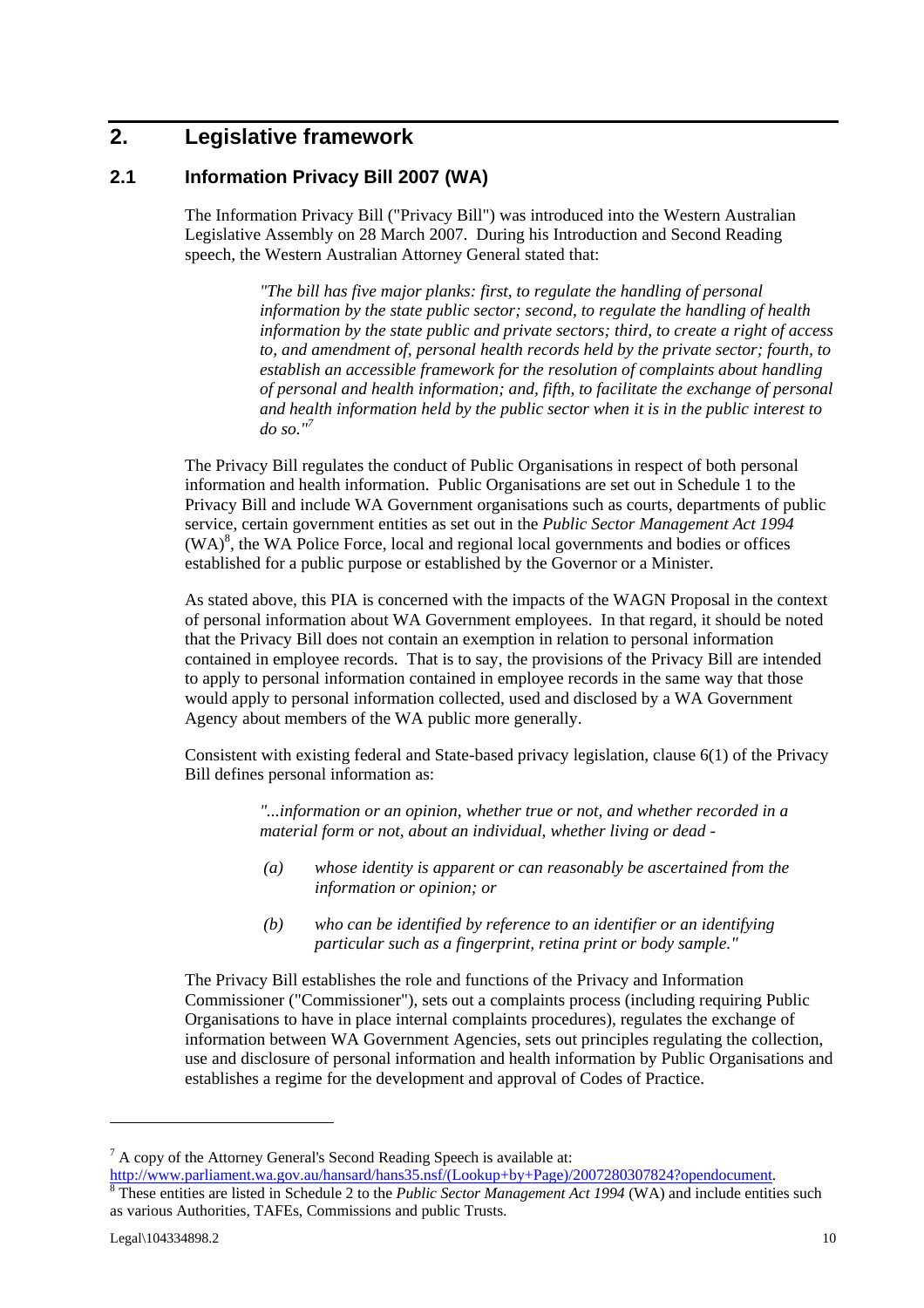As the Privacy Bill has only recently been introduced, this section of the Report comprises a description of the provisions of the Bill that are most likely to affect the WAGN Proposal, or impose obligations on WA Government Agencies following the rollout of the WAGN.

# **2.2 Information Privacy Principles**

Many of the key privacy obligations of WA Government Agencies are set out in the Information Privacy Principles ("IPPs") contained in Schedule 3 to the Privacy Bill, which "...draw heavily on the National Privacy Principles contained in the Commonwealth Privacy Act 1988 and on the Information Privacy Principles in the Victorian Information Privacy Act 2000."*<sup>9</sup>*

Clause 17 of the Privacy Bill requires Public Organisations to comply with the IPPs and a failure to comply with an obligation set out in the IPPs constitutes an interference with privacy under clause 68(a) of the Bill.

The IPPs are summarised in the table below.<sup>10</sup> Note that this is a broad summary only and the detailed provisions of the IPPs should be considered when making any assessment of privacy impact.

| <b>Information Privacy</b><br><b>Principle</b> | <b>Summary</b>                                                                                                                                                                                                                                                                                                                                                       |  |
|------------------------------------------------|----------------------------------------------------------------------------------------------------------------------------------------------------------------------------------------------------------------------------------------------------------------------------------------------------------------------------------------------------------------------|--|
| <b>IPP 1 - Collection</b>                      | A Public Organisation must not collect personal information<br>unless the information is necessary for one or more of its<br>functions or activities. Such collection must be, where<br>possible, directly from the individual to whom the information<br>relates, and must be undertaken only by lawful and fair means<br>and not in an unreasonably intrusive way. |  |
|                                                | At or before the time personal information is collected, the<br>individual must be informed of:                                                                                                                                                                                                                                                                      |  |
|                                                | the identity and contact details of the organisation;<br>(a)                                                                                                                                                                                                                                                                                                         |  |
|                                                | (b)<br>the fact that a person may gain access to their<br>information;                                                                                                                                                                                                                                                                                               |  |
|                                                | (c)<br>the purposes for which the information is collected;                                                                                                                                                                                                                                                                                                          |  |
|                                                | to whom the organisation usually discloses information of<br>(d)<br>that kind;                                                                                                                                                                                                                                                                                       |  |
|                                                | any law requiring the information to be collected;<br>(e)                                                                                                                                                                                                                                                                                                            |  |
|                                                | (f)<br>the main consequences of failing to provide the<br>information.                                                                                                                                                                                                                                                                                               |  |

 $9^9$  A copy of the Attorney General's Second Reading Speech is available at:

http://www.parliament.wa.gov.au/hansard/hans35.nsf/(Lookup+by+Page)/2007280307824?opendocument.<br><sup>10</sup> This is not intended to be an exhaustive list of the obligations set out in the IPPs, but a useful summary of the key

aspects of each IPP relevant to this PIA process, and the conduct of WA Government Agencies in the context of the WAGN Proposal.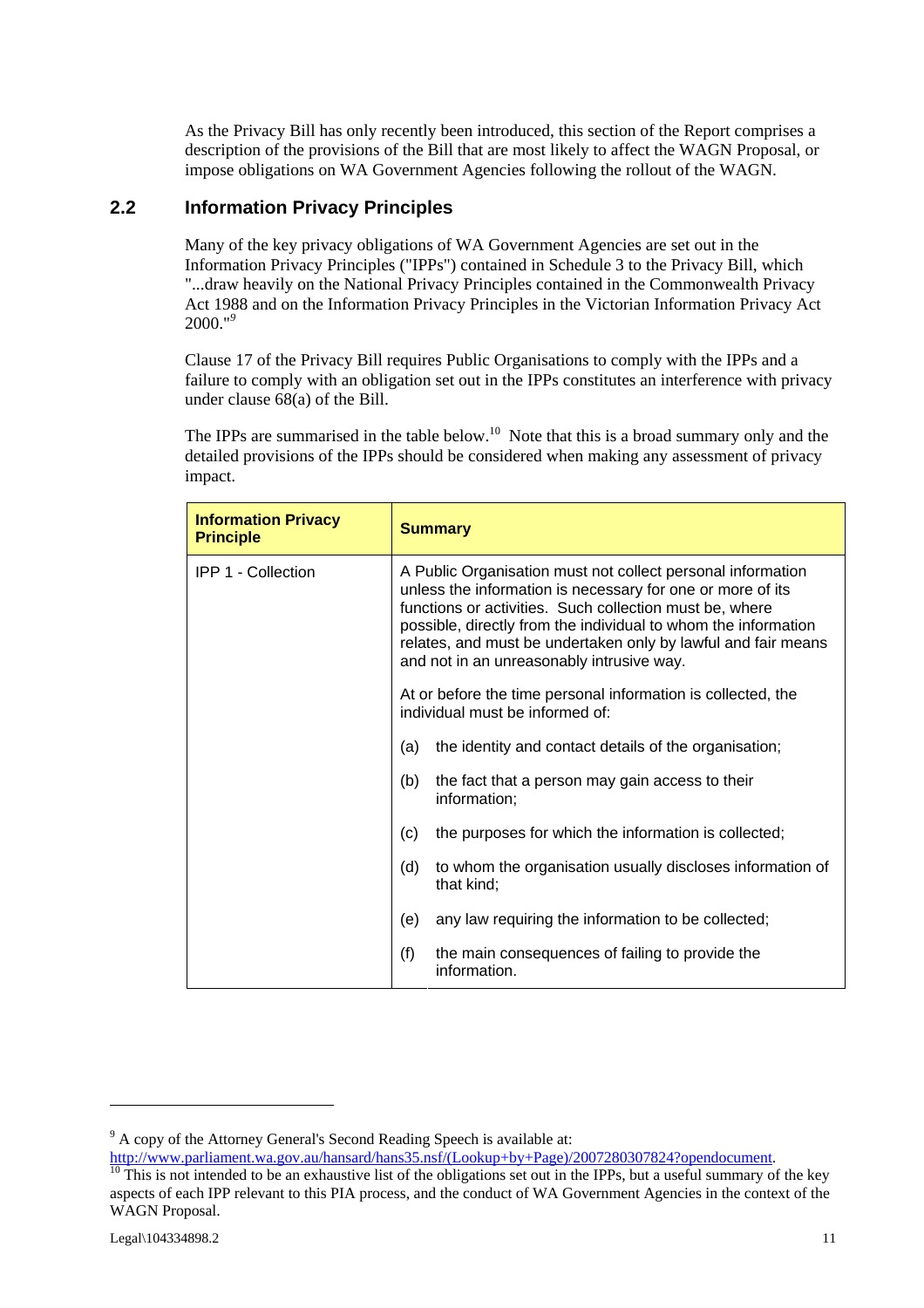| <b>Information Privacy</b><br><b>Principle</b> | <b>Summary</b>                                                                                                                                                                                                                                                                                                                                                                       |  |  |
|------------------------------------------------|--------------------------------------------------------------------------------------------------------------------------------------------------------------------------------------------------------------------------------------------------------------------------------------------------------------------------------------------------------------------------------------|--|--|
| <b>IPP 2 - Use and disclosure</b>              | A Public Organisation that holds personal information about an<br>individual must not use or disclose that personal information for<br>a purpose other than the purpose for which it was collected<br>unless one of a number of exceptions applies. Exceptions<br>include circumstances where -                                                                                      |  |  |
|                                                | the purpose is a related purpose, and the individual would<br>(a)<br>reasonably expect the organisation to use or disclose<br>their personal information for that other purpose;                                                                                                                                                                                                     |  |  |
|                                                | the individual has consented;<br>(b)                                                                                                                                                                                                                                                                                                                                                 |  |  |
|                                                | the use or disclosure is required by law, relates to a<br>(c)<br>function of a law enforcement agency or the reporting of<br>actual or suspected unlawful activity; or                                                                                                                                                                                                               |  |  |
|                                                | the use or disclosure is necessary to protect the health,<br>(d)<br>safety or welfare of an individual or the public generally;                                                                                                                                                                                                                                                      |  |  |
|                                                | a disclosure is for the purpose of research into an<br>(e)<br>Aboriginal person's family history, an application under<br>Part 3 of the Native Title Act 1993 (Cth), to the<br>Parliamentary Commissioner, Coroner or from one public<br>health agency to another.                                                                                                                   |  |  |
|                                                | Where a Public Organisation uses or discloses personal<br>information for a purpose other than the purpose for which it<br>was collected, it must make a record of the use or disclosure.                                                                                                                                                                                            |  |  |
| IPP 3 - Data quality                           | A Public Organisation must take reasonable steps to ensure<br>that the personal information that it collects, uses or discloses<br>is accurate, complete and up to date.                                                                                                                                                                                                             |  |  |
| IPP 4 - Data security                          | A Public Organisation must take reasonable steps to protect<br>the personal information it holds from misuse and loss, and<br>from unauthorised access, modification or disclosure. Where<br>personal information is no longer needed, it must be destroyed<br>or permanently de-identified (subject to the State Records Act<br>2000 (WA)).                                         |  |  |
| IPP 5 - Openness                               | A Public Organisation must document clearly expressed<br>policies on its management of personal information, and make<br>that document available to anyone who asks for it. On request<br>a Public Organisation must take reasonable steps to let a<br>person know, generally, what sort of personal information it<br>holds, for what purposes and how it handles that information. |  |  |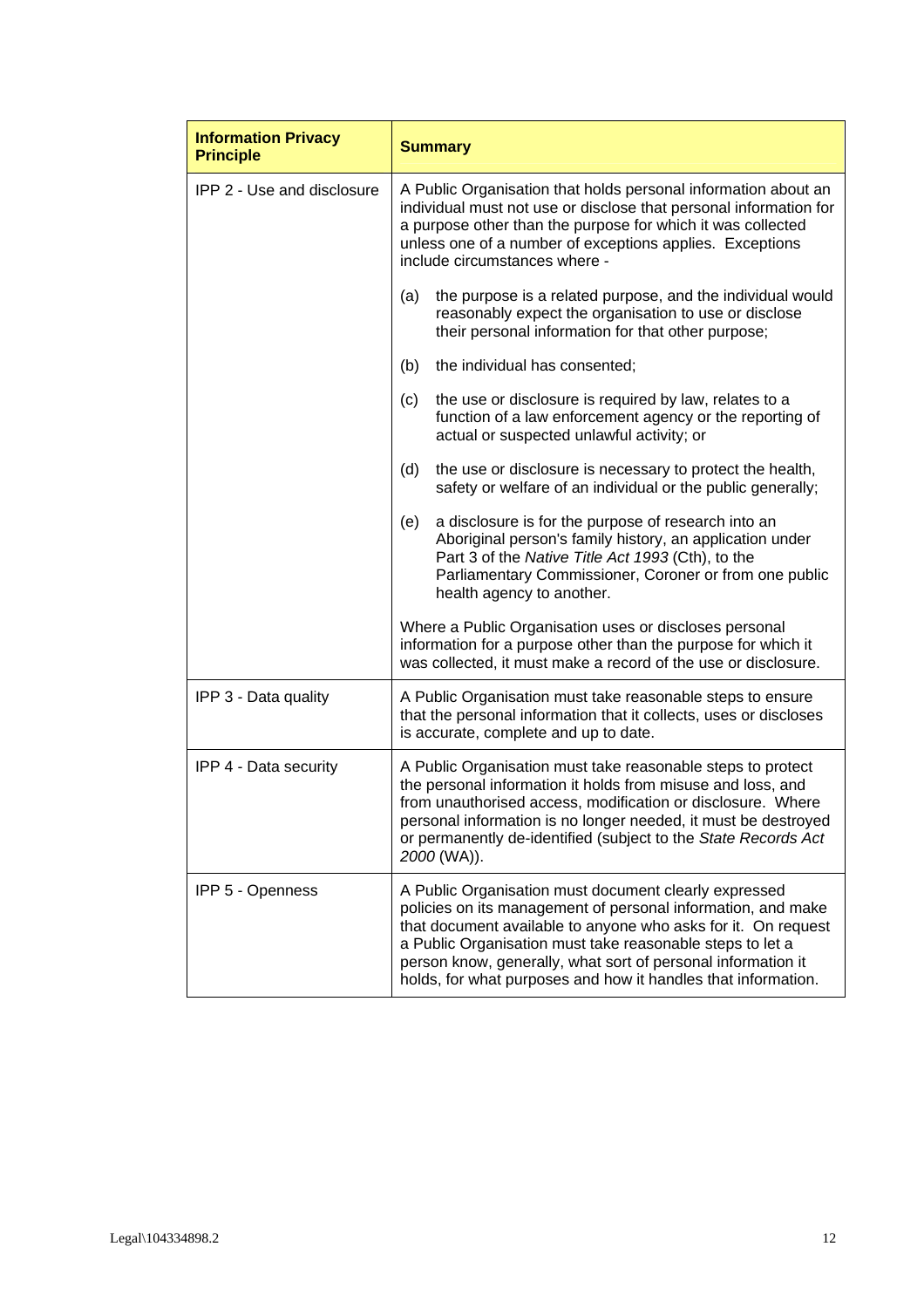| <b>Information Privacy</b><br><b>Principle</b> | <b>Summary</b>                                                                                                                                                                                                                                                                                                                       |
|------------------------------------------------|--------------------------------------------------------------------------------------------------------------------------------------------------------------------------------------------------------------------------------------------------------------------------------------------------------------------------------------|
| <b>IPP 6 - Identifiers</b>                     | A Public Organisation must not assign identifiers to individuals<br>unless it is necessary to enable the organisation to carry out<br>any of its functions efficiently.                                                                                                                                                              |
|                                                | A Public Organisation must not adopt as its own an identifier<br>assigned by another organisation unless:                                                                                                                                                                                                                            |
|                                                | it is necessary to enable the organisation to carry out any<br>(a)<br>of its functions efficiently; or                                                                                                                                                                                                                               |
|                                                | the individual consents to the adoption of the same<br>(b)<br>identifier.                                                                                                                                                                                                                                                            |
|                                                | A Public Organisation must not use or disclose an identifier<br>assigned to an individual by another Public Organisation<br>unless:                                                                                                                                                                                                  |
|                                                | the use or disclosure is necessary to enable the<br>(a)<br>organisation to carry out its functions efficiently;                                                                                                                                                                                                                      |
|                                                | (b)<br>the use or disclosure is necessary for the organisation to<br>fulfil its obligations to the other organisation;                                                                                                                                                                                                               |
|                                                | the use or disclosure is required by law, relates to a<br>(c)<br>function of a law enforcement agency or the reporting of<br>actual or suspected unlawful activity; or                                                                                                                                                               |
|                                                | (d)<br>the individual consents to the use or disclosure.                                                                                                                                                                                                                                                                             |
|                                                | A Public Organisation is prohibited from requiring an individual<br>to provide an identifier in order to obtain a service unless the<br>provision of the identifier is required or authorised by law or the<br>provision is in connection with the purpose (or a directly related<br>purpose) for which the identifier was assigned. |
| IPP 7 - Anonymity                              | Where it is lawful and practicable, individuals must have the<br>option of not identifying themselves when dealing with a Public<br>Organisation.                                                                                                                                                                                    |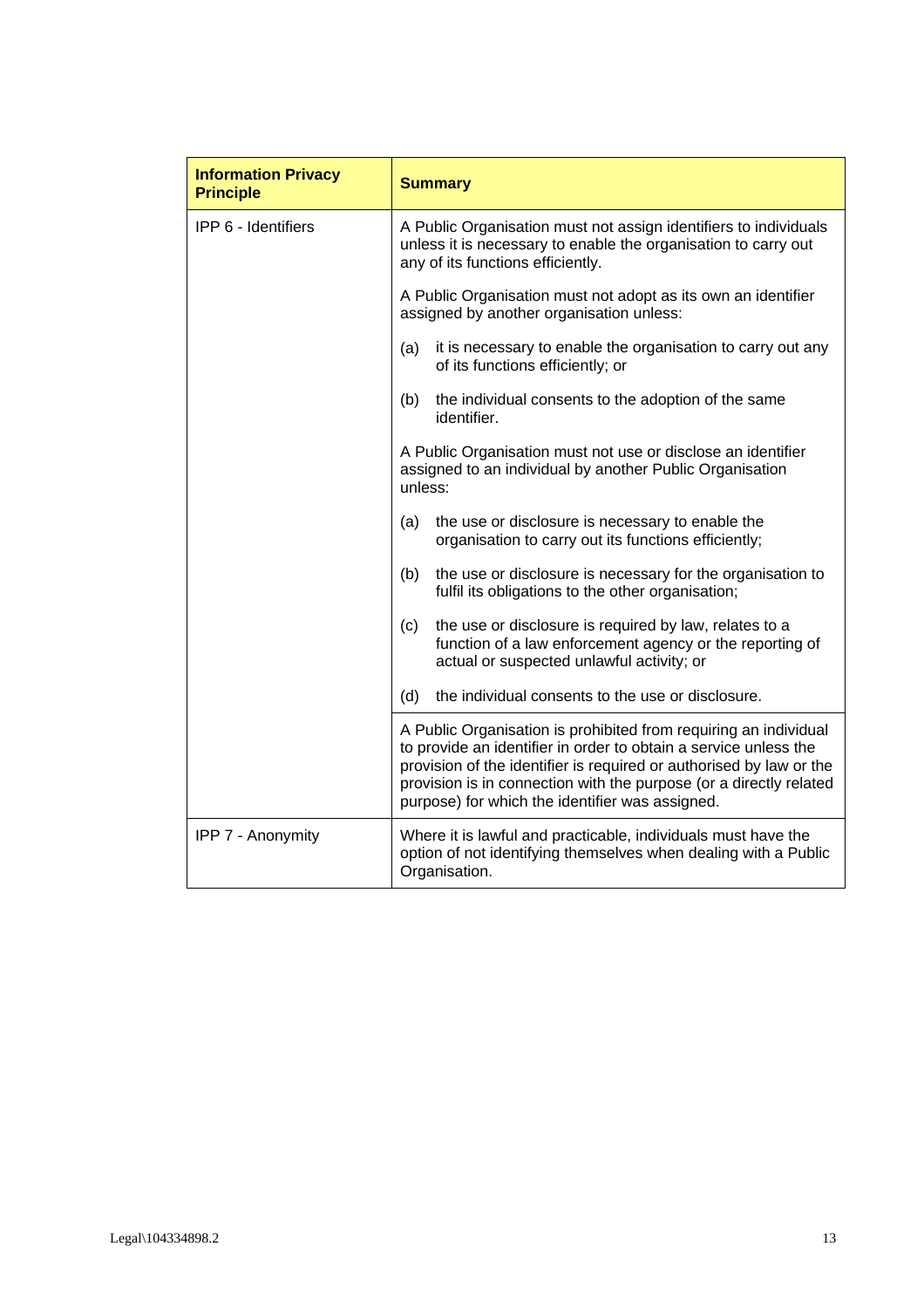| <b>Information Privacy</b><br><b>Principle</b> | <b>Summary</b>                                                                                                                                                                                                                                                                                                                             |  |  |
|------------------------------------------------|--------------------------------------------------------------------------------------------------------------------------------------------------------------------------------------------------------------------------------------------------------------------------------------------------------------------------------------------|--|--|
| IPP 8 - Transborder data<br>flows              | A Public Organisation is prohibited from disclosing personal<br>information about an individual to a person (other than the<br>individual) outside WA, unless an exception applies.<br>Exceptions include circumstances where:                                                                                                             |  |  |
|                                                | the disclosure is required or authorised by or under law;<br>(a)                                                                                                                                                                                                                                                                           |  |  |
|                                                | (b)<br>the organisation believes that the information is relevant<br>to the functions or activities of the person receiving the<br>information, and the person is subject to a law,<br>administrative scheme or contract requiring them to<br>comply within information handling principles that are<br>substantially similar to the IPPs; |  |  |
|                                                | the individual consents to the disclosure; or<br>(c)                                                                                                                                                                                                                                                                                       |  |  |
|                                                | (d)<br>the disclosure is pursuant to a contract between the<br>individual and the organisation, or between the<br>organisation and a third party for the individual's benefit.                                                                                                                                                             |  |  |

**Table 2.2A - Summary of IPPs** 

# **2.3 Codes of Practice**

Under Part 4 of the Privacy Bill, an Information Privacy Code of Practice ("Privacy Code") may be either prepared by a Public Organisation and submitted to the Commissioner for approval, or prepared by the Commissioner and submitted to the Minister for approval.<sup>11</sup> Under clause 57 of the Privacy Bill, a Privacy Code is a code of practice that modifies the application or operation of any one or more of the IPPs. The Privacy Code may apply in relation to one or more of:

- (a) Any specified personal information or class of personal information;
- (b) Any specified activity or class of activity; or
- (c) Any specified Public Organisation or class of Public Organisation;

but may only apply to a Public Organisation if the organisation has agreed to be bound by the provisions of the Privacy Code.

A Privacy Code may apply for a specified period of time, but must not modify the application of an IPP in relation to a Public Organisation unless:

- (a) The organisation is not otherwise reasonably capable of complying with the IPP; and
- (b) The application or operation of the IPP is modified only to the extent reasonably necessary to enable the organisation to comply with the IPP.

 $11$  A Public Organisation may also develop or be subject to a Health Information Privacy Code, which is outside the scope of this PIA. Under clause 56 of the Privacy Bill, a Privacy Code of Practice would be submitted to the Minister responsible for the Act, whereas a Health Privacy Code of Practice would be submitted to the Minister administering the *Health Act 1911* (WA) for approval.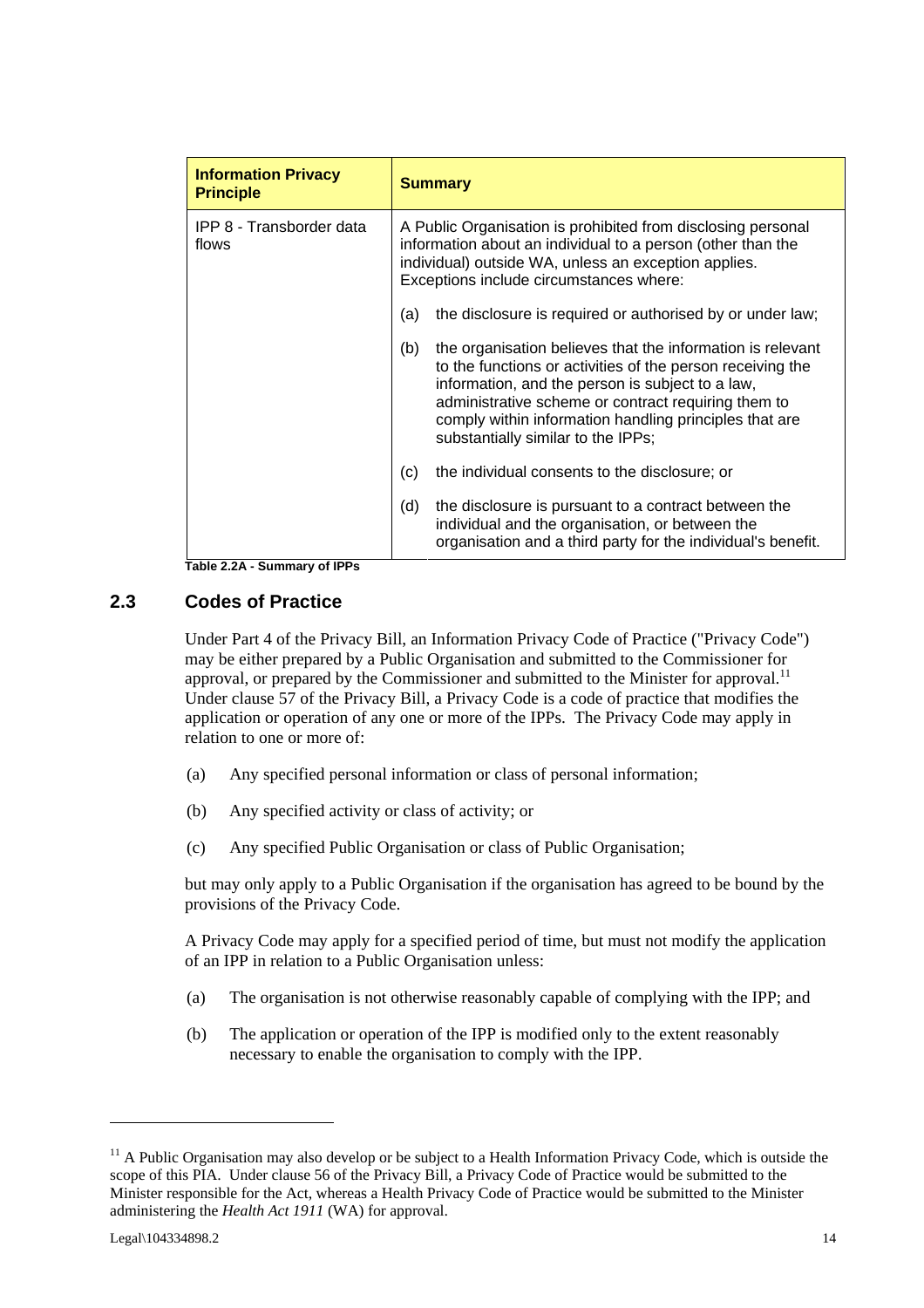These provisions do not appear to permit a Privacy Code which adds privacy obligations to the existing IPPs in relation to WAGNs (such as data-matching requirements). They appear to permit modifications of the IPPs by a Code only where a Public Organisation was not otherwise capable of complying with the IPPs. An approved Privacy Code must be published in the Gazette, as must notices about any approval of an amendment to, replacement or revocation of an approved Privacy Code. Under clause 65, where a Public Organisation is bound by a Privacy Code, it must not do any thing, or engage in any practice, that contravenes the Privacy Code.

Under clause 66, the Commissioner must maintain a register of approved Privacy Codes, and must make the register available for inspection and allow copies of the register to be made.

### **2.4 Complaints**

Under Part 5 of the Privacy Bill, a complaint may be made to the Commissioner about an alleged interference with privacy, access decision, amendment decision or contravention of a conciliation requirement by an individual within 6 months of the occurrence of that event<sup>12</sup>. Under clause 72 of the Privacy Bill, the complaint must, amongst other things, be in writing and give particulars of the basis for the complaint.

The Privacy Bill encourages individuals to attempt to resolve privacy issues with the relevant Public Organisation prior to making a complaint to the Commissioner. Under clauses 73 and 74, the Commissioner may decide not to deal with a complaint or may refer the complaint to the relevant Public Organisation in circumstances where, amongst other things, the complainant has not made a complaint to the relevant Public Organisation or the Commissioner considers that the Public Organisation has dealt adequately with the complaint, is dealing adequately with the complaint, or has not had an opportunity to deal with the complaint. $^{13}$ 

A complaint may be dealt with via conciliation proceedings under clause 78 of the Privacy Bill. Clause 79 provides that in order to deal with a complaint, the Commissioner may obtain information from such persons and sources, and make such investigations and inquiries as the Commissioner thinks fit. Conciliation proceedings are required to be undertaken with as little formality and technicality, and as much expedition, as the requirements of the Privacy Bill and a proper consideration of the matters permit. The Commissioner is not bound by the rules of evidence. Records of conciliation proceedings must be maintained under clause 80 of the Privacy Bill.

Where a complaint cannot be resolved by the Commissioner, the complainant may require the Commissioner to refer the matter to the State Administrative Tribunal ("SAT") under clause 85 of the Privacy Bill, subject to the Tribunal's jurisdiction under the *State Administrative Tribunal Act 2004* (WA). The SAT may make binding orders in respect of the resolution of a complaint.

# **2.5 Authorised Exchange of information between Agencies**

Part 6 of the Privacy Bill overrides prohibitions on the disclosure of personal and health information by public organisations, whether those prohibitions result from other statutes, the common law, or ethical or professional obligations, provided the disclosure meets certain criteria (such as where the disclosure is for the purpose for which the information was collected, or falls within certain specified exceptions to IPP 2).

 $12$  The 6 month time limit may be extended by the Commissioner under clause 72(5) of the Privacy Bill.

<sup>&</sup>lt;sup>13</sup> Where the commissioner decides not to deal with a complaint in such circumstances, the complainant may require the Commissioner to refer the complaint to the State Administrative Tribunal under clause 75.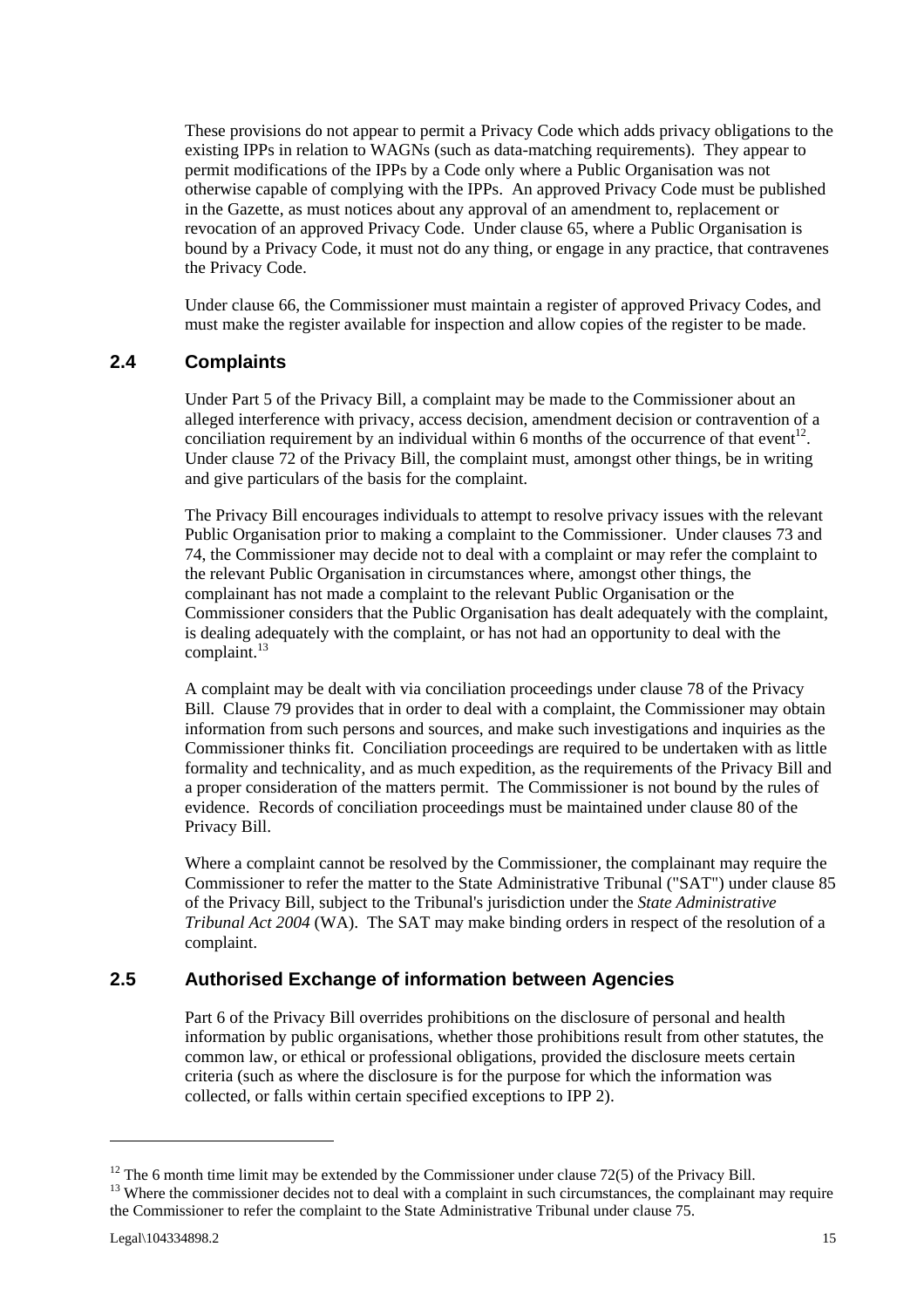As stated in the Explanatory Memorandum to the Privacy Bill, these exceptions include disclosure:<sup>14</sup>

- To lessen or prevent a serious threat to an individual's life, to an individual's or public health, or to an individual's or public safety or to an individual's or public welfare;
- To safeguard or promote the wellbeing of a child or group of children;
- For law enforcement;
- For the performance of the licensing functions of a licensing agency; and
- For the purposes of health research in the public interest.

Consequently, such disclosure may be authorised under Part 6 notwithstanding provisions in other statutes. Disclosures of personal information may also be made to a person or body other than an agency with the approval of the Commissioner under clause 103(1). That disclosure must, however, be in accordance with the disclosure principles set out in the IPPs.

### **2.6 Access and amendment rights: the** *Freedom of Information Act 1992* **(WA)**

The rights to access and request amendment of the personal information held by a Public Organisation are set out in the *Freedom of Information Act 1992* (WA) ("FOI Act"), and the Privacy Bill does not affect or supplement that Act.<sup>15</sup>

(a) Accessing personal information

Under sub-section  $10(1)$  of the FOI Act, a person has a right to be given access to the documents of a WA Agency (other than an exempt agency) subject to and in accordance with the Act.

Sub-section 10(2) of the FOI Act, subject to the Act:

*"a person's right to be given access is not to be affected by:* 

- *(a) any reasons the person gives for wishing to obtain access; or*
- *(b) the agency's belief as to what are the person's reasons for wishing to obtain access"*
- (b) Agency obligations where an access request is received

Under sub-section 13(1) of the FOI Act, an agency must deal with an access application as soon as is practicable and, in any event, before the end of the permitted period.<sup>16</sup> An Agency must provide the applicant with written notice of the decision to give or refuse access as requested in an application, and where

<sup>&</sup>lt;sup>14</sup> Explanatory Memorandum, Information Privacy Bill 2007 (WA), 17.

<sup>&</sup>lt;sup>15</sup> See clause 12 of the Privacy Bill. This is in contrast to the Federal and other State/Territory privacy regimes where a right to access and correct personal information held by an organisation (generally both public and private) is also set out in the relevant privacy legislation. It should be noted that the rights to access and request correction of health information are set out in the Health Privacy Principles contained in Part 3 of the Privacy Bill. 16 Under sub-section 13(3) of the FOI Act, the permitted period for the purposes of section 13 is 45 days after the

access application is received or such other period as is agreed between the agency and the applicant or allowed by the Information Commissioner.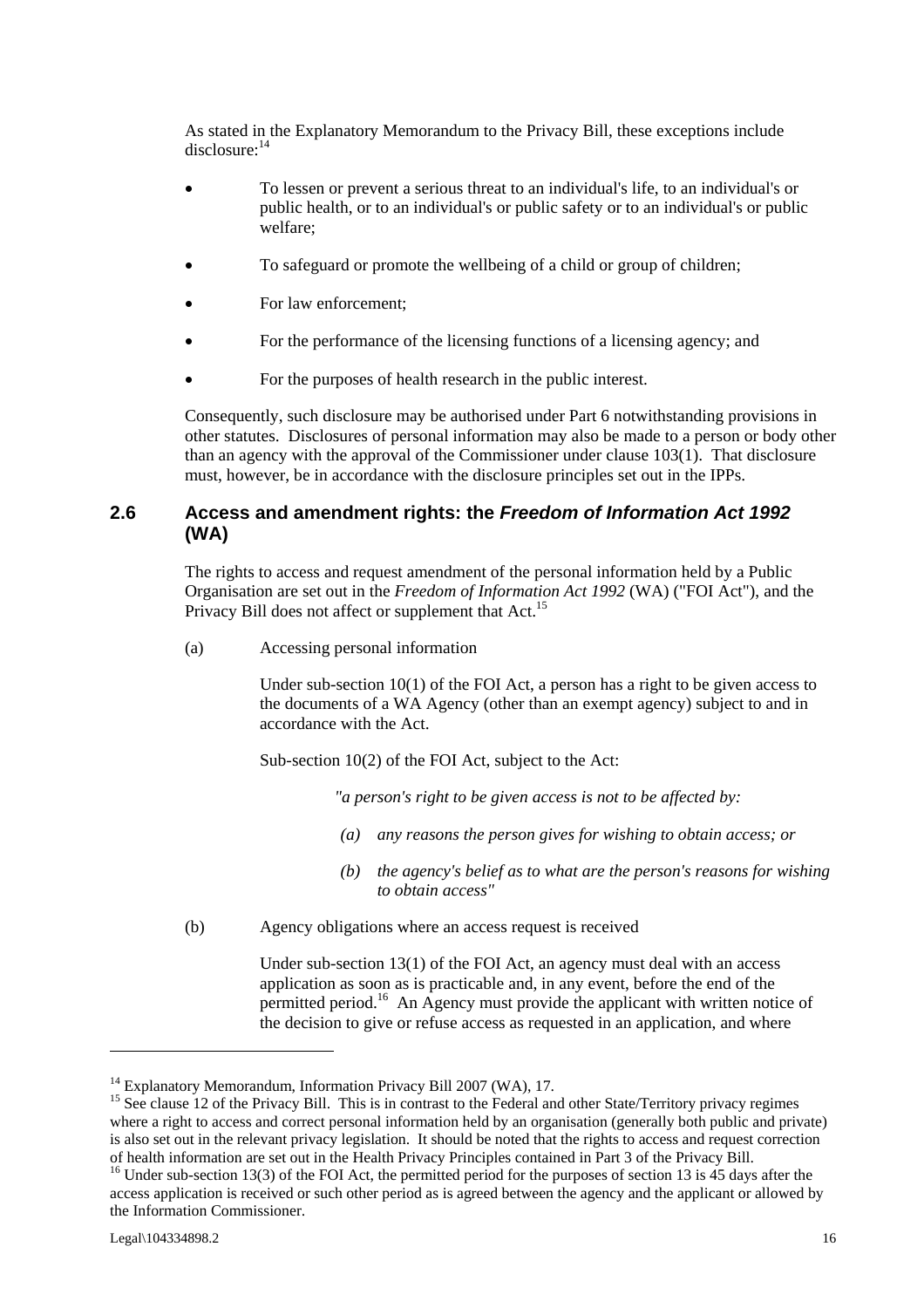access is granted, section 16 provides that an individual may be charged for the time spent obtaining the documents and costs incurred in providing copies of them to the applicant.

An application may be refused in certain circumstances, such as where the  $\alpha$  document is an exempt document<sup>17</sup>, where a document is not a document of the Agency or where a person has made a donation to an art gallery, museum, library or similar institution and has imposed limitations on access to information about them.

Under section 21 of the FOI Act, an Agency must consider the nature of the information in relation to which a request has been made when making a decision as to whether access should be granted. Section 21 provides that:

> *"if the applicant has requested access to a document containing personal information about the applicant, the fact that the matter is personal information about the applicant must be considered as a factor in favour of disclosure for the purpose of making a decision as to -*

- *(a) whether it is in the public interest for the matter to be disclosed; or*
- *(b) the effect that the disclosure of the matter might have."*

(c) Corrections to personal information held by an Agency or in the WAGN System

Under section 29 of the FOI Act, where an agency provides an applicant access to personal information about them, it must take reasonable steps to satisfy itself of the identity of the applicant, and ensure that only the applicant, or that person's agent nominated in writing receives the document to which access has been provided.

Section 45 of the FOI Act provides that an individual has a right to apply for personal information about them to be amended if it is inaccurate, incomplete, outof-date or misleading.<sup>18</sup> Such an application must be in writing and provide details of the matters in relation to which the applicant believes that the information about them is inaccurate, incomplete, out-of-date or misleading.

Where it decides to amend information about an individual, an Agency may do so by undertaking one or more of the following courses of action:

- (a) Altering information;
- (b) Striking out or deleting information;
- (c) Inserting information; or
- (d) Inserting a note in relation to the information, giving details of the basis upon which it is asserted that the information is inaccurate, incomplete, out-of-date or misleading.

 $17$  Schedule 1 to the FOI Act includes a detailed list of matter that is exempt. Subject to exemptions, matter is exempt matter if it would reveal personal information about an individual (whether living or dead) other than the applicant.

<sup>&</sup>lt;sup>18</sup> Under Sub-sections 46(1)(e) and (2), a person who makes such an application must give details of the amendment that they wish to have made, and state whether they wish the changes to be made by way of altering information, striking out or deleting information, inserting information or inserting a note in relation to certain information (or in two or more of those ways).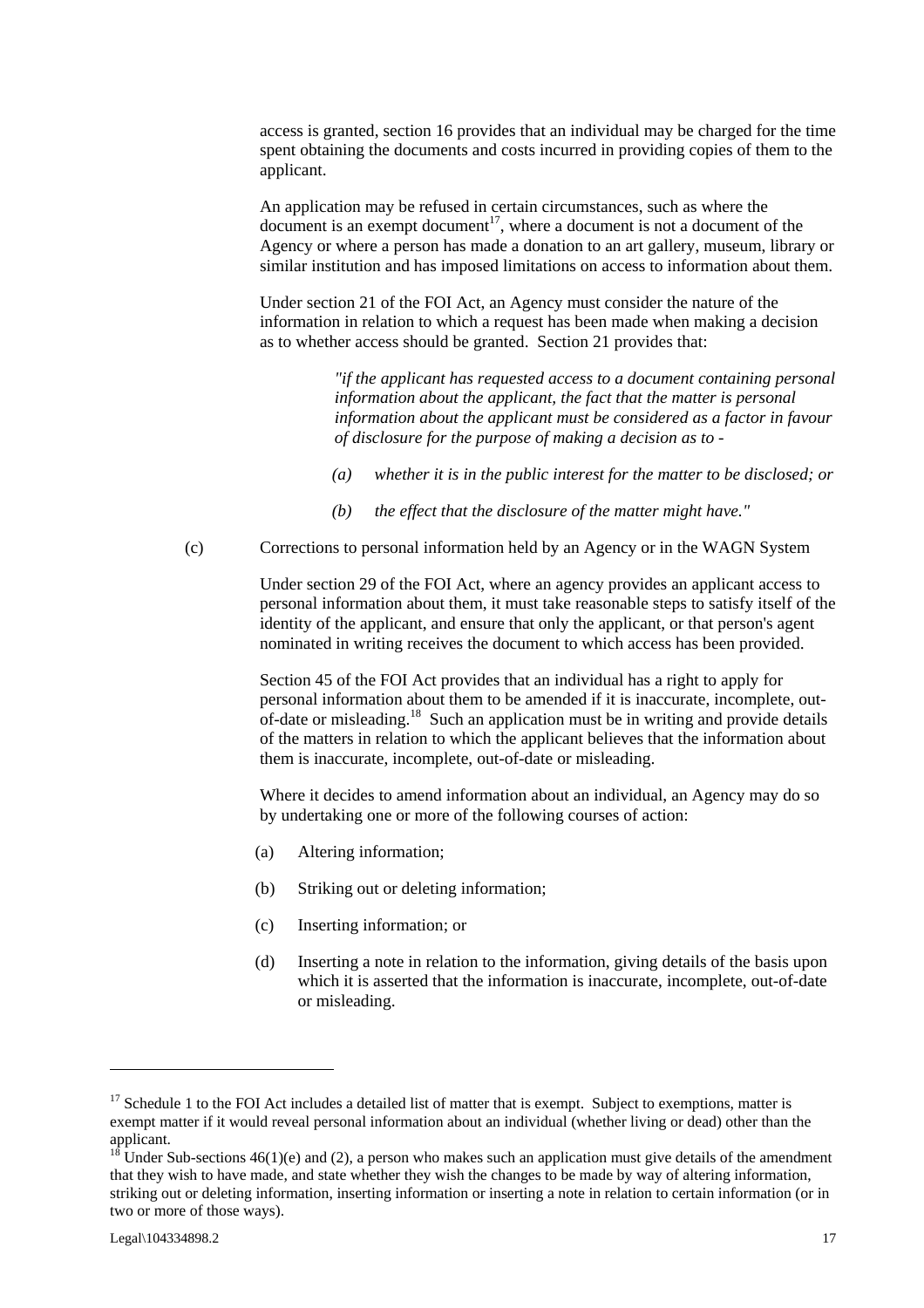An Agency must not obliterate or remove information or destroy a document containing information that is inaccurate, incomplete, out-of-date or misleading without certification by the Commissioner.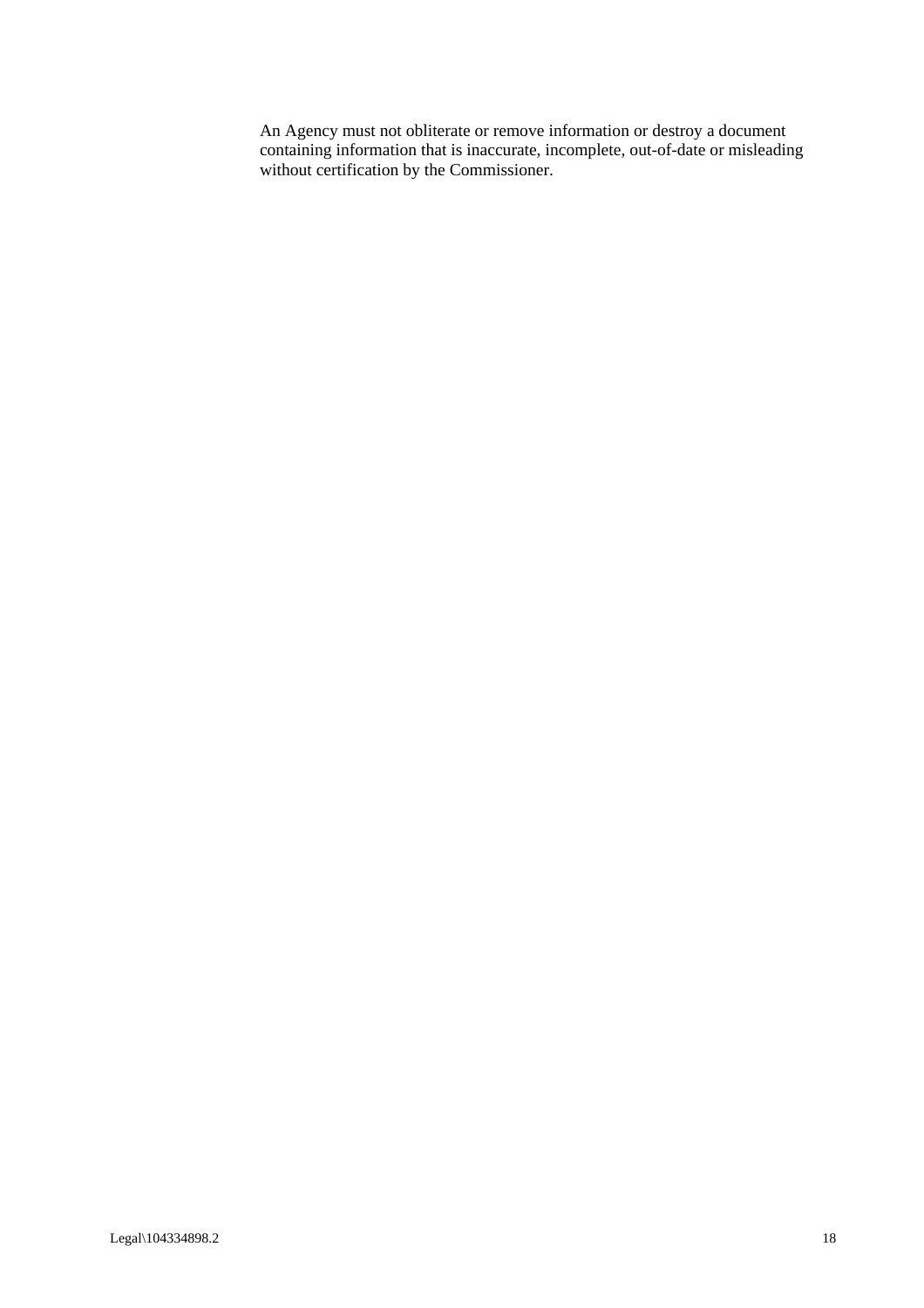# **3. History and function of the WAGN**

# **3.1 Background and history of the WAGN Proposal**

In 2003, a functional review was undertaken by the WA Government. An outcome of the functional review was the Western Australian Government Reform Agenda ("Reform Agenda"), the broad objectives of which are the streamlining and integration of services both internal and external to Government. The Reform Agenda led to Shared Corporate Services Reform, aimed at consolidating certain duplicated systems and functions (in particular Human Resources ("HR") and Finance) across the various sectors of the WA Government.

In October 2004, the e-Government Sub-Committee endorsed the recommendation that the Office of e-Government ("OeG") develop an Identity and Access Management Strategy for the WA Government. This recommendation came about as a result of a position paper prepared by OeG and the newly-created Office of Shared Services ("OSS") entitled "The Foundations of whole-of-government Identity and Access Management for the [WA Government]".

The WAGN was borne out of work done by the OeG for the OSS on a unique identifier system as a part of a "whole-of-WA Government" Identity and Access Management Framework.<sup>19</sup> The Shared Services Model provides an integrated framework for whole-of-government to leverage economies of scale through shared technology, information and processing. During the course of discussions with Clayton Utz, OeG stated that in the medium and long term, it is anticipated that the Model will provide the following benefits to the WA Government and WA Government Agencies ("Agencies"):

- Increased efficiencies, creating significant cost savings;
- Increased effectiveness, creating better service for agencies and allowing agencies to focus on their core business;
- Increased opportunities for continuous improvement; and
- Overall value for money.

The WAGN initiative came about shortly after OSS had contracted Oracle to build the new OSS Shared Services Enterprise Resource Planning ("ERP") System for Agencies that are to be rolled into OSS (notably this excludes Health, Education, Police and the Office of the Auditor General). As a consequence, most parts of the technological infrastructure for the WAGN System have been developed.

The identified benefits of the WAGN Proposal are stated as follows:

- *"- Over time to provide a means of tracking employee movement across the whole of the State Government;*
- *Provide the foundations to enable tighter security and identity management of employees;*
- *Provide the foundations of better service to be deployed;*
- *Provide the foundations for future authentication use against systems, services and information;*

<sup>&</sup>lt;sup>19</sup> Copies of the Identity and Access Management Framework and Identity and Access Management Action Plan are available at: http://www.egov.dpc.wa.gov.au/index.cfm?event=projectsIdentity.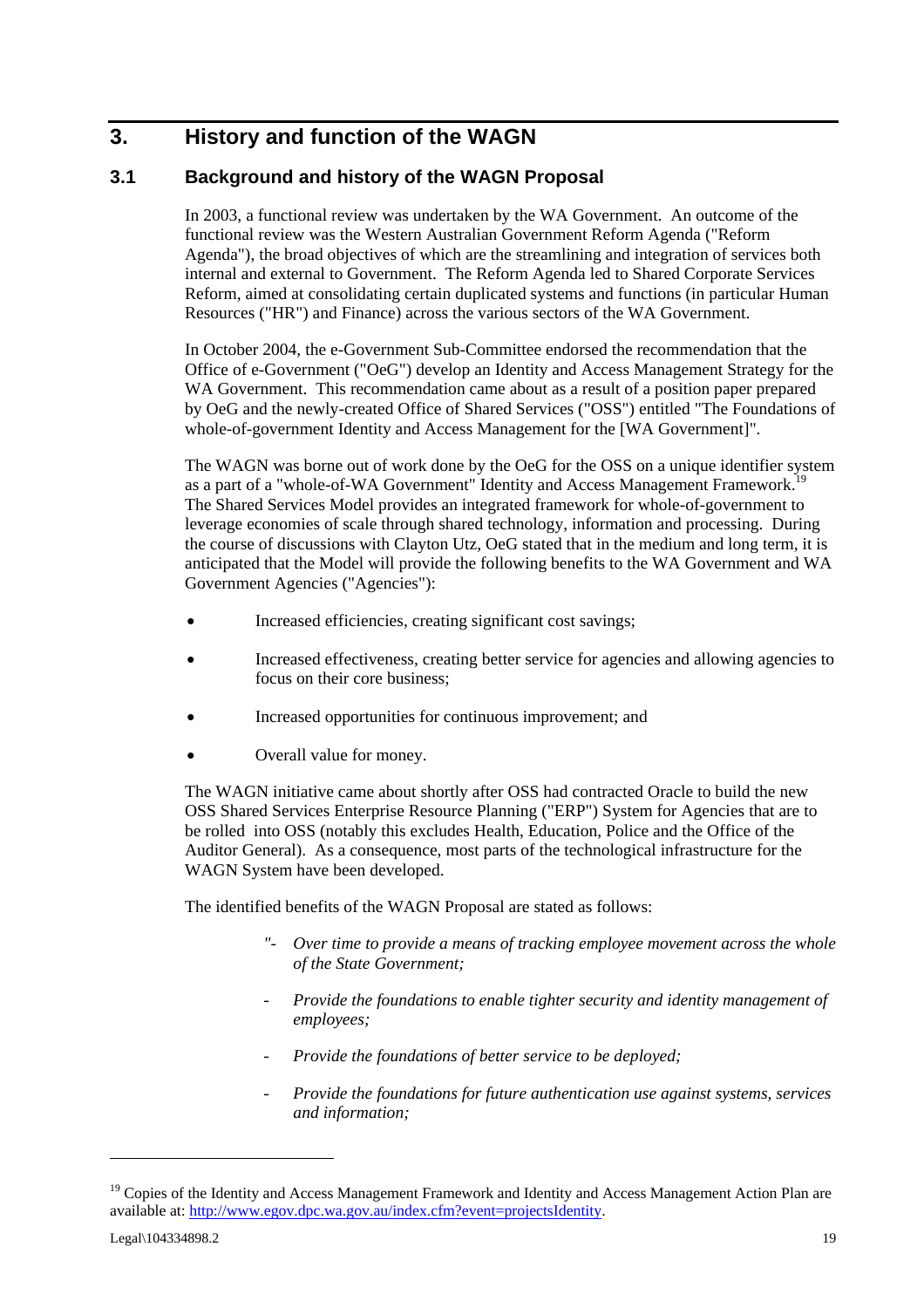*- Provide an integrating identifier for employee data that allows relationships to be established between and across individual operating domains such as individual agencies, in order to create a single employee business identity."<sup>20</sup>*

It is intended that the WAGN will assist with functions such as whole-of-sector workforce planning and reporting. While certain WA Government entities are excluded from the initial scope of the proposed WAGN rollout, it is intended that the WAGN will eventually be issued to all WA Government employees. For example, non-OSS Agencies such as Health, Education, Police and the Office of the Auditor General are not in-scope for the initial rollout of the WAGN. However, it is intended that employees of those agencies will have WAGNs assigned to them in due course.

OeG has also advised Clayton Utz that while WAGNs will initially only be allocated to employees who are paid via WA Government payroll services (eg. not external contractors and others who are paid via Accounts Payable under a Contract of Service), it is intended that contractors who are paid via payroll services and volunteers will eventually also receive WAGNs. OeG anticipates that it will take some years for a WAGN to be issued to each WA Government employee. It may be longer before the WAGN can be rolled out to volunteers and contractors who are not paid via the Agency payroll systems.

With a view to maximising the number of WA Government employees who may receive a WAGN, the WAGN System has been built so as to enable the WAGN administration component to eventually be moved from the OSS to a central point within the WA Government. However, non-OSS agencies could still access the WAGN System while it resides at OSS. At present, non-OSS Agencies will access the WAGN System utilising a Virtual Private Network ("VPN").

It is envisaged that policy and authentication processes will eventually be built around the WAGN (eg. the WAGN will form part of two-factor authentication for systems access):

> *"Initially the WAGN will be used as a mechanism for effectively managing the entitlements, career progression, job mobility and access to information of those working within the public sector, delivering significant benefits and reducing inefficiencies and duplication of efforts."21*

Whilst OSS will be responsible for the maintenance of the WAGN System , OeG is responsible for, and will continue to develop and disseminate policy directions for the WAGN. Consequently, OeG will continue to play an important role in ensuring that the privacy of WA Government employees is not compromised as a consequence of the introduction, initial and potential future uses of the WAGN.

# **3.2 What is the WAGN and what personal information is associated with it?**

Initially, OeG investigated whether the Government Employee Superannuation Board ("GESB") identifier could be adopted as the unique whole-of-government identifier for WA Government employees. This proposal was found to be unfeasible. Consequently, the WAGN will be a unique, newly-generated identifier. The Business Requirements document and other documentation provided to Clayton Utz for the purpose of this PIA describe the WAGN as follows:

• An eight (8) digit employee number;

<sup>&</sup>lt;sup>20</sup> Office of Shared Services WAGN Business Requirements, Oracle Consulting, (Version 1.1, last updated 24 November 2006), page 1.

<sup>&</sup>lt;sup>21</sup> Document entitled WAGN and the Information Privacy Bill 2006.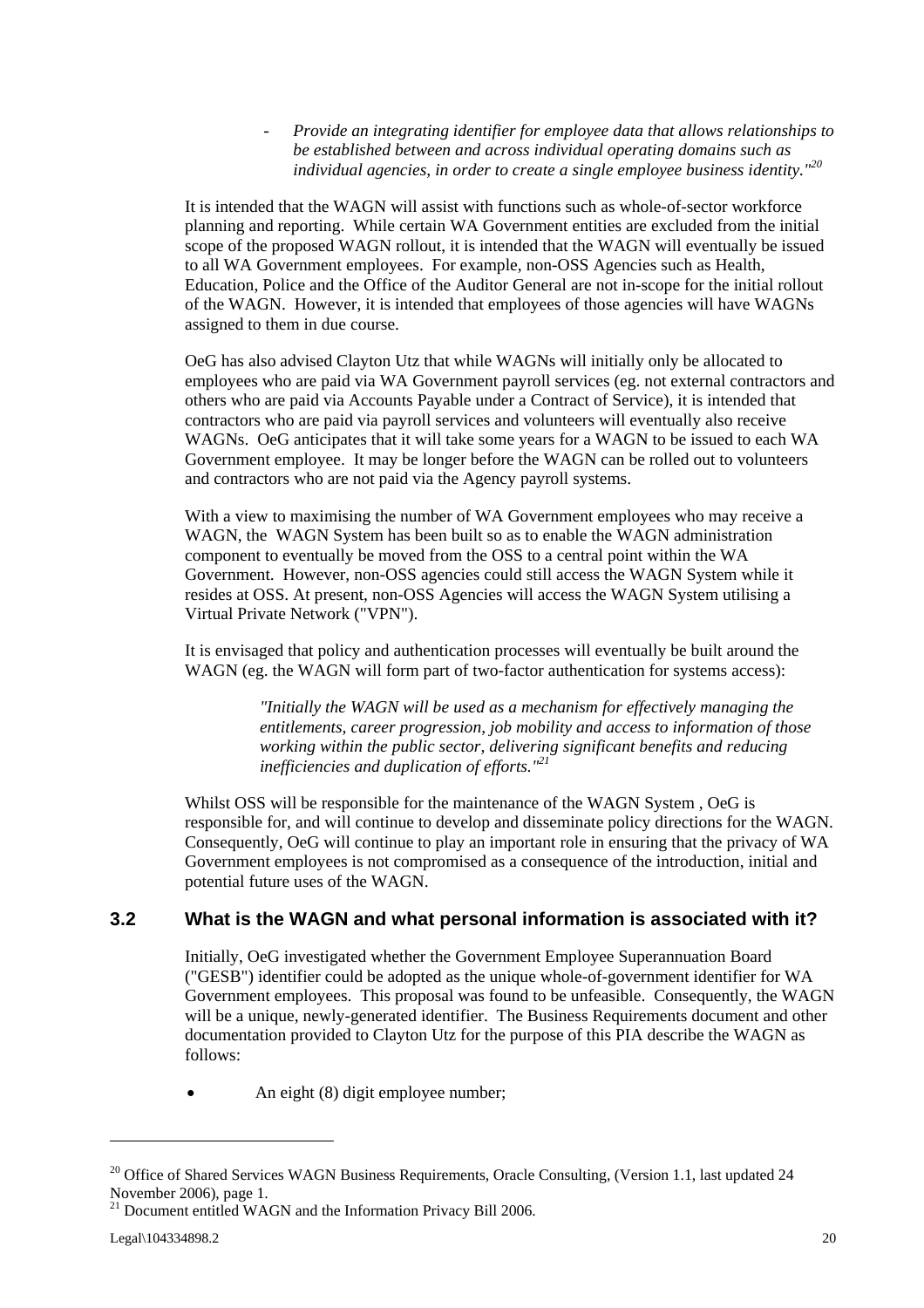- Unique across the whole of the WA Government;
- Having no meaning in its own right (meaningless number randomly allocated);
- Relating to an individual;
- Persistent (ie. as a general rule it remains with that individual for their entire career with the WA Government, regardless of breaks in service).

OeG has advised Clayton Utz that the WAGN has intentionally been developed so as to have a minimal impact on the privacy of individual WA Government employees. For example, the Business Requirements document prepared in accordance with OeG's instructions provides that "WAGN numbers will be allocated in a non-sequential, random order, in order to obfuscate allocation order or historical significance." 22 The WAGN will be stored in a database, referred to as the WAGN System.

The WAGN System will associate an individual WA Government employee's first, middle and surname, date of birth and gender with that person's WAGN. Agencies will be able to determine what personal information is associated with the WAGN in their own HR records and systems. At a minimum, an individual's electronic HR record contained in a particular Agency's HR Management System ("HRMS") will contain the same information about the individual as is stored in the WAGN System. The process flow of information between Agency HRMSs and the WAGN System is set out in detail at Section 4 of this Report.

It is envisaged that the potential uses of the WAGN will become more apparent over time, and individual WA Government Agencies will be in a position to have considerable control over the uses to which the WAGN is put. In that regard, the OeG Identity and Access Management website states that:

> *"The WAGN, when rolled out across the WA Government, will enable Agencies to adopt it as the consistent whole-of-government identifier for all employees accessing systems. Agencies will be encouraged increasingly to use the WAGN as their primary employee identifier so as to maximise the benefits that the WAGN can facilitate in terms of employee mobility, identity management, inter-Agency information sharing and whole-of-government directory infrastructure. It may also be used in local applications such as proximity cards and computer log-on processes."*<sup>23</sup>

# **3.3 Relationship between the WAGN and existing employee identifiers**

A key aspect of this PIA is to consider the relationship between existing WA Government Agency employee identifiers and the WAGN. During the course of stakeholder consultation, WA Government Agencies provided us with details of the generation and allocation process for existing employee identifiers (stakeholder consultation processes and comments from stakeholders are summarised at Section 6 of this Report).

As a general observation, it does not appear that individual Agencies intend to replace Agencyallocated employee identifiers with the WAGN initially. The WAGN will co-exist in the employee's HR file and other records together with the current employee identifiers so that the WAGN is linked to current identifiers. The Agencies with whom Clayton Utz consulted suggested that the WAGN may, however, replace Agency-allocated identifiers over time. For

<sup>&</sup>lt;sup>22</sup> Office of Shared Services WAGN Business Requirements, Oracle Consulting, (Version 1.1, last updated 24 November 2006), page 3.

<sup>&</sup>lt;sup>23</sup> OeG Identity and Access Management website, available at: http://www.egov.dpc.wa.gov.au/index.cfm?event=projectsIdentity.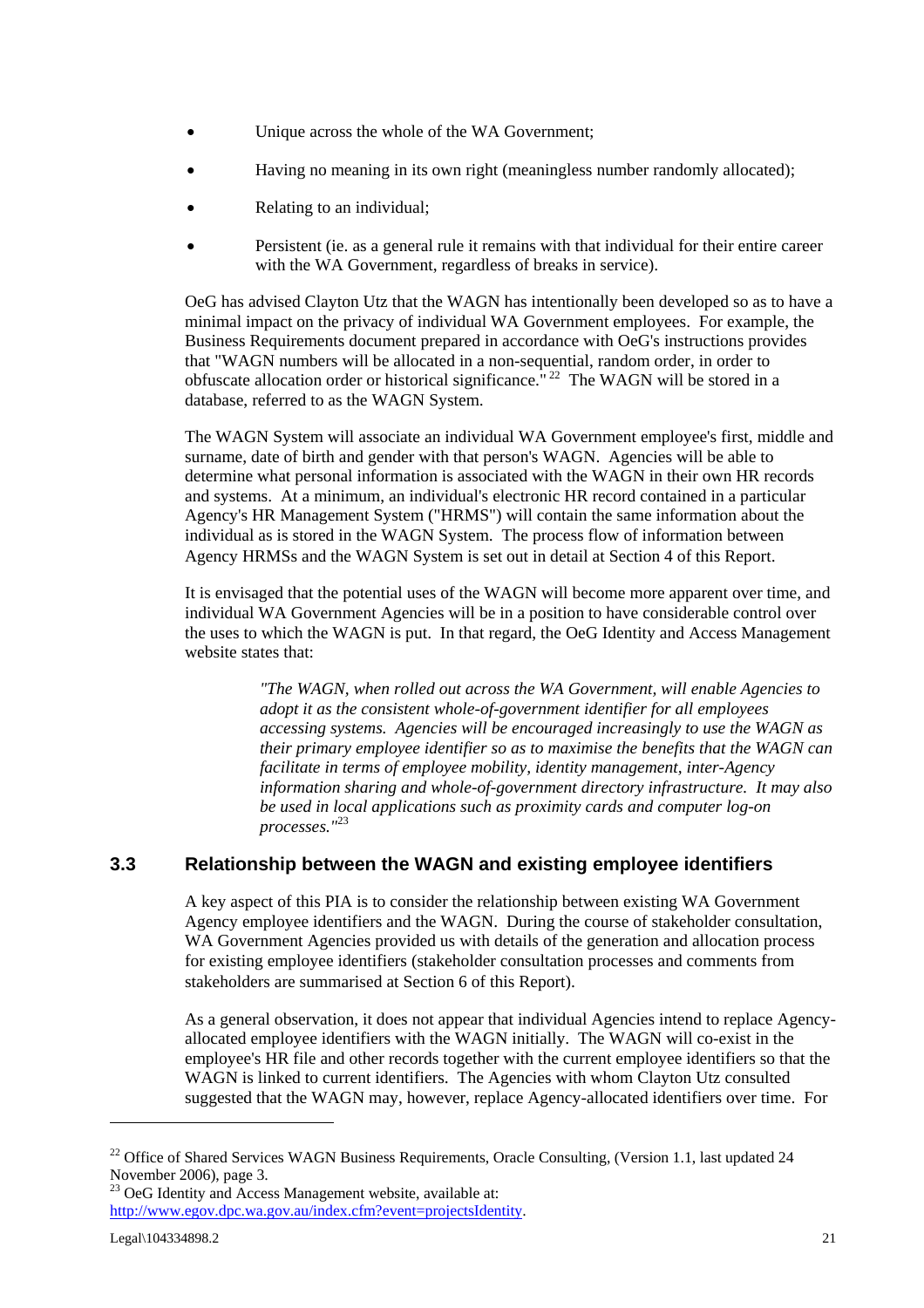non-OSS Agencies in particular, the adoption of the WAGN as a primary identifier may require amendments to be made to payroll systems, employee self-service applications and/or Agency-based asset management applications.

It appears that the majority of Agencies intend to run the WAGN concurrently with existing employee identifiers, at least initially.

### **3.4 Justification for introduction of the WAGN**

As a component of the WA Government's Shared Services Reform initiative, key drivers for the development and implementation of the WAGN Proposal have been the potential for increased efficiency and improved whole-of-sector planning. Anecdotal evidence provided during the course of stakeholder consultation suggested that it is extremely difficult for the WA Government to prepare accurate estimates of its workforce.

In addition, it is envisaged that the WAGN System "... will provide a mechanism for effective and efficient management of entitlements, career progression, job mobility and access to information of those working within the [WA Government]. $12$ 

### **3.5 Similar whole-of-sector identifiers**

The WAGN Proposal is not the first initiative to allocate a whole-of-sector identifier to employees. Other jurisdictions have adopted a similar approach in order to realise efficiencies and better manage resources across the sector.

For example, the Australian Government Service Number ("AGSN"), allocated to both Commonwealth and ACT Government employees is assigned by the Australian Government Employees Superannuation Trust ("AGEST") to individuals primarily for the purpose of making superannuation payments to them. The AGSN is also used for the purpose of identifying employees who contact AGEST regarding their superannuation. The AGSN is retained by the employee across all Commonwealth Government Agencies and is maintained irrespective of breaks in service.

<sup>&</sup>lt;sup>24</sup> WAGN Generator Business Requirements document, page 4.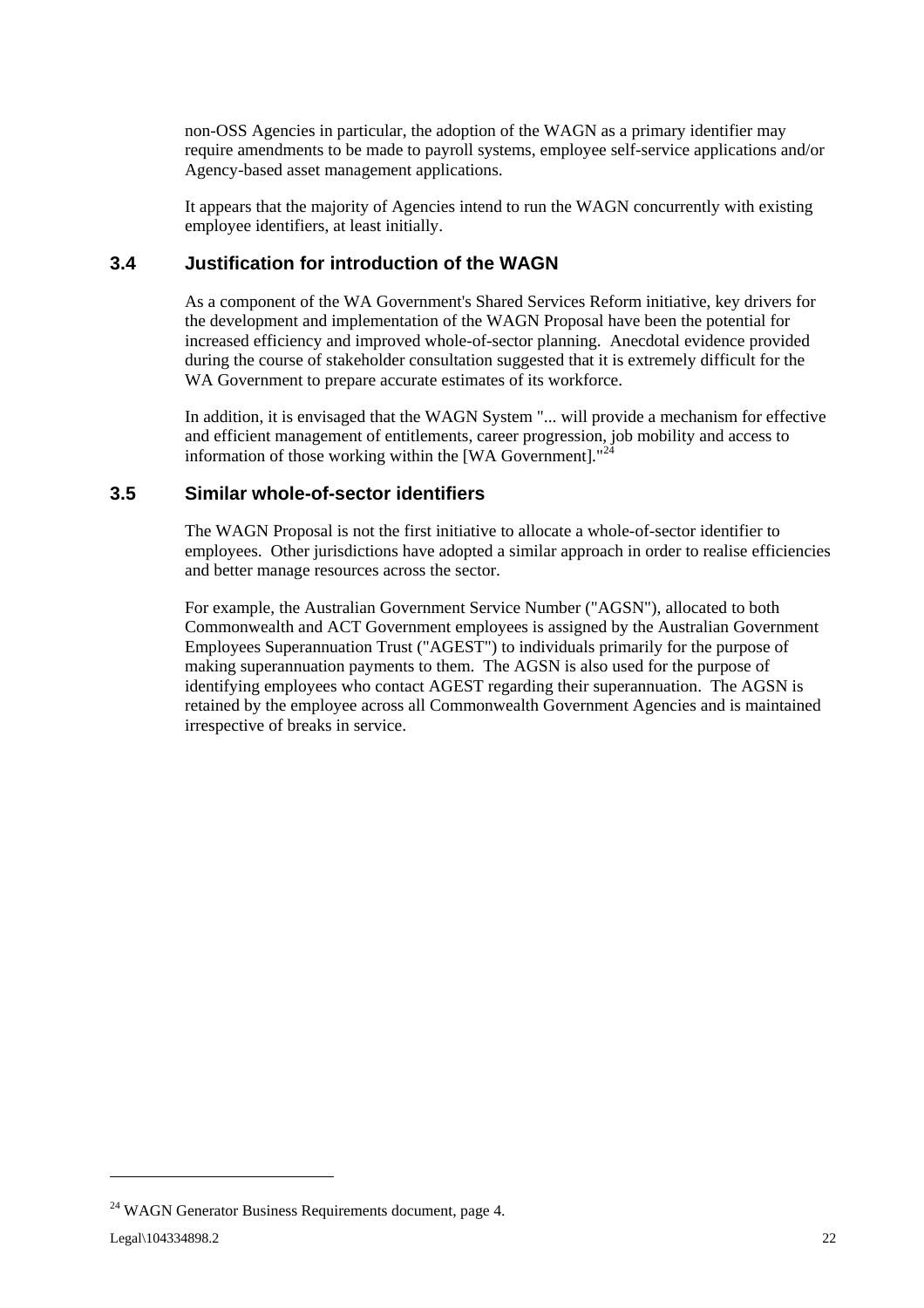# **4. Personal information and the WAGN System**

### **4.1 Allocation of the WAGN & key functions of the WAGN System**

During the course of discussions with OeG, the WAGN allocation process and key functions of the WAGN System were described to Clayton Utz. This Section of the Report summarises those discussions, and refers, where possible, to Business Requirements documentation relating to those matters.

Only minimal personal information will be stored in the WAGN System itself. Consequently, the communications link between the WAGN System and Shared Services Cluster ("SSC") HRMS s will be of critical importance, in respect of non-OSS Agencies.

> *"Access to the WAGN [System] will be restricted to access via Web Services (HTTPS) over a Wide Area Network. In order to allow other Government Agencies to connect to the WAGN [System] there will need to be provision for a private network or Virtual Private Network Gateway into the network hosting the WAGN server(s). In other words, a secure connection between agency and environment where the WAGN [System] operate[s]."*<sup>25</sup> \*

It is proposed that the WAGN System will work in collaboration with HRMSs to manage the numbering system, and to physically assign a WAGN to an employee record. The Business Requirements documentation provides that the purpose of the WAGN System is not to store vast amounts of Human Resources data, but to hold 'minimal details' that will be used to match HRMS records to a WAGN.<sup>26</sup>

It is a requirement under IPP 5 that a Public Organisation take reasonable steps to protect the personal information it holds from misuse and loss, and from unauthorised access, modification or disclosure. This PIA cannot assess the adequacy of the technological security mechanisms to be implemented by OSS in respect of access to the WAGN System. We are assured by OeG that OSS subjects its systems to a high level of IT security, which is commensurate with and reflective of the types of information it holds (including both financial administration information relating to WA Government Agencies and personal information in the form of HR records). This is reflected in the Business Requirements documentation, which provides that:

> *"All of the data in the WAGN [System] including Audit and Log data will be labelled with the 'highly sensitive' label tag. This will ensure the highest level of security for the WAGN [System] data."*<sup>27</sup>

It is intended that as Agencies roll in to OSS, their existing employees will be allocated WAGNs via a "bulk upload process" whereby a WAGN is allocated to each current employee. This process will involve the population of the WAGN System with personal information about all existing employees, and association of each record with a randomly allocated WAGN.

With respect to new recruits and transferring employees, the introduction of the WAGN is not anticipated to change the EOI processes presently undertaken by WA Government Agencies.

<sup>&</sup>lt;sup>25</sup> Office of Shared Services WAGN Business Requirements, Oracle Consulting, (Version 1.1, last updated 24 November 2006), page 7.

<sup>&</sup>lt;sup>26</sup> Office of Shared Services WAGN Business Requirements, Oracle Consulting, (Version 1.1, last updated 24 November 2006), page 1

<sup>&</sup>lt;sup>27</sup> Office of Shared Services WAGN Business Requirements, Oracle Consulting, (Version 1.1, last updated 24 November 2006), page 7.

<sup>\*</sup> This extract refers specifically to when the WAGN System is hosted at OSS.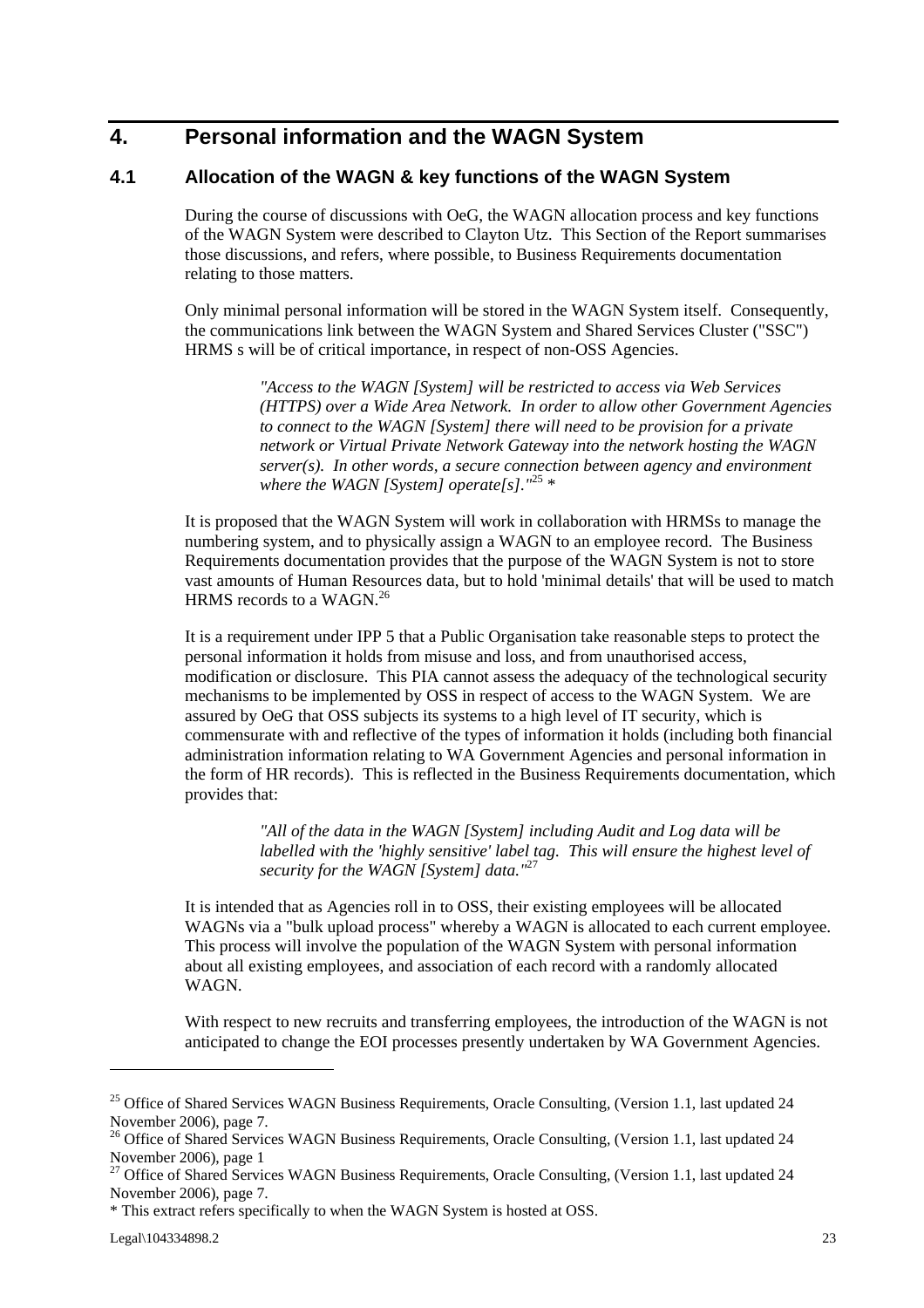OeG expects that each Agency will need to be satisfied that a particular individual is who they say they are, and that necessary checks have been undertaken and, where necessary, documentation inspected and /or retained for verification purposes.

It is anticipated that existing HR functions (including existing recruitment and EOI processes) will continue to be undertaken at Agency level. The WAGN allocation process is not intended to create additional work for Agency HR staff, and WAGNs will be allocated in real time, in accordance with the process set out in the diagram below.



**Figure 4.1A - WAGN allocation process**

It should be noted that a similar flow of information will occur in instances where an individual leaves the WA Government for some reason (eg. termination, retirement, resignation etc.). The personal information relating to an individual and contained in the WAGN System will not be modified, however the record will be marked with a status of "R -Reserve" in the WAGN System. The updating of the record in the WAGN System will be based on the information contained in the relevant Agency's HRMS. Information flows are set out in more detail at Section 4.4, below.

As described above, at the time that a person is assigned to a position (ie. a Position Number is associated with a particular individual), the individual's name, date of birth and gender will be sent from the  $H\text{RMS}^{28}$  to the WAGN System. The WAGN System will then take one of the following courses of action:

| <b>WAGN System contents</b> |                                                                                                                                                                                                                                                                             | <b>WAGN System response to HRMS</b>                                                                                                                                                                                                                                                |  |
|-----------------------------|-----------------------------------------------------------------------------------------------------------------------------------------------------------------------------------------------------------------------------------------------------------------------------|------------------------------------------------------------------------------------------------------------------------------------------------------------------------------------------------------------------------------------------------------------------------------------|--|
|                             | No record in the WAGN System with the<br>same (or substantially the same) Individual<br>Attributes.                                                                                                                                                                         | WAGN System returns to HRMS a newly<br>allocated WAGN. Individual Attributes are<br>stored in the WAGN System. WAGN field<br>in HRMS will be populated with<br>individual's WAGN; in the case of OSS<br>SSC HRMS, the National Identifier field<br>will be populated with the WAGN |  |
| 2                           | No WAGN supplied by HRMS, only one<br>record exists in the WAGN System with an<br>exact match of Individual Attributes (eg.<br>the name, date of birth and gender related<br>to only one record in the WAGN System<br>each match those provided by the<br>Agency/OSS HRMS). | WAGN System generates an exception<br>report, which the WAGN Business<br>Administrator will investigate. The WAGN<br><b>Business Administrator then contacts</b><br>Agency HR to clarify.                                                                                          |  |

<sup>&</sup>lt;sup>28</sup> HRMS refers to both agency HRMS and Shared Services Cluster (SSC) HRMS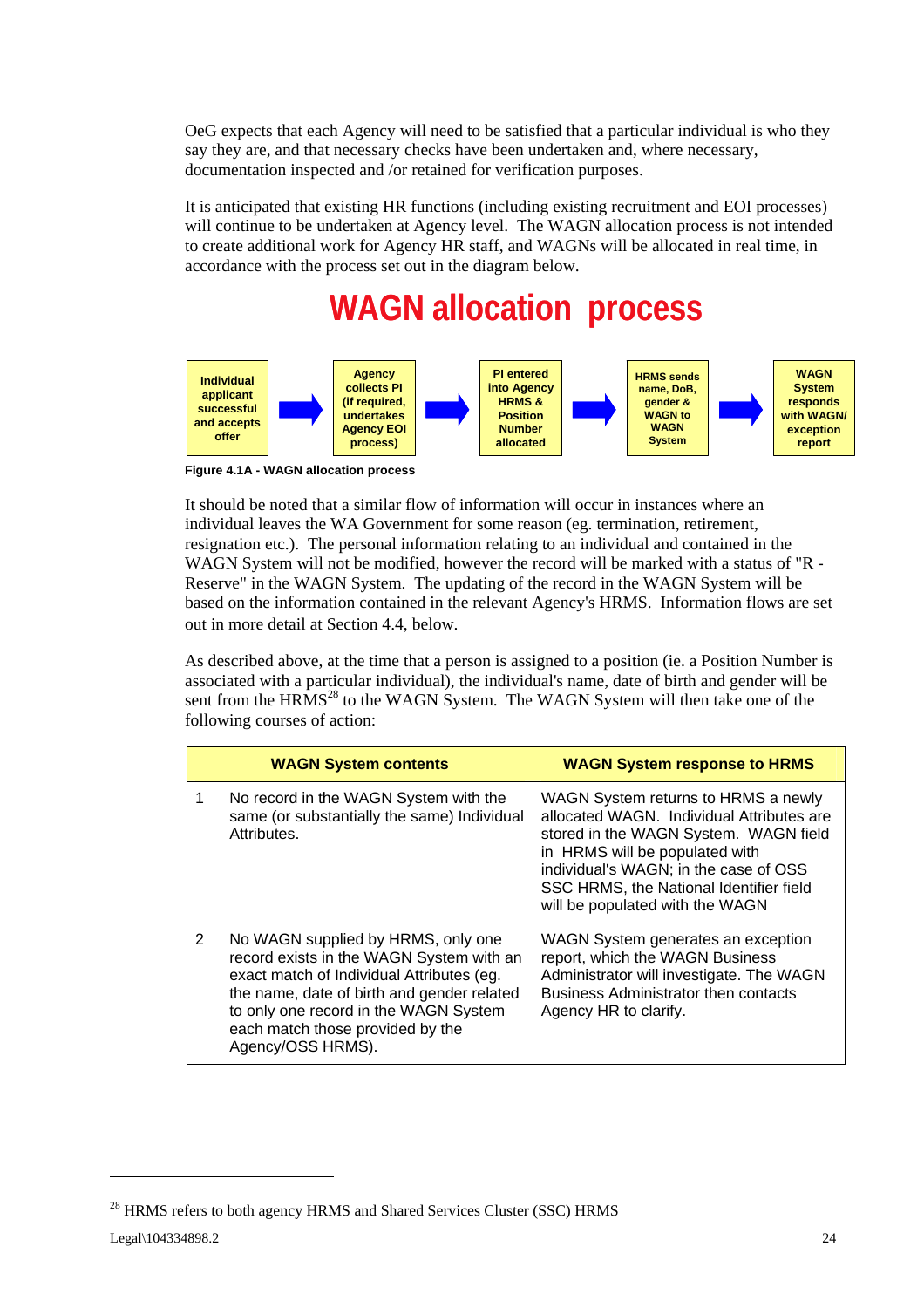| <b>WAGN System contents</b> |                                                                                                                                                                       | <b>WAGN System response to HRMS</b>                                                                                                                                                  |
|-----------------------------|-----------------------------------------------------------------------------------------------------------------------------------------------------------------------|--------------------------------------------------------------------------------------------------------------------------------------------------------------------------------------|
| 3                           | WAGN supplied by HRMS, one record<br>exists in the WAGN System with an exact<br>match of Individual Attributes as those<br>held under the WAGN in the WAGN<br>System. | WAGN confirmed into National Identifier<br>Field.                                                                                                                                    |
| 4                           | One or more records exist in the WAGN<br>System with the same (or substantially the<br>same) Individual Attributes.                                                   | WAGN System generates an exception<br>report which the WAGN Business<br>Administrator will investigate. WAGN<br><b>Business Administrator then contacts</b><br>Agency HR to clarify. |

**Table 4.1A - Potential requests to and responses from the WAGN System** 

For security purposes, the WAGN System will be designed in such a way as to ensure that only the WAGN Business Administrator will be able to interrogate the WAGN System on the basis of an individual's WAGN (ie. this is the person's WAGN, who are they?). However, details of an individual employee's WAGN will flow from an Agency HRMS to the WAGN System in circumstances where the Agency's HRMS requests that the WAGN System confirm a WAGN that has been entered into the HRMS at the time that an employee is allocated to a Position Number.

The WAGN System will return a WAGN (either a new WAGN for new requests or an existing WAGN for confirmation) to the HRMS by populating the WAGN field in the HRMS.

The WAGN Business Requirements document states that when a request is made on the WAGN System "...a corresponding Agency Code will need to be sent, to facilitate a matching notification being sent to an authorised user. For the majority of Agencies that make use of the WAGN this will be a single code they will send, but for Clustered Agencies such as OSS, this will be different depending on the employee's agency."<sup>29</sup>

Where information entered into a HRMS and sent to the WAGN System for issue of a WAGN is the same (or substantially the same) as a record already contained in the WAGN System<sup>30</sup>, an Exception will be generated for the WAGN Business Administrator, a function that is currently performed by OSS.

The WAGN Business Administrator will deal with the Exception in consultation with Agency HR. This may involve the WAGN Business Administrator asking the Agency HR representative to confirm that the details entered into the HRMS are correct, or to request that the individual whose Individual Attributes have been entered into the HRMS provide the answer to their secret question. Where a duplicate entry is found, the WAGN Business Administrator is able to merge two separate records to remove the duplication. The duplicated record will be marked with a status of "R - Reserve" in the WAGN System.

In circumstances where the Agency HR representative confirms that the details entered into the HRMS relate to a second individual presenting with the same Individual Attributes, one option may be that the second individual is asked to nominate a secret question and answer so that

<sup>&</sup>lt;sup>29</sup> Office of Shared Services WAGN Business Requirements, Oracle Consulting, (Version 1.1, last updated 24 November 2006), page 7.

 $30$  The probability matching logic within the WAGN Server is currently set at a 25 probability score. This will be tested during User Acceptance Testing to determine whether the figure requires modification. See "WAGN Business Process and Policy Discussion Paper, page 6.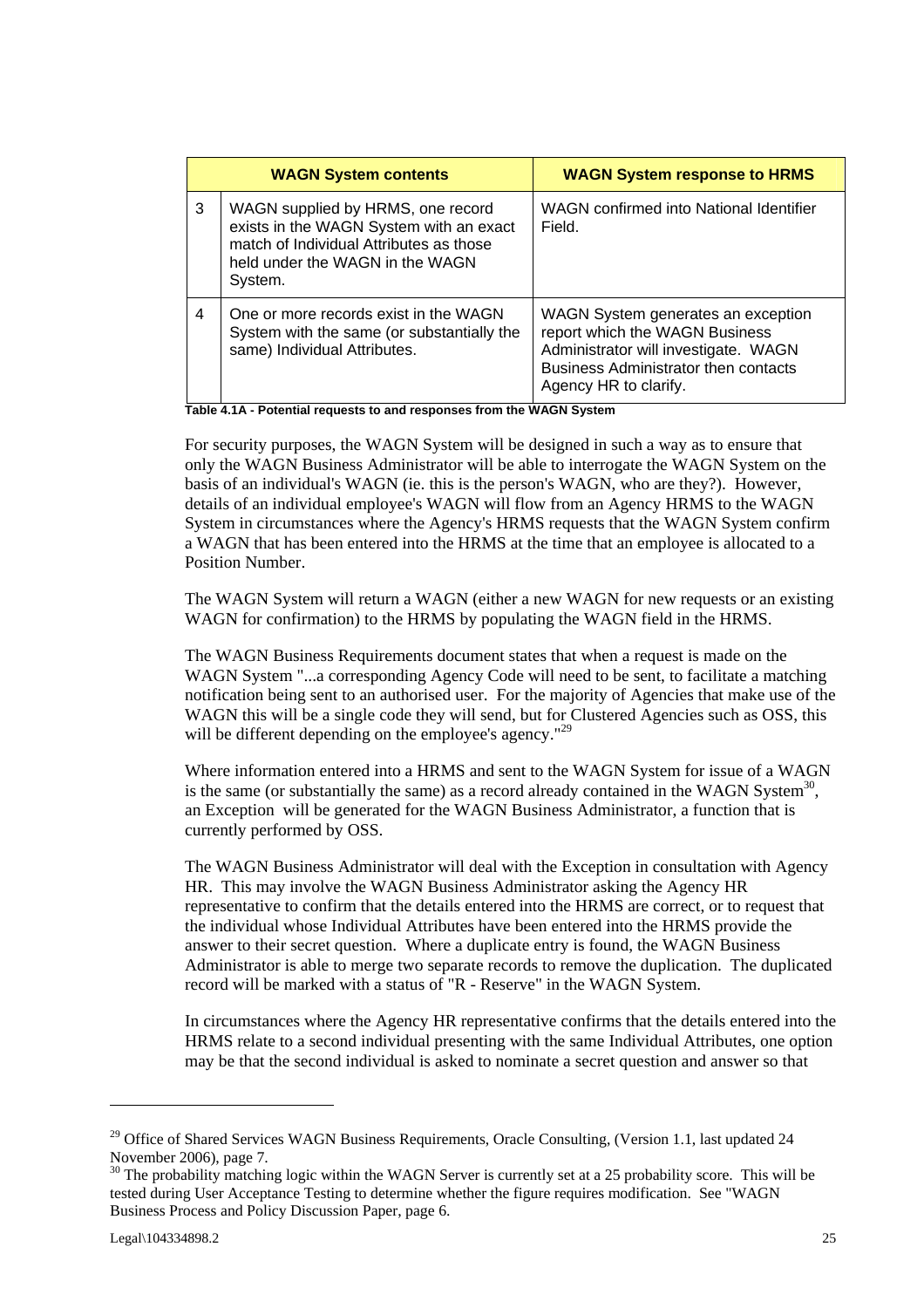they may be differentiated from the first individual. They will then be randomly assigned a WAGN.

The WAGN System will maintain records of all access and amendments made to records held in the WAGN System. "All requests made on the WAGN [System] will be audited in an audit table held within the WAGN [System]. This table will record the change that has occurred to a WAGN and a date that the change took effect. Together with previous records relating to a WAGN, they will form a history of change for the WAGN. As with all data structures within the WAGN [System], Label Security has been utilised to secure viewing and manipulation of the data."<sup>31</sup>

### **4.2 Personal information to be held in the WAGN System and access to it**

The WAGN System has intentionally been designed to hold small amounts of personal information about individual WA Government employees. The WAGN System will contain the first, middle and last name of the individual, their date of birth and gender. We refer to the personal information stored in the WAGN System as "WAGN System Information".

Where an attempt is made to add a person with the same, or substantially the same. Individual Attributes as an existing individual whose details are contained in the WAGN System (eg. same first, middle and surname, date of birth and gender), it may also store a secret question and answer (in a free-text field) to differentiate between the first and any subsequent WA Government employee with the same (or substantially the same) Individual Attributes.

| Data field(s) in WAGN<br><b>System</b> | <b>Description of field contents</b>                                                                                                                                                                                                                                             |  |
|----------------------------------------|----------------------------------------------------------------------------------------------------------------------------------------------------------------------------------------------------------------------------------------------------------------------------------|--|
| WAGN                                   | Sequentially generated, randomly allocated, meaningless eight<br>digit identifier                                                                                                                                                                                                |  |
| First Name, Middle Name,<br>Surname    | First, middle and surname of individual WA Government<br>employee                                                                                                                                                                                                                |  |
| Date of birth                          | Individual's date of birth                                                                                                                                                                                                                                                       |  |
| Gender                                 | Individual's gender                                                                                                                                                                                                                                                              |  |
| <b>Secret Question</b>                 | An individual employee may nominate a secret question that<br>may be asked of them in the event that a person with the same<br>Individual Attributes exists in the WAGN System                                                                                                   |  |
| Answer to Secret Question              | If an individual employee nominates or selects a secret<br>question, that individual must also provide the answer to the<br>secret question, so that it can be used to confirm that a<br>particular set of Individual Attributes contained in the WAGN<br>System relates to them |  |

**Table 4.2A - Personal information stored in the WAGN System** 

Depending on the HRMS adopted by a particular Agency, an employee will be able to see their WAGN via the Agency's online Employee Self Service function. Managers will also be able to view their employee's WAGN, in addition to the other information available to them via the HRMS. Agency HR representatives and Agency technical support staff will also have access to the WAGN and associated personal information via the Agency HRMS. Access to the WAGN System itself will not be available to employees undertaking any of these roles.

<sup>&</sup>lt;sup>31</sup> Office of Shared Services WAGN Business Requirements, Oracle Consulting, (Version 1.1, last updated 24 November 2006), page 7.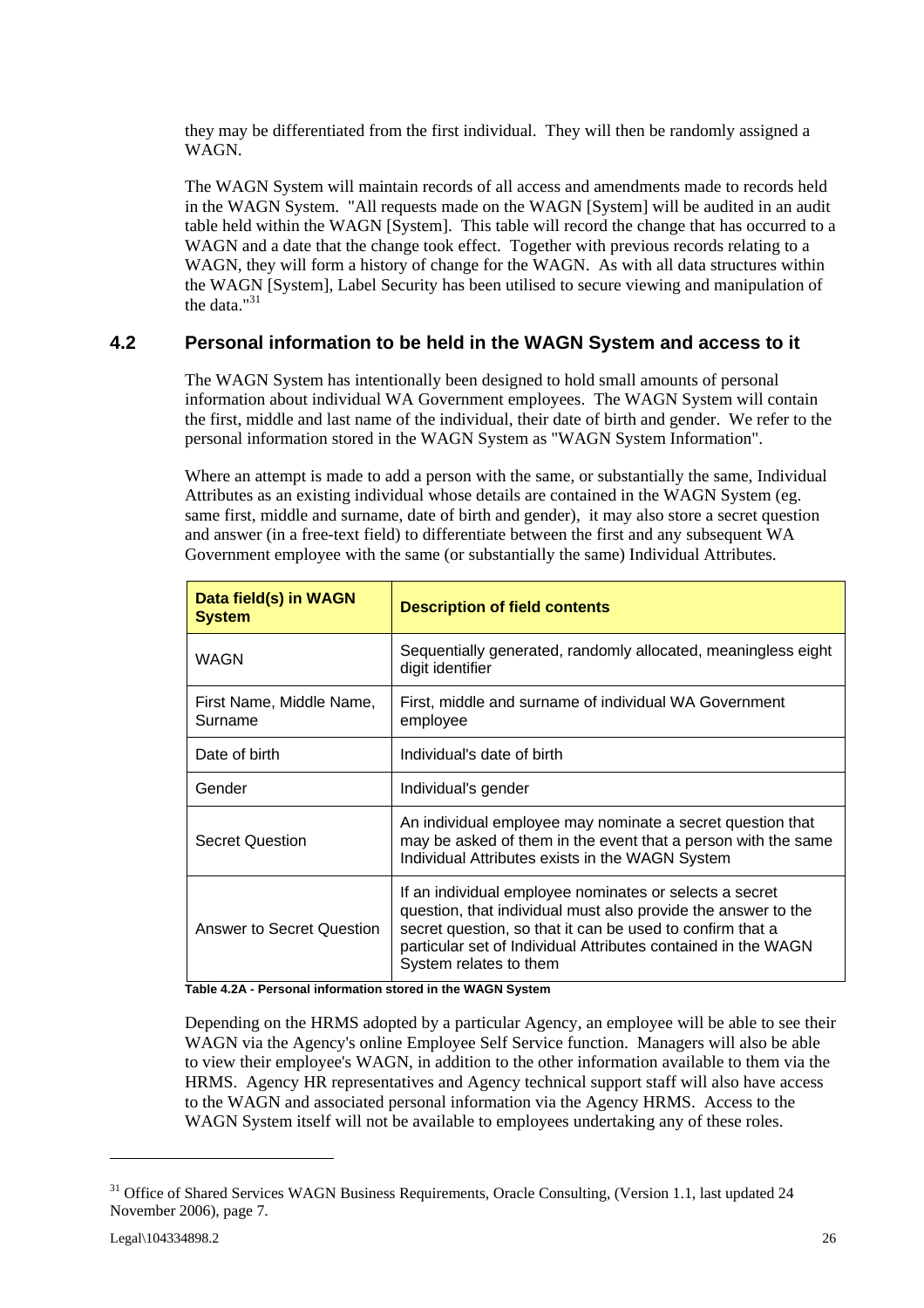Access to the WAGN System will be restricted to the following roles within OSS:

- The WAGN Business Administrator (a summary of the functions performed by the WAGN Business Administrator can be found at Annexure B);
- The WAGN Auditor, who will be responsible for system access monitoring, data checks (eg. to identify duplications and inconsistencies in data), service level agreement monitoring and reporting (log files, allocation statistics, request statistics etc.);
- Technical support, who will be responsible for application maintenance (eg. trouble shooting, change management, software upgrades etc,), database administration including backup and recovery and server administration. Clayton Utz is informed by OeG that technical support staff will have access to the IT system, but not to the data/personal information contained in the WAGN System itself.

During the course of our discussions with OeG, we were advised that it is intended that the WAGN System will be subject to the highest level of security available in the OSS Oracle ERP system. The WAGN Business Requirements document states that:

> *"In order to restrict access to confidential employee details held within the WAGN System, Oracle Label Security will be employed to allow only privileged users to have access to the data while also restricting access to non-privileged users. Oracle Label Security controls access to the contents of a row by comparing that row's label with a user's label and privileges"*<sup>32</sup>

Business Rules for the WAGN System are as described in the Business Requirements documentation as follows:

- The ability to allocate a completely random and unique WAGN identifier, hence not providing inherent meaning in the WAGN or its sequence of allocation;
- Be able to perform a probability match for provided employee details to the set of allocated WAGNs;
- Be able to merge and reserve/revoke a WAGN;
- Provide an Audit Trail of activity against a WAGN identifier;
- Securely lock-down the data held within the WAGN [System] data store and any communications to and from it; and
- Provide screens to manage the [System] and its operations.<sup>33</sup>

### **4.3 Stakeholder comments regarding potential additional WAGN System Information**

During the course of stakeholder consultation (see Section 6 of this Report), a number of stakeholders made suggestions as to additional information about individuals that may be

<sup>&</sup>lt;sup>32</sup> Office of Shared Services WAGN Business Requirements, Oracle Consulting, (Version 1.1, last updated 24 November 2006), page 7.

<sup>&</sup>lt;sup>33</sup> Office of Shared Services WAGN Business Requirements, Oracle Consulting, (Version 1.1, last updated 24 November 2006), page 6, as revised and amended by OeG during the course of consultation in order to accurately reflect the functionality of the WAGN System, and to reflect terminology that will be used in order to describe functions in future policy.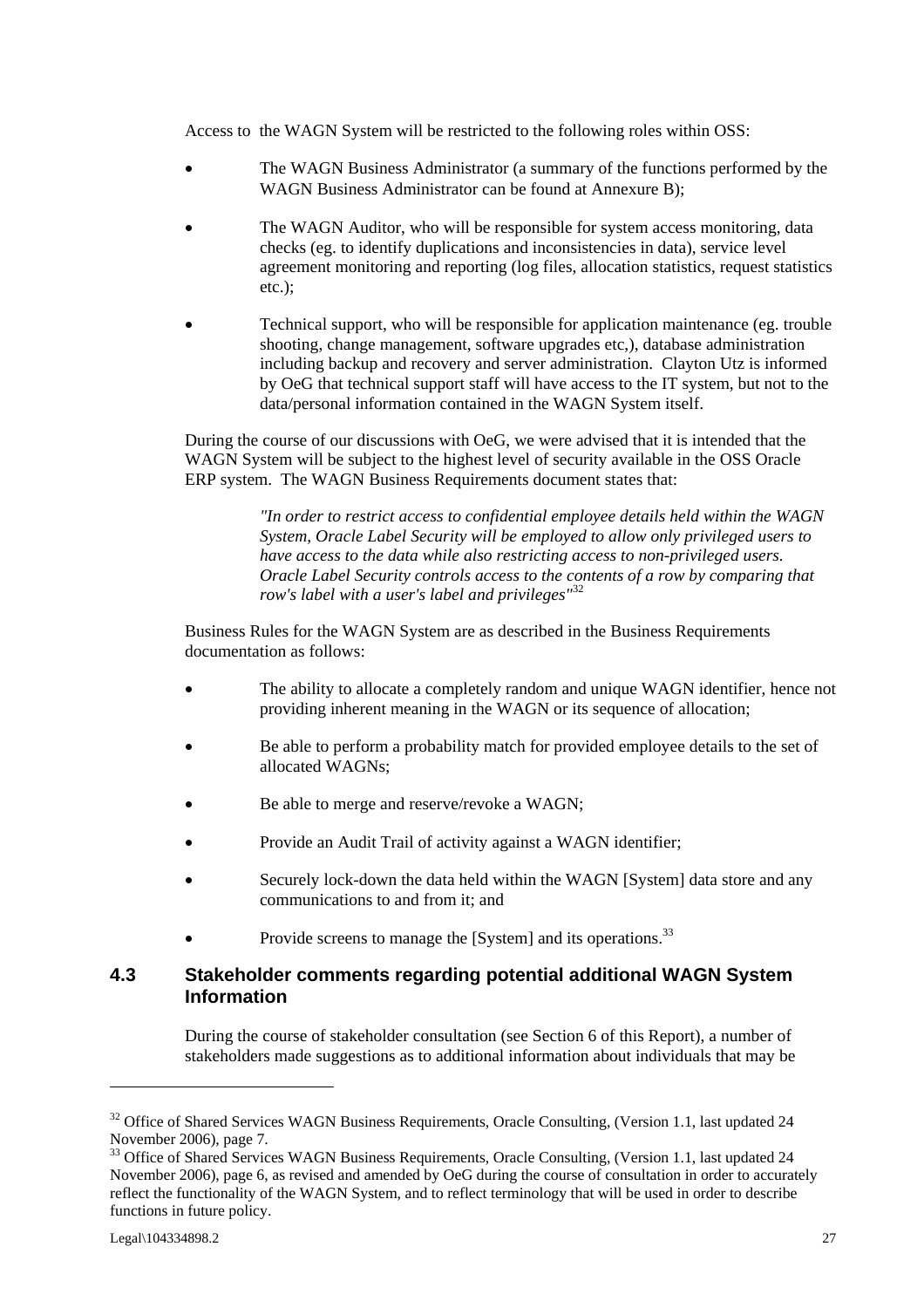stored in the WAGN System. We mention the additional information here, for the sake of completeness. Stakeholders suggested that the WAGN System could usefully include the following types of information in the future:

- Details of the level of EOI undertaken in relation to a particular person (particularly useful for Agencies such as Health or Education, where police and working with children/elderly checks are performed on employees and the fact that such a check has been performed must be recorded). This may be in the form of the level of EOI documentation provided and verified for the purposes of such a check based on a pre-agreed set of EOI levels (eg. 50 points, 100 points, 100 points and police check);
- Details of an individual's employment history in the WA Government (it should be noted, however, that some Agencies did not agree with this proposal as it was considered undesirable for a particular individual's employment history to be known, particularly where such a person subsequently became a part of a covert police operation, for example); or
- An indicator as to whether an individual is a 'current'/'active' or 'inactive' WA Government employee.
- A secret question and answer to differentiate individuals with the same or similar attributes. OeG has advised Clayton Utz that some individuals (those presenting with the same or substantially the same Individual Attributes) will be asked to nominate a secret question and answer. At this stage it is not intended that WA Government employees to whom a WAGN is allocated via the bulk upload process will be asked to nominate a secret question and answer, unless an Exception is generated in relation to that individual (because similar Individual Attributes already exist in the system). However, this will be reviewed during testing and after implementation.

### **4.4 Flows of personal information to and from the WAGN System**

As described above, personal information (the name, date of birth and gender of an individual, as well as that person's WAGN where one has been previously assigned and is known to either the individual or the Agency HR representative) will be sent from the HRMS to the WAGN System at the time that an individual is assigned to a position (eg. when a Position Number is allocated). The WAGN System will store the information it receives if that information does not already appear in a record contained in the System, and will either return a WAGN to the HRMS by populating the National Identifier field, or generate an Exception for actioning by the WAGN Business Administrator.

The flows of personal information into and out of the WAGN System are summarised in the diagram below.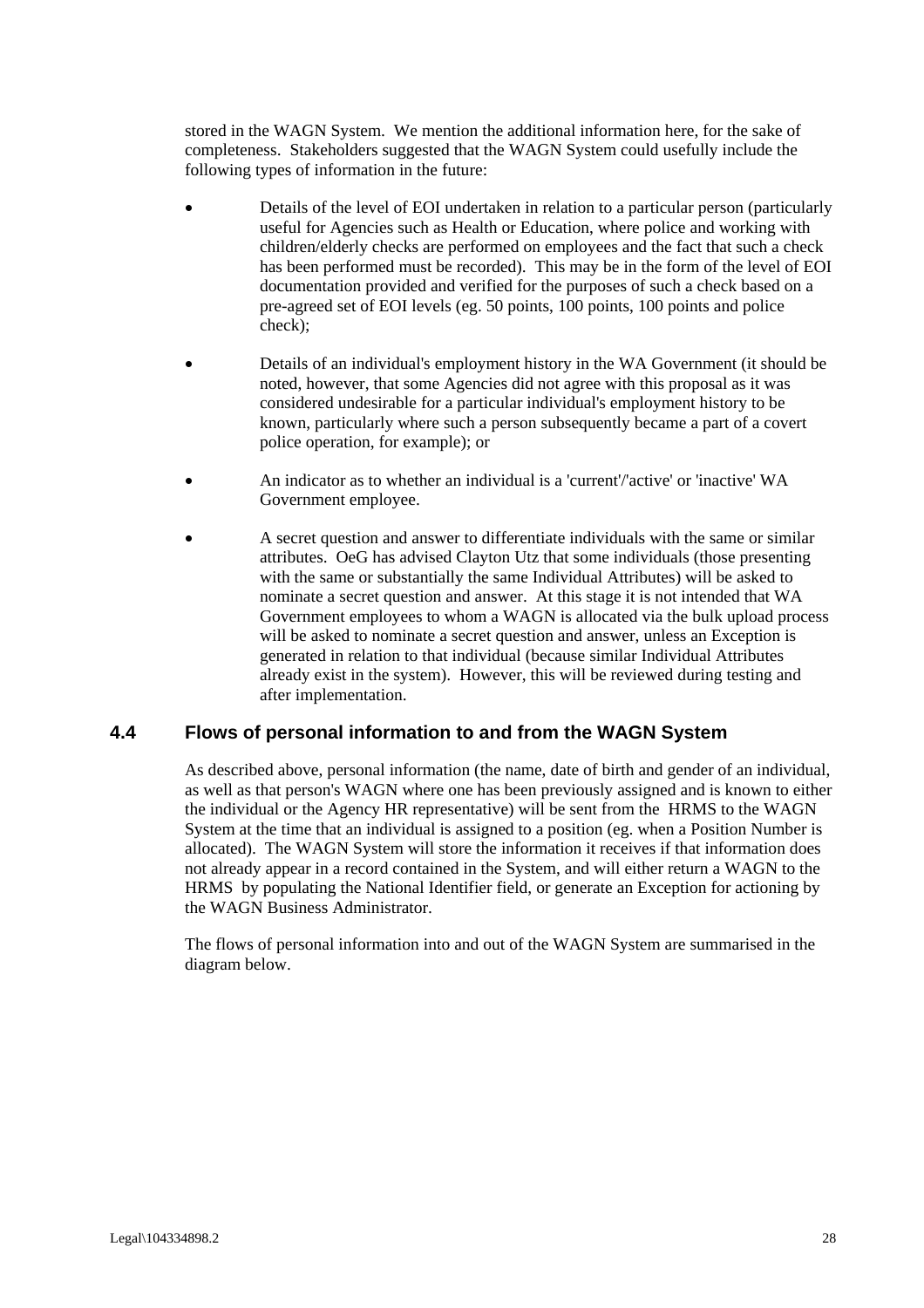# **WAGN information flows**



**Figure 4.4A - Flows of WAGN and personal information**

# **4.5 Updating, retaining and destroying WAGN System Information**

Where an individual's Individual Attributes change (for example, where an individual's name changes), Agency HR may place a change request with the WAGN Business Administrator, once an Agency HR representative has satisfied themselves of the need for a change to be made.

Similar to any personal information about WA Government employees stored in an Agency's HR system, WAGN System Information must be retained in accordance with the State Records Office of Western Australia - General Disposal Authority for Human Resource Management Records ("Disposal Authority").

The Disposal Authority was initially prepared pursuant to the *Library Board of Western Australia Act 1951* (WA), but that Act was repealed and the Disposal Authority now falls within the ambit of the *State Records Act 2000* (WA). The general requirement for the retention of HR records is 71 years after the employee's date of birth, or 6 years after retirement, whichever is later, or 6 years after death.<sup>34</sup>

Where an individual is no longer an employee of the WA Government, their WAGN and WAGN System Information will remain in the WAGN System until it can be destroyed in accordance with the Disposal Authority. A WAGN that has been allocated to an individual who is no longer a WA Government Employee will be marked with "A – Allocated".

<sup>&</sup>lt;sup>34</sup> See para 5.11.3 of the General Disposal Authority for Human Resource Management Records available at: http://www.sro.wa.gov.au/pdfs/GDA-HR.pdf.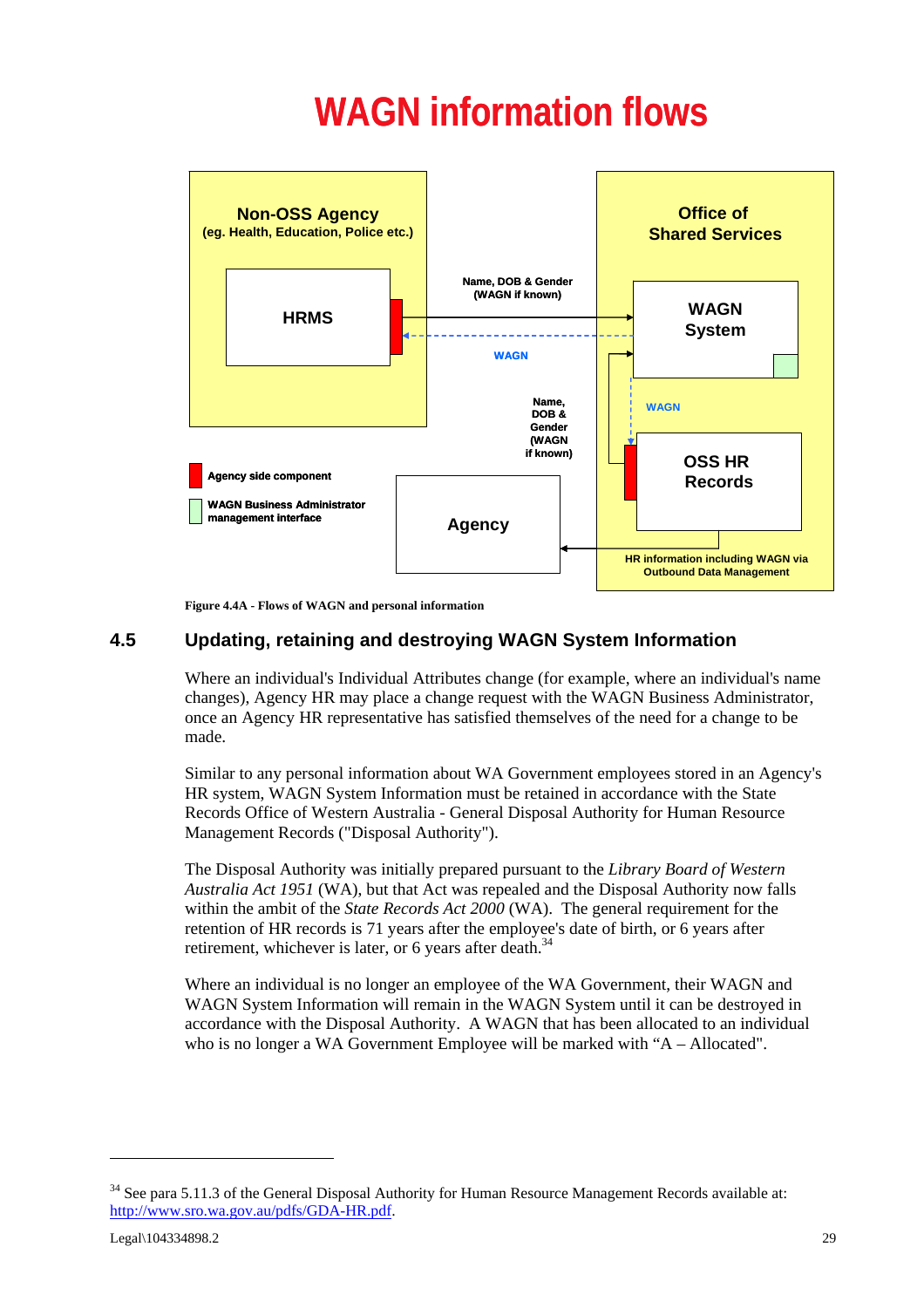# **5. Potential uses and disclosures of the WAGN**

There are a number of potential uses and disclosures of the WAGN that are apparent from the Business Requirements documentation, arose during the course of stakeholder consultation or became apparent from discussions between OeG and Clayton Utz.

### **5.1 Potential uses and disclosures within an employer Agency as an identifier for employees (including for access to resources)**

(a) Use as a general employee identifier

Clearly, the WAGN provides the potential for the abolition of existing employee identifiers and for their replacement with a single identifier. At this stage, OeG has indicated that while a WAGN will eventually be issued to all WA Government employees, Agencies will be left to decide if, and when, the WAGN will be adopted in place of existing employee identifiers, such as staff numbers or payroll numbers.

During the course of stakeholder consultation, it was noted that while each Agency has adopted at least one identifier for employees, several Agencies are presently in the process of rationalising many identifiers and identification systems with a view to better managing resources across the Agency. The potential to use the WAGN as a single employee identifier was also considered to be of particular value to Agencies with employees and resources spread across wide geographical areas, or with significant numbers of duplicate HR records.

(b) Use for de-duplication of existing HR records

As noted above, a number of Agencies are, at present, in the process of rationalising HR databases and employee identifiers. For example, one agency noted that it had 7 separate databases containing employee records relating to employees performing approximately 65,000 roles, and a different identifier system for each database.

Such Agencies could see potential to use the WAGN as part of the process of deduplicating existing employee records, reducing the total number of HR records retained, and ensuring that all information relating to a particular employee could be easily located and accessed as necessary, was accurate, complete and up-to-date.

(c) Use for access to systems, buildings and services

The WAGN may also be used as an identifier for the purposes of providing access to Agency systems, buildings and services. Stakeholders noted that currently, WA Government employees may use any combination of a number of identifiers to access various Agency systems and facilities (for example, an employee may use one identifier combining initial and surname (in conjunction with a password) for access to an Agency LAN, their payroll number for access to Finance systems, and a PIN code or pass for physical access to buildings, remote access to systems, etc.).

Use of the WAGN to facilitate access to resources would provide greater consistency for users of those resources, enable Agencies to better manage access requirements and to monitor entitlement to use facilities. In addition, it was noted during the course of stakeholder consultation that use of the WAGN as an identifier for systems access may also lead to efficiencies in the creation and maintenance of staff directories and the like.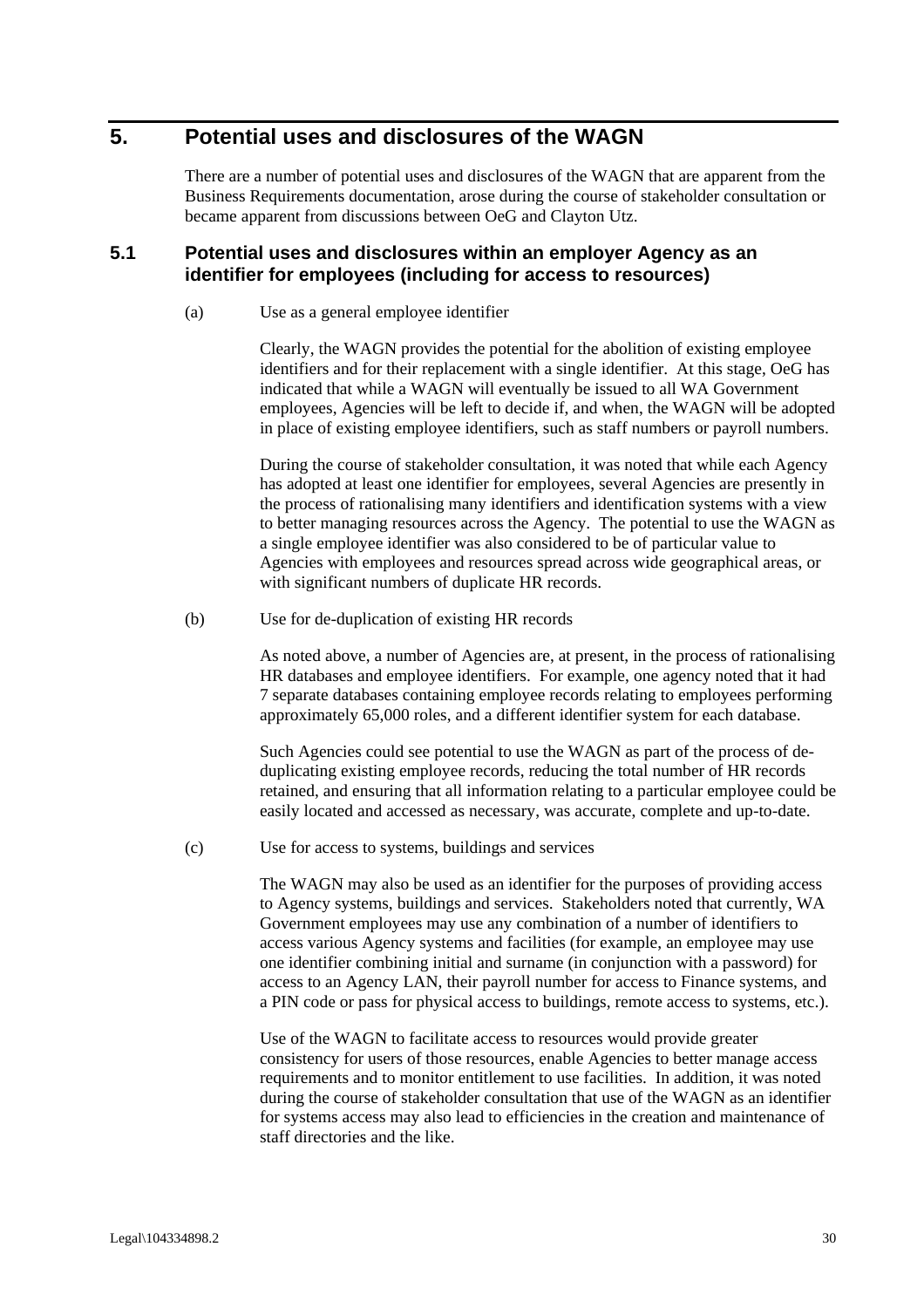(d) Uniform and timely de-provisioning of access to systems, buildings and services

During the course of stakeholder discussions it was also noted that, just as the WAGN may be a useful tool for granting individual WA Government employees access to Agency systems, buildings and services, adopting a consistent and unique identifier may also assist agencies to de-provision employees who are dismissed or leave their employment.

As stated above, employees may presently use any combination of a number of identifiers to access various Agency systems. In the event that a single, unique identifier was used to access each of these (whether alone or in combination with a password or PIN), Agencies could cancel or suspend access to each of these far quicker, providing a disgruntled dismissed employee a far smaller window of opportunity to engage in malicious conduct following dismissal. The same principle would apply if the WAGN was linked to the various identifiers utilised by a particular Agency employee.

### **5.2 Potential uses and disclosures for data-matching and linking by Agencies and OSS (outside of the WAGN System)**

(a) Use for providing whole-of-sector employee reporting

Once issued to all WA Government employees, the WAGN may also facilitate the compilation of whole-of-sector reports of employee numbers, placement of workforce and movements within the sector.

Much of the reporting utility of the WAGN is, however, dependent upon what, if any, information is stored in the WAGN System in addition to an individual WA Government employee's WAGN, name, date of birth and gender. For example, unless the WAGN System contained an accurate current/active or inactive flag, it would not be possible to determine the current size or composition of the WA Government workforce from the WAGN System alone. The WAGN System could be utilised to determine the total number of unique employees historically employed across the sector and the average age or gender distribution of that historical workforce.

Further, the WAGN could potentially be utilised to interrogate the various Agencies' HRMSs, so as to determine the number and placement of unique WAGNs representing individuals who are currently employed. This would appear to provide more useful information about the nature of the WA Government workforce than the contents of the WAGN System in isolation.

As has been stated previously in this Report, OeG intends that the WAGNs eventually be issued to contractors and volunteers (including board members, volunteer personnel etc.). It should be noted that the more types of persons to whom WAGNs are issued across the WA Government, the less helpful the WAGN will be in determining the number and placement of each type of individual (eg. employees, contractors, volunteers) unless the type of relationship is also noted in the WAGN System.

(b) Disclosure for employee "tracking" purposes

The allocation of WAGNs to all WA Government employees presents an unprecedented opportunity for one or more Agencies to track the movement of a particular employee across Agencies throughout that individual's career with the WA Government.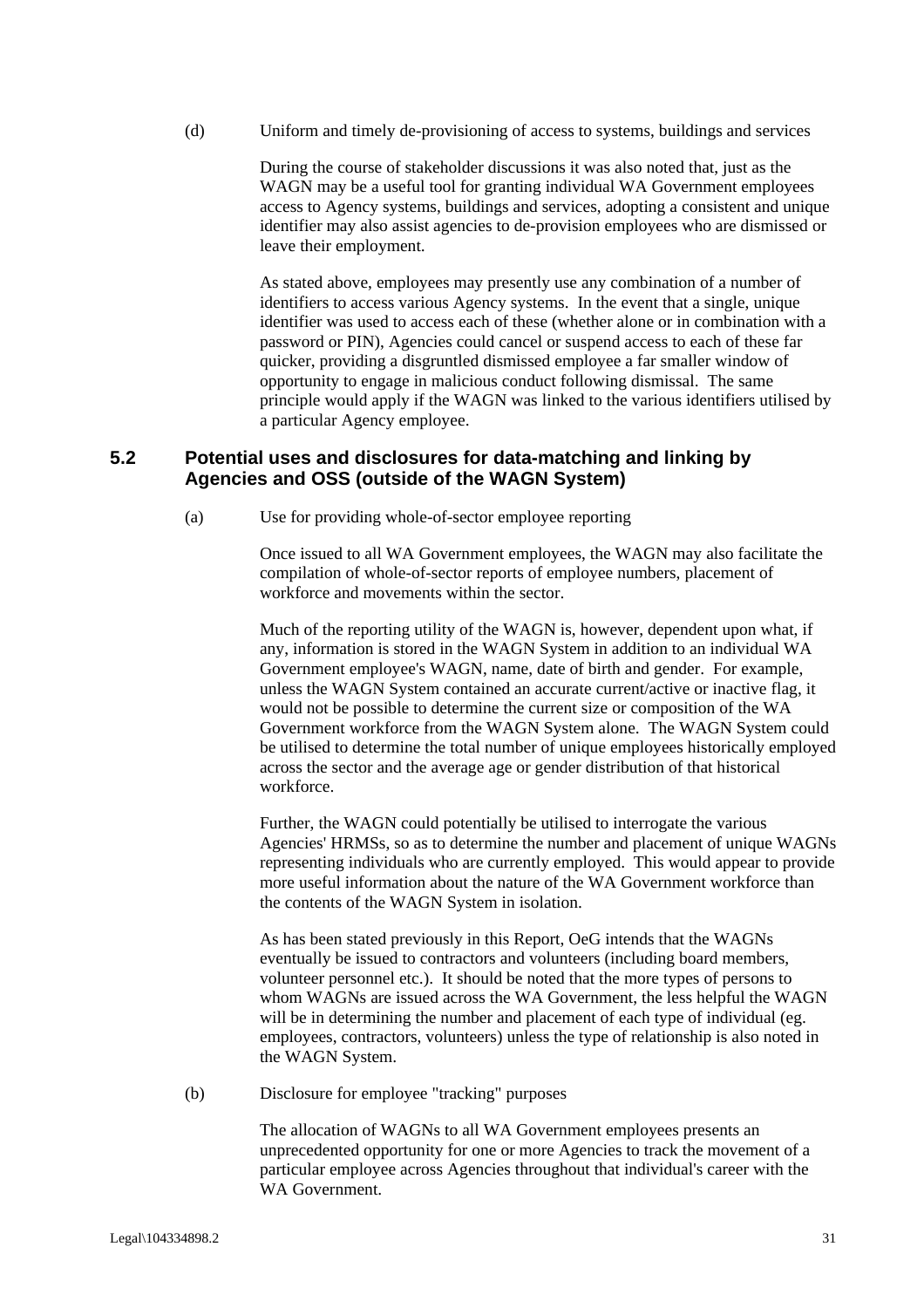Given the limited amount of information to be stored in the WAGN System, the potential for such tracking to occur arises primarily via the use of combined Agency HRMSs, rather than via the WAGN System. For example, following the rollout of the WAGN, it will be possible for an individual or Agency to query all HRMSs using an individual's WAGN, so as to establish if and if so, for how long, the individual associated with that WAGN was employed by a particular Agency.

Presently, such an interrogation of the HRMS of each Agency could only be conducted using some other attribute or combination of attributes, such as the individual's name, or name and address, because of the fact that each Agency has adopted its own process for the generation and allocation of employee identifiers.

The allocation of a common and unique identifier for use by all Agencies provides far greater scope for a "profile" of a particular WA Government employee to be established. However, it should be noted that such an activity could only be undertaken by an individual with access to all Agency HRMSs (or a clustered HRMS in the case of OSS Agencies), or an individual who has the cooperation of all or a large number of Agency HR representatives.

The WAGN could also be used in combination with Agency HRMSs for the purpose of verifying an individual employee's length of service with the WA Government.

(c) Use for combining HR records in relation to particular WA Government employees

Similar to the fact that it will enable tracking of employees across Agencies, the WAGN will also create opportunities for a single HR record to be complied about an individual, irrespective of the Agency/ies for which the individual has worked.

From information provided during the course of stakeholder consultation, it appears it is common (and expected) practice for an individual's HR record to follow them when transferring from one Agency to another. However, it is possible that the WAGN could be utilised as a tool for linking the HR records of a particular WA Government employee across several Agencies. This is potentially even more likely in the event that the individual moves across several Agencies that are a part of the OSS cluster.

### **5.3 Potential uses and disclosures of the WAGN outside of the WA Government**

During the course of discussions with OeG and stakeholders, few examples of potential private sector uses of the WAGN were identified. For example, it was considered unlikely that the local dry cleaners or coffee shop would require a WA Government employee to provide their name and WAGN in order to verify entitlement to a discount, or to establish and maintain an account for monthly payment.

The only identified circumstance in which a private sector organisation may wish to use and adopt the WAGN as an identifier was where the organisation was not a contractor to a Public Organisation (if it was the IPPs would apply to it), but most or a large proportion of the organisation's customer base comprised WA Government employees to whom a WAGN had been allocated.

It was also mentioned during the course of stakeholder consultation that, depending on the robustness of the WAGN allocation process (and its link to verification of identity), in some circumstances private sector organisations may find the WAGN to be a reliable confirmation of the fact that an individual has been identified by an Agency or Agencies for which that individual has worked.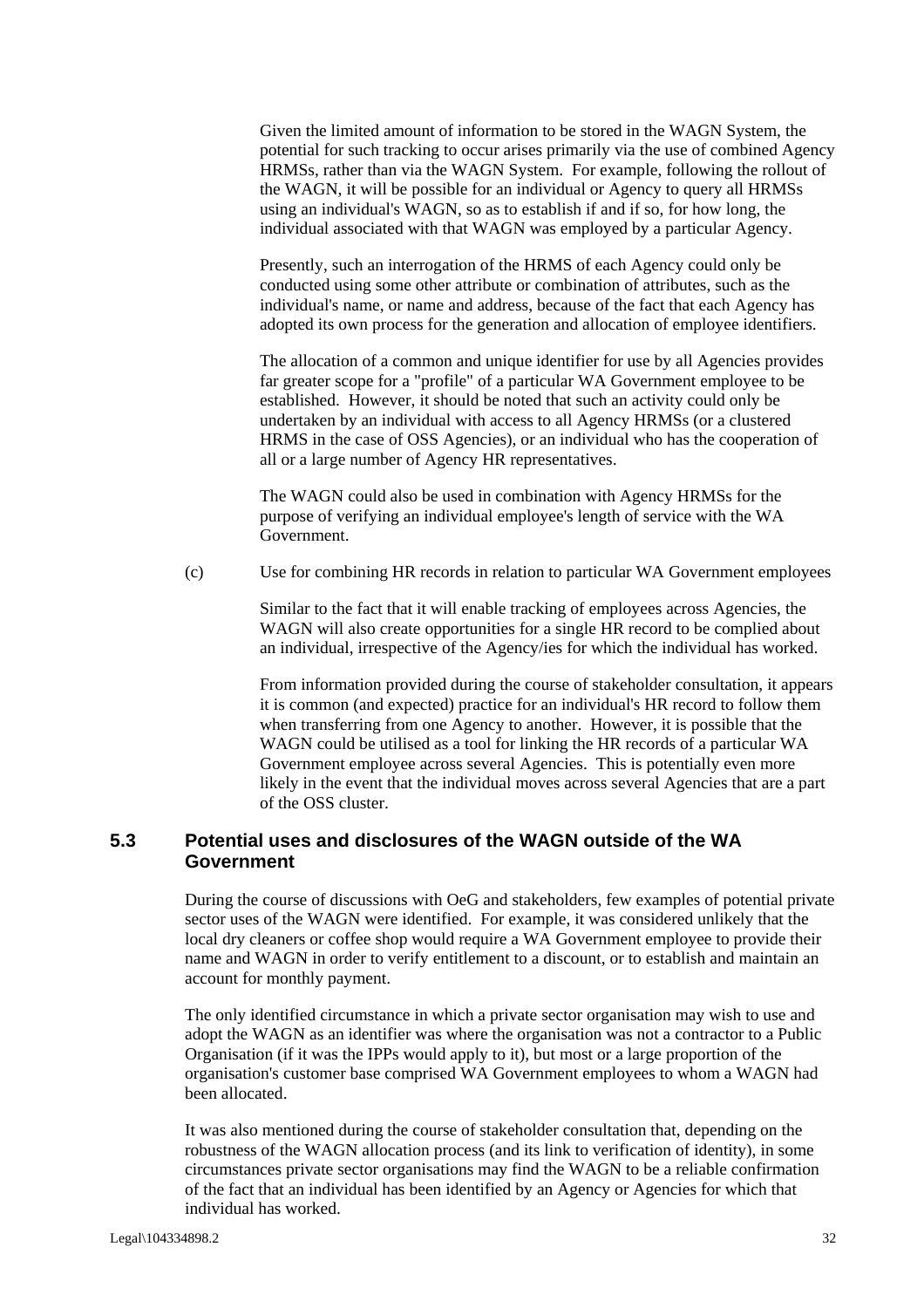# **6. Opinions of stakeholders**

# **6.1 The role and importance of consultation in the PIA process**

*"As a PIA also involves consideration of community attitudes and expectations in relation to privacy, and because potentially affected individuals are likely to be key stakeholders, public consultation will also often be important, particularly where large quantities of personal information are being handled or where information of a particular sensitivity is involved. A PIA which incorporates public consultation can help to engender broad community awareness and confidence in the project."<sup>35</sup>*

All PIA models and guides emphasise the importance of consultation as an integral part of an effective PIA process. Stakeholder consultation can assist to:

- Assess the level of stakeholder awareness in relation to a particular initiative;
- Increase awareness of and support for an initiative which may have an impact on privacy (either positive or negative);
- Ensure affected individuals are well informed as to the likely treatment of their personal information should an initiative be implemented, and reduce the potential for misconceptions about potential privacy impacts of an initiative;
- Identify privacy issues that may arise as a consequence of the particular activities undertaken by a stakeholder in relation to personal information;
- Gauge levels of comfort with and support for an initiative;
- Identify possible solutions to aspects of an initiative that may have a negative effect on the privacy of individuals.

### **6.2 Stakeholder consultation undertaken**

Stakeholder consultation has comprised an important part of this PIA process, as is reflected in this PIA Report. So as to seek the views of WA Government Agencies that may be impacted by the WAGN Proposal, Clayton Utz met with representatives of the following WA Government Agencies at a Stakeholder Consultation Forum ("Stakeholder Forum") held in Perth on 26 April 2007:

- Office of Shared Services ("OSS");
- Landgate:
- Government Employee Superannuation Board ("GESB");
- Department of Consumer and Employment Protection ("DOCEP");
- Department of Education and Training ("DET");
- Department of the Attorney General ("DOTAG");
- Department of Industry and Resources ("DOIR");
- Department of Planning and Infrastructure ("DPI");

<sup>35</sup> Office of the Federal Privacy Commissioner, *Privacy Impact Assessment Guide*, August 2006, page 9.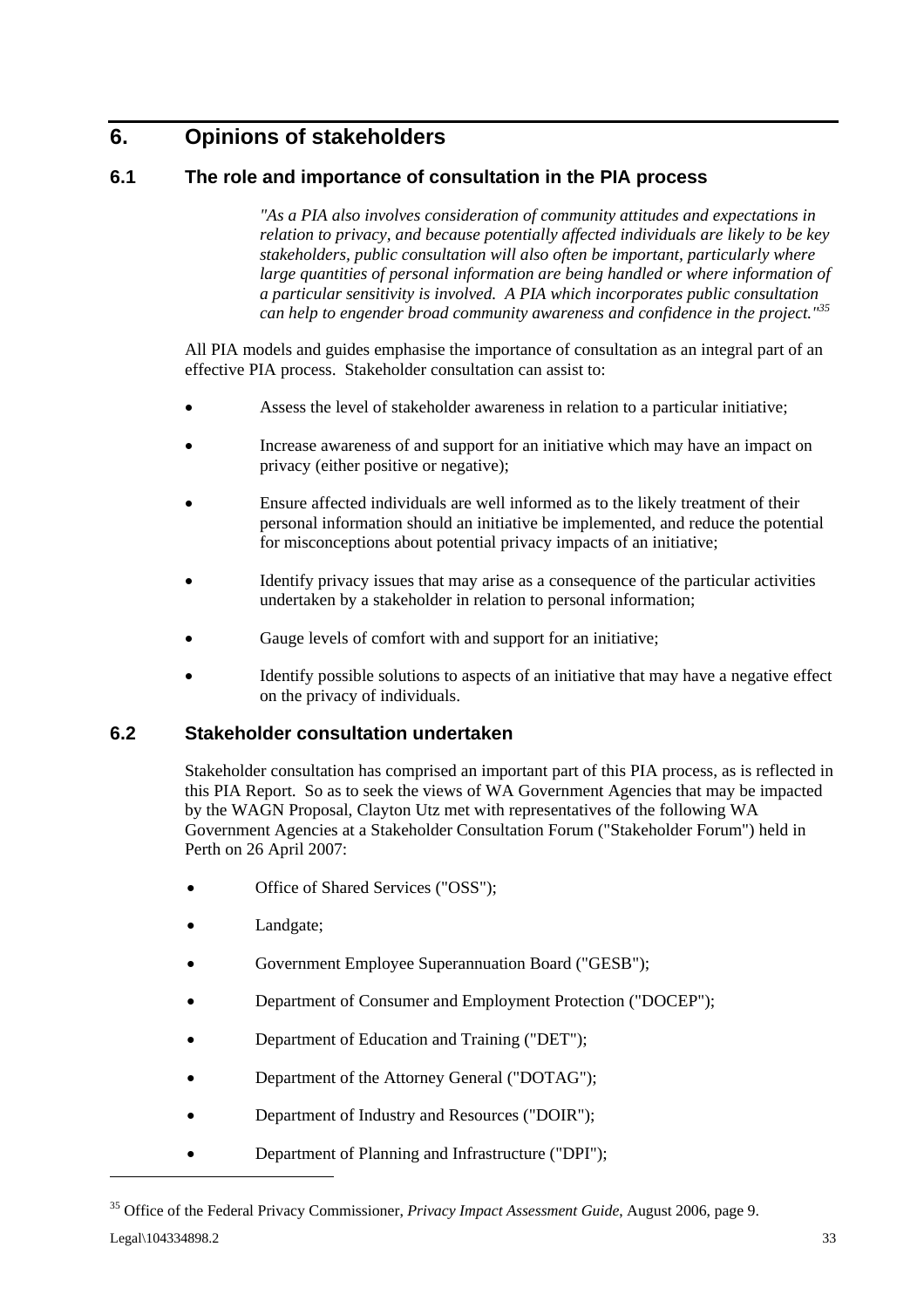• Department of Health ("Health").

During the course of the Stakeholder Forum, participants were asked to describe, at a high level:

- The demographics of the Agency they were representing;
- The EOI process in place within the Agency (including any particular checks that must be undertaken prior to commencement of employment such as police checks, integrity checks or working with children / elderly checks);
- Any particular difficulties encountered in identifying employees or potential employees;
- How personal information is collected and stored (including whether such information is stored in hard copy or electronically);
- The likely level of acceptance for / opposition to the WAGN Proposal within the Agency;
- Whether existing employee identifiers would likely be retained by the Agency following implementation of the WAGN;
- Any actual or potential uses of the WAGN following its implementation; and
- How complaints about the treatment of personal information would be dealt with at an Agency level.

Separate consultation interviews were undertaken with HR (including HR technology) representatives of WA Police and DOTAG on 26 April 2007, and written comments were received from the Department for Community Development on 1 May 2007. Written comments were also received from the Department for Child Protection.

In mid-May 2007, OeG coordinated a stakeholder consultation process in relation to the initial draft of this Report. General stakeholder comments were provided to Clayton Utz in a consolidated form, and more detailed responses were forwarded to Clayton Utz for review and adoption in the final Report as appropriate.

Annexure D comprises a table summarising the responses of Agencies to a set of structured questions regarding existing practices and the potential impact of the WAGN on WA Government Agencies.

### **6.3 The context - Agency profiles and existing practices**

The WA Government Agencies consulted by Clayton Utz ranged in size from less than 1,000 employees and contractors to more than 41,000 employees acting in over 65,000 positions or job roles. Some Agencies were concentrated mainly around the metropolitan Perth area, while others were spread throughout the State (including sparsely inhabited regional areas) or had offices in overseas locations.

Each WA Government Agency consulted by Clayton Utz reported that it presently collected personal information about employees (in many, but not all instances, following the completion of some form of EOI check), and allocated one or more identifiers to each individual in order to hire employees, pay them, grant access to systems and buildings and to report on the demographics and size of the Agency workforce in general.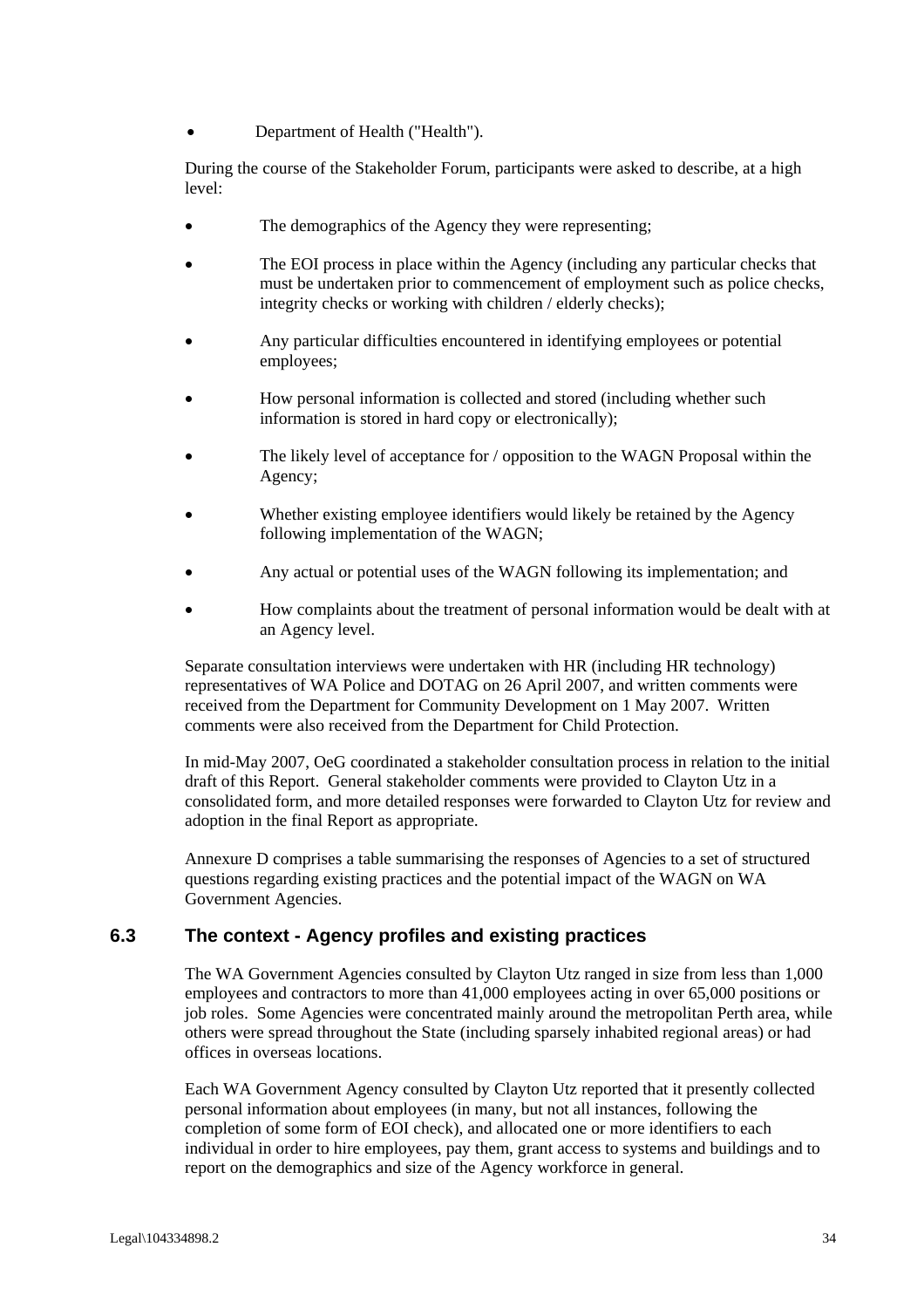In some instances, personal information for EOI purposes is collected incidentally. For example, in one Agency, it was not uncommon for individuals / managers to provide copies of EOI documents with an application for a police check. The application only requires the person witnessing it to verify that identity documents have been seen. Where copies of EOI documentation were received, the Agency would store these on the individual's hard copy file.

As a general rule, Agencies were supportive of the WAGN initiative, although most Agencies indicated that it would be some time before a decision could be made as to whether the WAGN could be adopted as an employee identifier in place of all existing employee identifiers. Some Agencies suggested that further consideration could be given to adoption of the WAGN as a single identifier once the affect of the Shared Corporate Services Reform was known. This was particularly the case of Agencies that will eventually roll into OSS. Other Agencies recognised that initiatives were already underway to rationalise multiple employee identifier systems (such as in Health).

Police stated that while the WAGN may be a feasible replacement for its employee payroll number, it is unlikely that the WAGN would be adopted in place of the Police Department ("PD") number assigned to police officers.

#### **6.4 Agency perspectives on potential privacy impacts of the WAGN**

Key observations made and issues raised by Agencies during the course of consultation included the following:

- Awareness of the WAGN Proposal and its potential impacts was limited to those within Agency HR, or senior management. Consequently, it was somewhat difficult to determine whether the WAGN Proposal gave rise to privacy concerns in the wider employee population;
- The WAGN may be able to be used for purposes other than merely as an identifier, provided that it was assigned following the completion of a reliable process to verify the identity of WA Government employees to whom a WAGN had been issued;
- Agencies were generally unwilling to rely on an EOI process performed by another Agency. Even if the WAGN System specified the (agreed) level of EOI that had been undertaken, Agencies would most likely undertake their own EOI process prior to allocating a WAGN to an individual employee;
- The WAGN should be prevented, as far as possible, from being used by the private sector as an identifier (it was noted that this was outside of the scope of the Privacy Bill);
- Integrity and security of the WAGN system and security of the link between it and Agency HRMS are of paramount importance. Individual employees must be assured that their personal information is safe;
- Policies and procedures around collection, use and disclosure of personal information relating to the WAGN must be developed in consultation with Agencies, and must be widely communicated so that Agencies are aware of their privacy obligations;
- Agencies expressed a desire for the WAGN system to be managed by an independent Agency following the issue of WAGNs to all WA Government employees.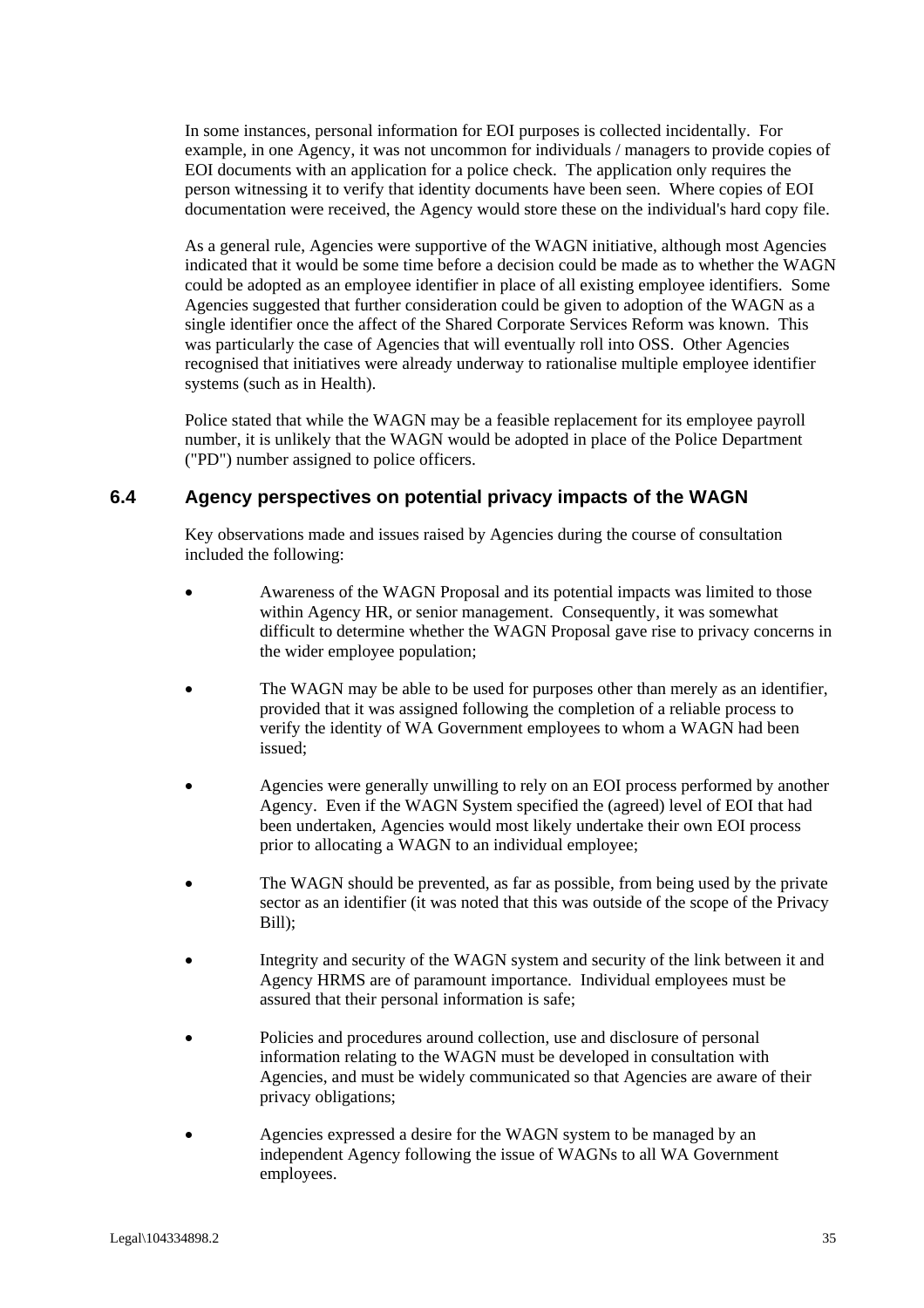## **7. Potential privacy impacts of the WAGN proposal**

#### **7.1 The WAGN System and associated information flows**

We have designated the public organisation which manages the WAGN system as the WAGN System Manager ("WSM"). Initially the WSM is likely to be OSS but that may change in the future.

We have assumed that the WSM is a "public organisation" for the purposes of the Privacy Bill (this includes a contractor to a Schedule 1 public sector body).

#### (a) Collection and Data Quality

The WSM collects personal information about an employee from a HRMS as described in Section 4 of this Report.

The WSM will need to comply with IPP 1 by taking reasonable steps to ensure that the individual about whom the WSM has collected personal information is aware of the matters set out in IPP 1(4). The WSM may well do this by arrangement with the HR areas in OSS and other participating Agencies so that HR has the responsibility of disclosing those matters as well as OSS's and the Agency's own IPP 1 disclosure matters.

It will be important in this disclosure for the WSM to make sure the individual is aware of the purposes for which the information is collected (and these may need more policy definition before they are formulated) and the types of individuals or organisations to which the WSM will disclose the personal information.

The WSM will need to have clearly expressed policies on its management of personal information available to anyone who asks for it, to comply with IPP 5.

Under IPP 3 the WSM must take reasonable steps to ensure that the personal information it collects, uses or discloses is accurate, complete and up-to-date. As regards collection, the WSM is almost entirely dependent on the supplying HRMS for the quality of the information provided, subject only to the WSM's check for duplicates and taking of steps to avoid the creation or perpetuation of more than one WAGN record for the same individual.

The WSM will have ongoing data quality obligations which will require the proper handling of new and updated information received by it from HRMSs of OSS and participating Agencies.

If more fields are added to the WAGN record (such as whether the individual is currently employed in the WA Government or not or the level of EOI conducted by the Agency supplying the data to the WSM), the practical implications of the data quality obligation on the WSM expand.

As discussed earlier in this Report, it is the hiring Agency which conducts evidence of identity checks to whatever standard the Agency deems suitable and which retains, to the extent the Agency policy requires, the evidence of those checks (such as hard copies or images of identity documents sighted). There has been some discussion as to whether the EOI records are stored with the hiring Agency or with OSS if OSS is providing the HRMS for the Agency. In either case, the EOI records are not part of the WAGN System and a consideration of the privacy issues surrounding the collection, storage, use and disclosure of EOI records is out of scope for this PIA on the WAGN Proposal.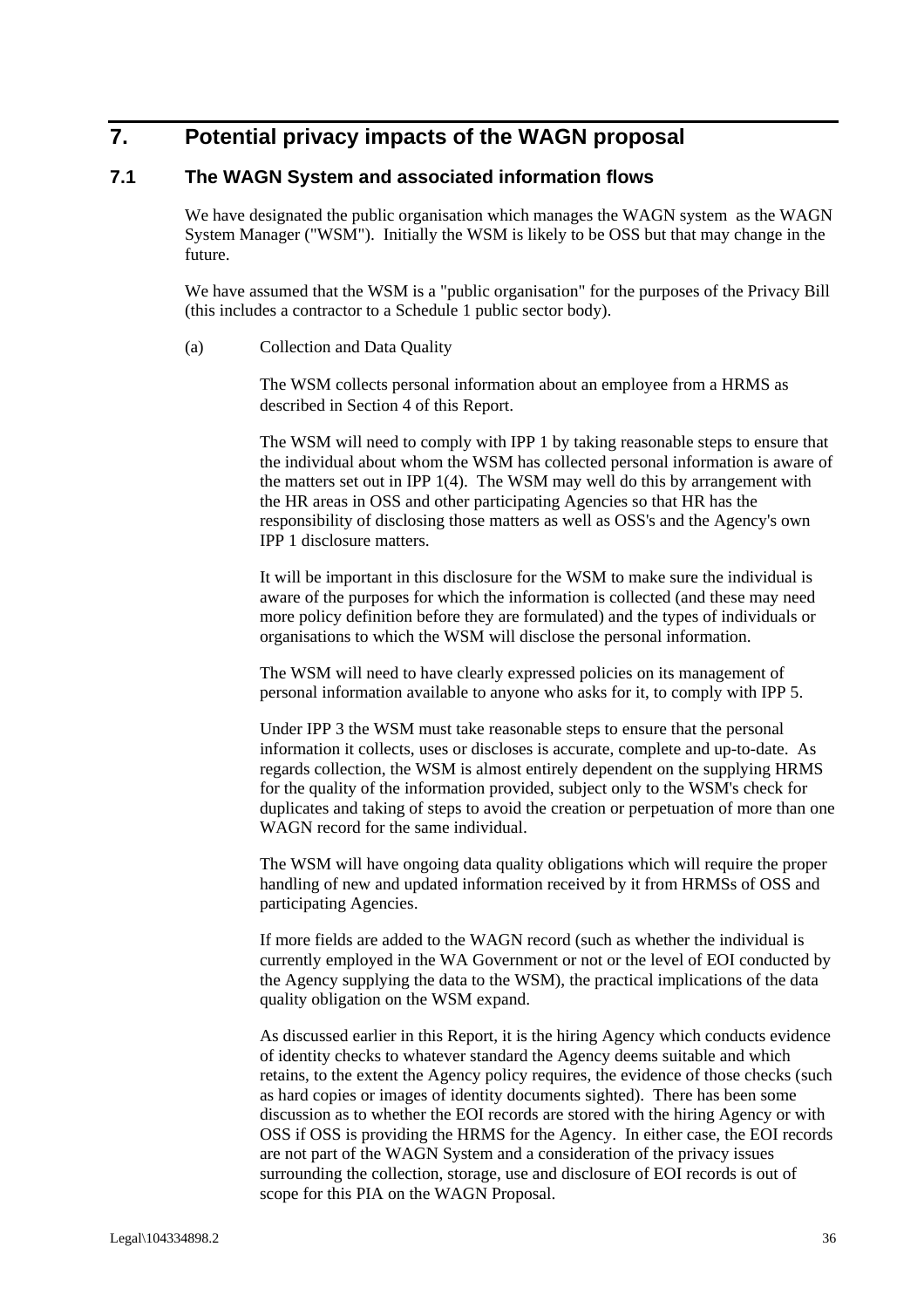(b) Disclosure and Data Quality

Under IPP 2, the WSM may disclose the information in the WAGN System for the purpose for which it was collected and otherwise only as permitted by the terms of IPP 2. It seems likely that almost every disclosure by the WSM of WAGN System data will be for the primary purpose for which it was collected which, without positing a final formulation ahead of policy development, is likely to be to allocate and maintain a record for use by government of a unique identifier for each WA Government employee. This would enable the WSM to disclose data from the WAGN System to any WA Government Agency requesting that data for purposes within the scope of the policies applicable to the use of the WAGN at the time.

The data quality obligation on disclosure would be discharged by the WSM in the same way as discussed above for collection and holding. The WSM would be responsible to faithfully transcribe the personal information provided by Agencies and OSS including updates and make reasonable efforts to ensure there are no multiple WAGNs for the same individual. In addition, data quality is protected by implementing reasonable data security measures (see below).

We have assumed that the WSM will not disclose information from the WAGN System to the private sector. If this is incorrect, then the WSM's collection disclosure to individuals would need to change.

(c) Data Security

Under IPP 4(1) a public organisation must take reasonable steps to protect the personal information it holds from misuse and loss and from unauthorised access, modification or disclosure. The security of the WAGN System and the proposed policies on access to it are set out in Section 4.2 of this Report. We cannot assess the adequacy of the IT and data security available in the Oracle ERP system but the proposed policy and assurances from OSS that the WAGN Business Requirements have been met provides confidence that reasonable steps have been taken to protect the data security of the personal information in the WAGN System.

The role of the WAGN Business Administrator, the integrity of that person and the authentication systems and access logs that ensure that only that person can alter the WAGN System in the ordinary course, will be crucial to ensuring data security.

One outstanding question is how the various security and access policies will be mandated and policed. At this stage they are either set out as Business Rules in the Business Requirements documentation or designed into the architecture of the System. We consider that some of these policies about collection, use, disclosure, data quality and data security relating to the WAGN System should be formalised in a Code of Conduct which is made widely available. We discuss that proposal further below.

IPP 4(2) provides that a public organisation must take reasonable steps to destroy or permanently de-identify personal information if it is no longer needed for any purpose. If the WAGN Record is an HRM Record then the relevant Disposal Authority discussed at Section 4.5 applies. But it may be that the WAGN System might also be used for research and management in relation to WA Government employment and that historical data, including that of deceased individuals, may be needed for some time after death. Policies will need to be developed to determine when WAGN System records are no longer needed for any purpose.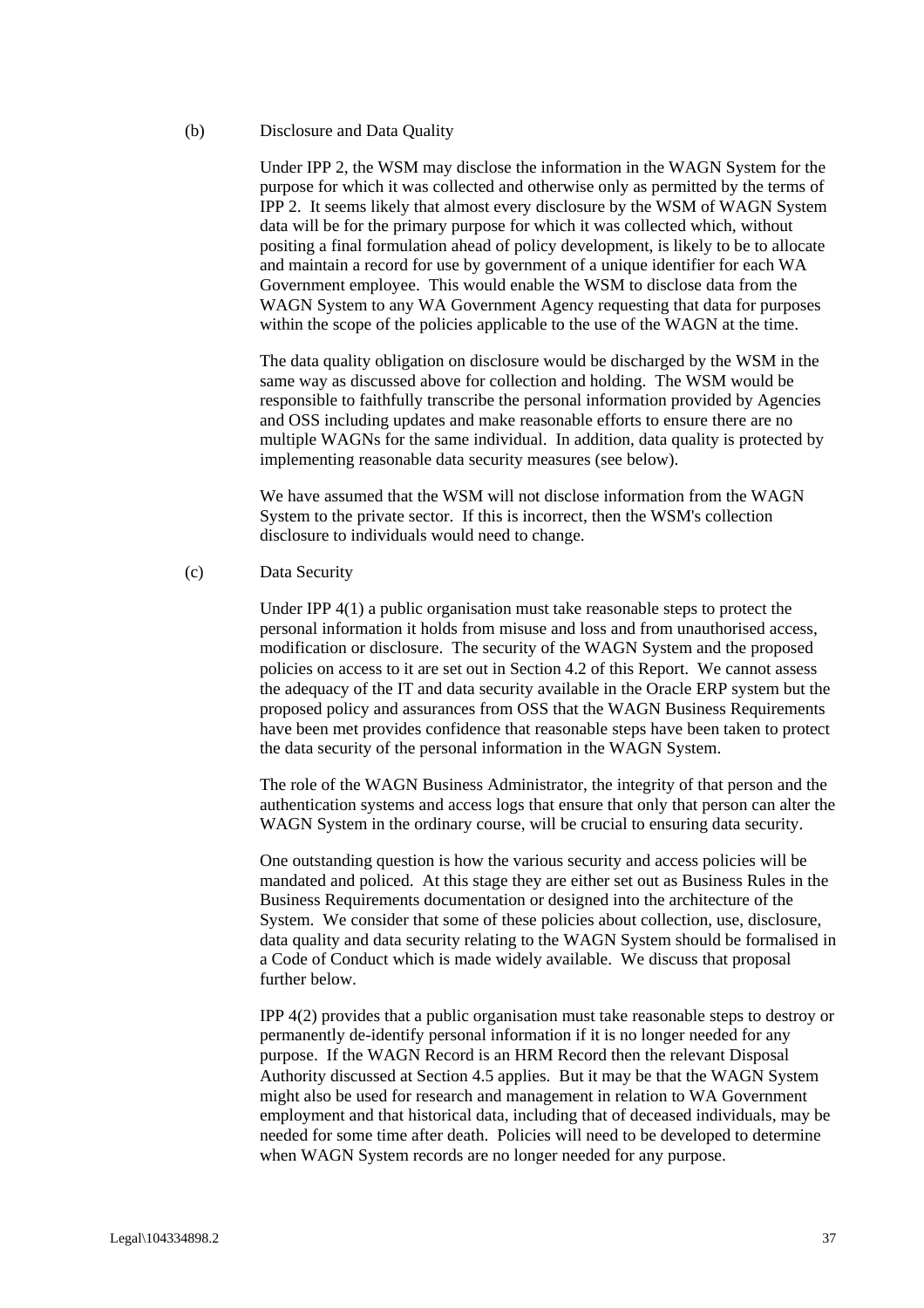(d) The WAGN as an Identifier and IPP 6 Issues

The WSM is likely to be affected only by IPP 6(1) which provides that a public organisation must not assign identifiers to individuals unless the assignment of identifiers is necessary to enable the organisation to carry out any of its functions efficiently. Clearly, the raisin d'etre of the WSM maintaining the WAGN System is to assign WAGNs to individuals and hence IPP 6(1) would be satisfied.

(e) Summary

The core operations of the WAGN System looked at in isolation from wider use of the WAGN in the WA Government, do not appear to raise significant privacy issues other than the security of the data in the WAGN System and its protection from unauthorised access and misuse. This outcome is a consequence of the design of the WAGN as a System of minimum personal information and because the most significant collections, uses and disclosures of the WAGN from a privacy point of view will occur in the WA Government outside the WSM.

#### **7.2 Collection, use and disclosure of WAGN Personal Information by individual Agencies and OSS**

(a) For HR purposes

A core purpose of the WAGN is for use by HR systems and management in individual Agencies to provide a unique persistent identifier for each WA Government employee. The inclusion of the WAGN in an employee's HR record of an Agency, either in addition to or in substitution for existing Agency assigned identifiers, is, of itself, unlikely to raise significant privacy issues, provided that the Agency handles the personal information in their HR records in accordance with the IPPs, including those relating to data quality and data security, use and disclosure.

(b) For identity and access management to Agency resources

An Agency may choose to use the WAGN as one element of its identity and access management regime for access to Agency resources and facilities. As one stakeholder noted, because the current WAGN System data is very limited (not even indicating whether the individual is a current WA Government employee), it is highly unlikely that the WAGN would be the sole element of any authentication method for access to resources. Such a proposed use of the WAGN would be no different than the use of current employee identifiers assigned by Agencies. The only point of caution is that because the WAGN is not a secret number, the more it is used across the WA Government and the greater the variety of purposes for which it is used, the easier it will be to collect and to use that for identity fraud purposes. This reinforces the stakeholders' comments that it is unlikely that a WAGN will be the sole element of any authentication or access regime.

(c) For other purposes

An Agency may use an employee identifier like the WAGN for a range of purposes. We note here that IPP 6(4) provides that a public organisation must not require an individual to provide an identifier in order to obtain a service unless the provision of the identifier is required or authorised by law or the provision is in connection with the purpose (or a directly related purpose) for which the identifier was assigned.

Where an Agency requires an individual to provide a WAGN to obtain a service which is only made available to employees and the WAGN is used to verify that the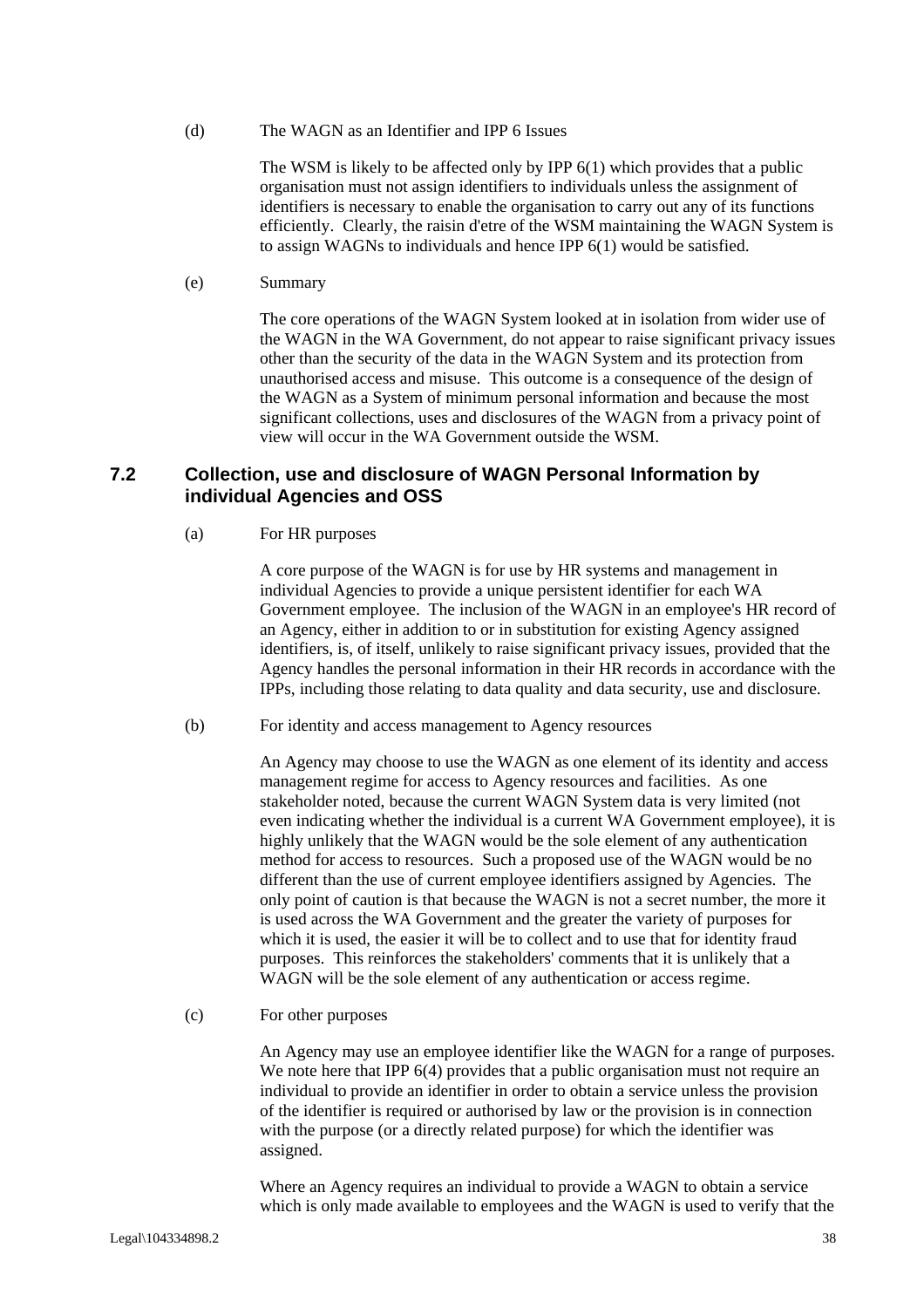person is a current employee by reference to the Agency's HR records, then it is unlikely that IPP 6(4) will present an obstacle because the provision of the WAGN to the Agency is in connection with the purpose of identifying the person as a WA Government employee which is the purpose for which the WAGN was assigned.

It may be that there are other purposes for which an Agency would require an employee to provide a WAGN (including an employee of another Agency). If these purposes are not related to using the WAGN to prove that the individual is a current employee of the WA Government and the WAGN has to be produced in order to provide a service from the Agency, then there may be an issue of compliance with IPP  $6(4)$ . Thus IPP  $6(4)$  puts some limits on requiring the provision of a WAGN by an individual as a condition of obtaining a service from an Agency but should not stop such requirements where the provision of the service requires evidence that the individual is or has been a WA Government employee and the WAGN is used to verify that condition.

#### **7.3 Cross-Agency and Whole of Government Uses of WAGNs**

We have discussed in Section 5.2 some potential uses and disclosures of WAGNs and associated information for data - matching and linking of records by Agencies and OSS and whole-of-sector employee reporting.

The Federal Privacy Commissioner has stated:

*"Data-matching involves bringing together data from different sources and comparing it. Much of the data-matching done by agencies subject to the Privacy Act aims to identify people for further action or investigation. For example, records from different departments are often compared to identify people who are being paid benefits to which they are not entitled or people who are not paying the right amount of tax. Data-matching poses a particular threat to personal privacy because it involves analysing information about large numbers of people without prior cause for suspicion."* 

Much of the data-matching, linking and reporting utility of the WAGN is dependent upon what information is stored in each WAGN record. Accordingly, the privacy impact of the uses of the WAGN for whole of Government reporting or data-matching and linking by Agencies will depend on the richness of the information contained in the WAGN System. The WAGN System has been deliberately designed to have minimum personal information in the WAGN Records. This minimises the privacy impact of uses of the WAGN as a linking identifier and for research and reporting but it also limits the utility of the WAGN for that purpose.

It is likely that there will be proposals to expand the information contained in the WAGN Record to increase the utility of the WAGN. This phenomenon is sometimes known as "function creep" and we use that term in a neutral and not a pejorative sense. For each proposed addition to the WAGN System there will be a range of potential new uses of the WAGN and the WAGN Record for data-matching, linking and reporting and there will be corresponding new privacy implications.

We make two recommendations to manage these anticipated future developments.

1. Privacy reviews for changes to the WAGN record

Proposals to expand the content of the WAGN System Records should be subject to a privacy review before being approved. The privacy review should report on the potential uses and disclosures of the enhanced information and on any potential new or enhanced uses of the WAGN (given the additional information associated with it) for data-matching or linking or reporting across Agencies or for whole of Government. This privacy review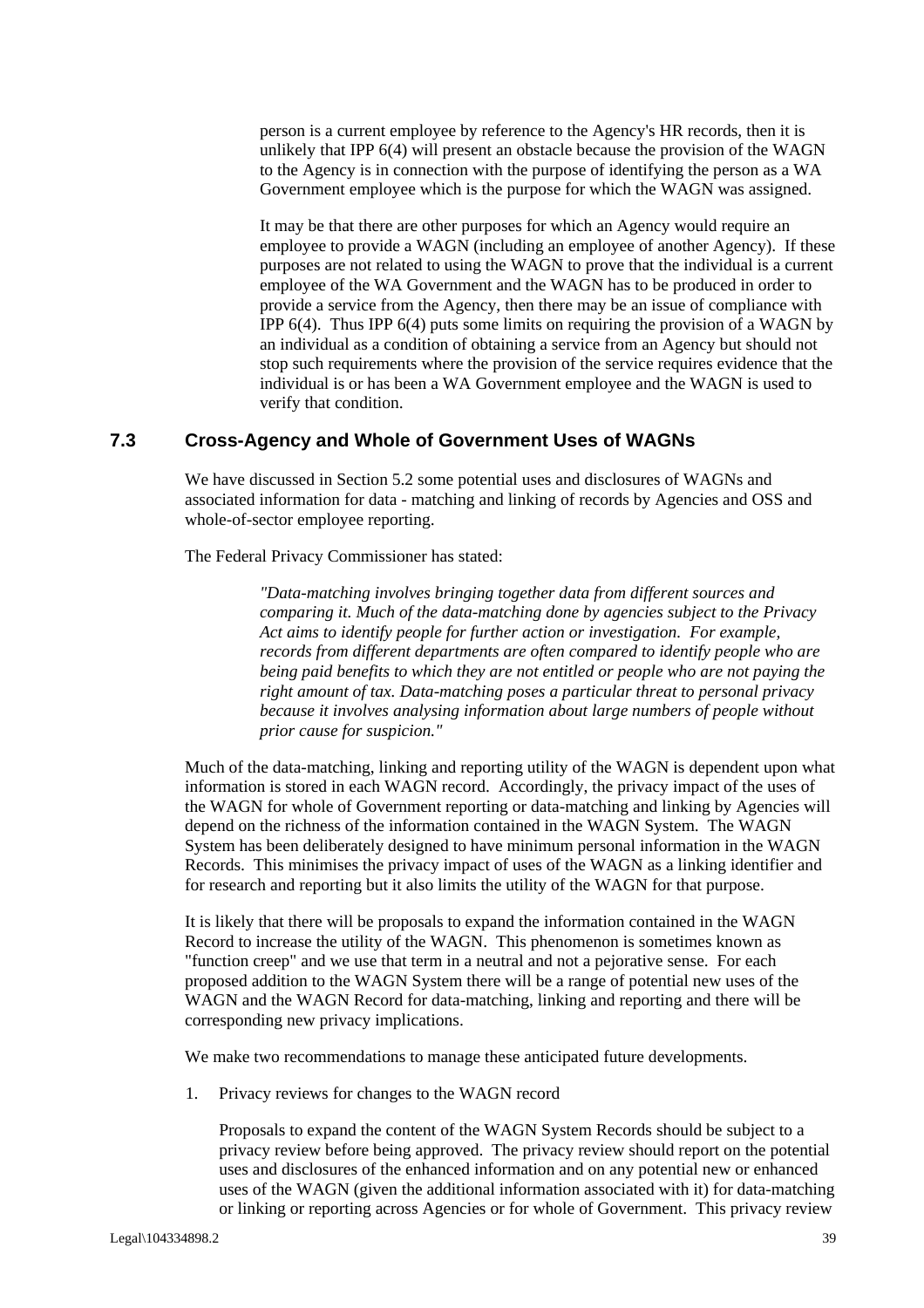process could be built into the WAGN Code of Conduct which we discuss below.

2. Consideration of Data-Matching Guidelines

We recommend that OeG consider proposing the development of Data-Matching Guidelines in relation to the WAGN. The Australian Government has developed Data-Matching Guidelines in the context of data-matching client information. One set of guidelines relating to data-matching on tax file numbers is mandatory because of the secrecy of the TFN and the sensitivity and tax records to which it can be matched. (Guidelines can be found at Annexure A of this Report).

The other Australian Government Set of Guidelines issued by the Privacy Commissioner is a voluntary set of guidelines not relating to TFN matching. These voluntary guidelines may contain some useful principles which could be adopted in the WAGN Code of Conduct in relation to proposals for data-matching or linking or interrogation of individual Agencies' HRMS databases using the WAGN for the purpose of building up profiles or tracking individuals or for whole of sector reporting.

#### **7.4 Uses of the WAGN and associated personal information outside the WA Government**

(a) Uses and Disclosures to Other Governments

We imagine that when WA Government employees are seconded or transferred to other governments for a period that their HR file and WAGN may be transferred also. We cannot foresee any significant privacy issues with such transfer of employee information and the WAGN but OeG and other stakeholders may wish to consider this further.

(b) Use and Disclosure of the WAGN and Associated Personal Information in the Private Sector

> We understand that OeG intends that private sector organisations will have no access to the WAGN System and should not have access to information from HRMSs of individual Agencies or OSS. We note however that there is nothing in the Information Privacy Bill to prevent this beyond the standard restrictions on disclosure in IPP 2.

IPP 6 relating to identifiers does not put any restrictions on the private sector as opposed to a public organisation. National Privacy Principle 7 in the Federal *Privacy Act 1988* does impose restrictions on the private sector in relation to the adoption or use of identifiers assigned by Australian Government and ACT Government Agencies but not in relation to identifiers assigned by a State Government. Accordingly there are no privacy law statutory restrictions in relation to private sector adoption or use of the WAGN. For example, there is nothing to stop a private sector organisation requiring an individual to provide a WAGN in order to obtain a service although this may be prohibited to a public organisation under IPP 6(4).

The WAGN Code of Conduct could be used to prohibit public organisations (including contractors to the WA Government) from disclosing WAGNs and associated information to private sector organisations (this may be achieved already by existing statutory secrecy provisions). Probably there is a capacity to prohibit WA Government employees from disclosing their WAGNs to private sector organisations although we have not investigated this. But there is no law at the moment to prevent private sector organisations from collecting, adopting and using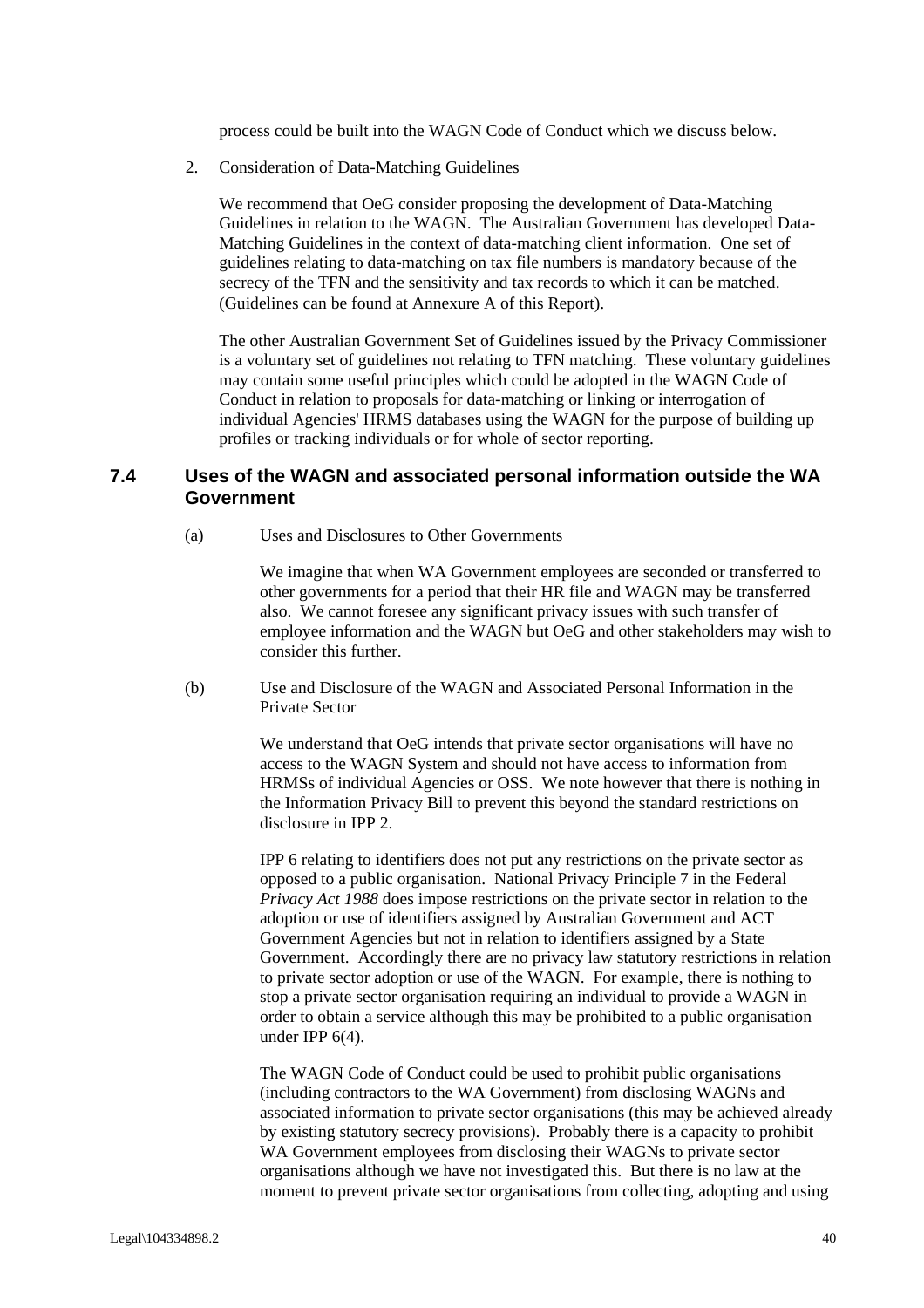WAGNs or requiring their provision by individual employees as a condition of the provision of a service or a discount by the private sector organisation.

It is not clear to us whether this lack of controls over private sector in respect of use of the WAGN and associated personal information is a problem. Given the current minimal content of the WAGN System, we have had difficulty in envisaging a scenario where a private sector organisation would be highly motivated to collect, use or adopt WAGNs for its own purposes.

Private sector organisations may find the WAGN to be a useful confirmation of the fact that an individual is or has been employed by the WA Government and (depending on the content of the WAGN System) is or has been identified by an Agency or Agencies.

Also, if the personal information in the WAGN System Records was expanded, a greater incentive for a private sector organisation might be created. We consider this as a matter which OeG and stakeholders should discuss further with a view to determining whether some controls should be put on the disclosure of WAGNs and WAGN related information to private sector organisations or whether the Information Privacy Bill ought to be altered to prevent private sector use of State Government allocated identifiers in circumstances similar to those set out in IPP 6.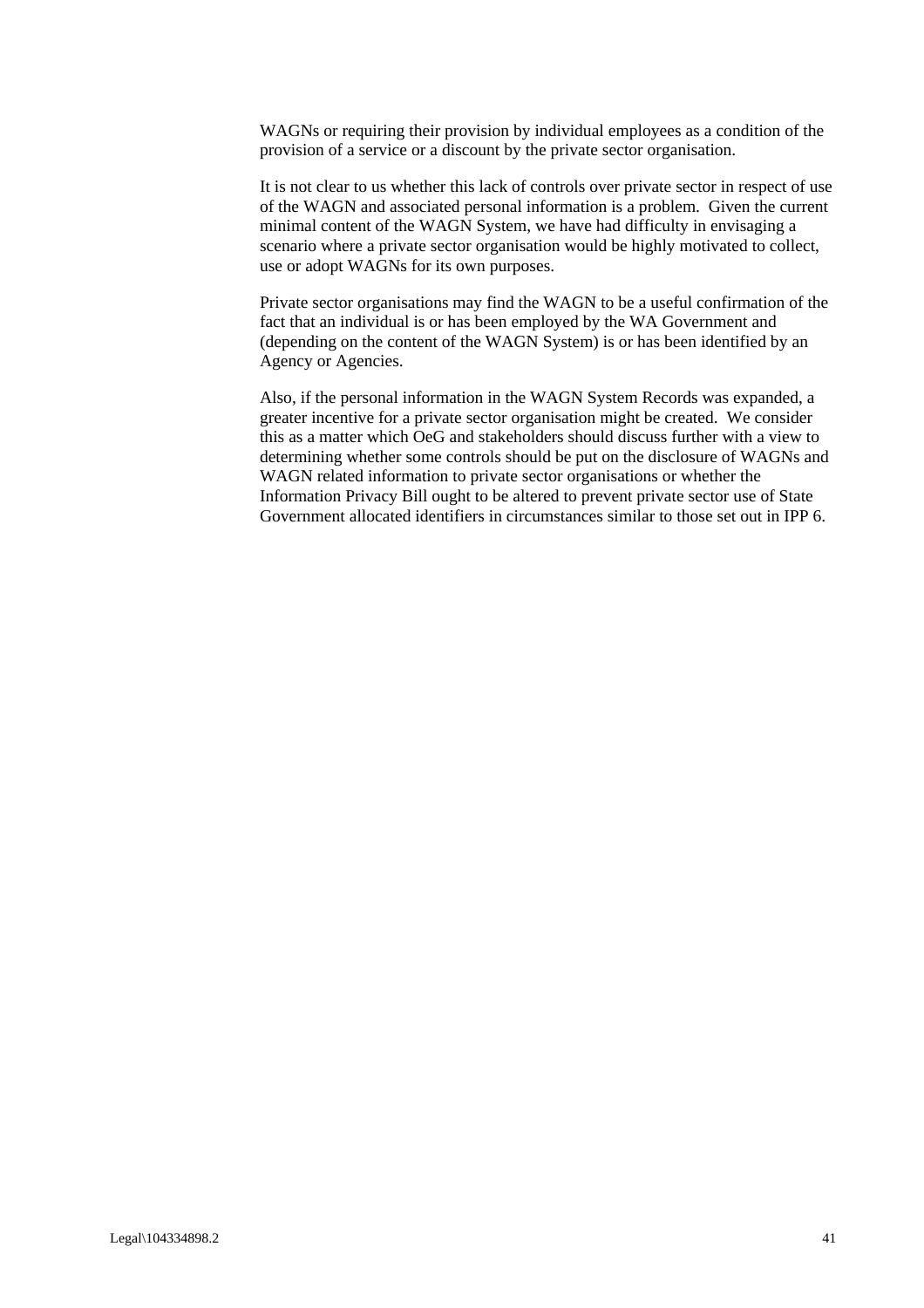## **8. Privacy benefits, and mechanisms to protect or enhance privacy**

We consider that the WAGN System design has been undertaken with a clear intention to protect the privacy of the individual WA Government employees to whom a WAGN is to be issued. In particular, we note that the following features of the WAGN Proposal have a potentially positive effect on the privacy of WA Government employees to whom a WAGN is allocated:

1. The WAGN does not of itself reveal anything about an individual WA Government employee.

As described at Section 3.2 of this Report, OeG advises us that the WAGN itself has intentionally been developed so as to have a minimal impact on the privacy of WA Government Employees. Under the WAGN Proposal, the WAGN is to be allocated to WA Government Employees in a non-sequential, random order, so as to obfuscate allocation order or historical significance.

Consequently, the WAGN itself will not reveal information about matters such as:

- the WA Government Agency for which an individual works or has worked;
- the approximate time at which an individual was allocated a WAGN;
- how long an individual has been an employee of the WA Government; or
- the seniority of a particular individual.
- 2. It is not intended that the WAGN be a secret number.

Documentation provided to Clayton Utz during the course of this consultation, information obtained via consultation with OeG and other stakeholders regarding potential uses of the WAGN and OeG's website, make it clear that the WAGN is not intended to be a secret number.

This characteristic should render the WAGN less attractive to those who may wish to acquire and use it for an illegitimate purpose (irrespective of whether that purpose may lead to a privacy breach). (However, we note that the potential for illegitimate use of a WAGN (and hence its attractiveness) depends on how agencies use it in practice. eg. for access to resources.)

3. Minimal personal information will be stored in the WAGN System, and the WAGN System will not contain any information that is not presently stored in Agency HRMSs.

Implementation of the WAGN Proposal will not lead to the collection of new types of personal information that are not presently collected by WA Government Agencies. Many WA Government Agencies presently collect name, date of birth and gender information about employees as a matter of course. As described in Section 4 of this report, it may be that additional information (in the form of a secret question and answer) will be collected from individual WA Government employees in circumstances where two (or more) individuals present with the same, or substantially the same, individual attributes.

Following implementation of the WAGN Proposal, the information that is collected by Agency HR representatives will be stored in the relevant Agency's HRMS, and will flow from the Agency HRMS or the OSS HRMS to the WAGN System as described in Figure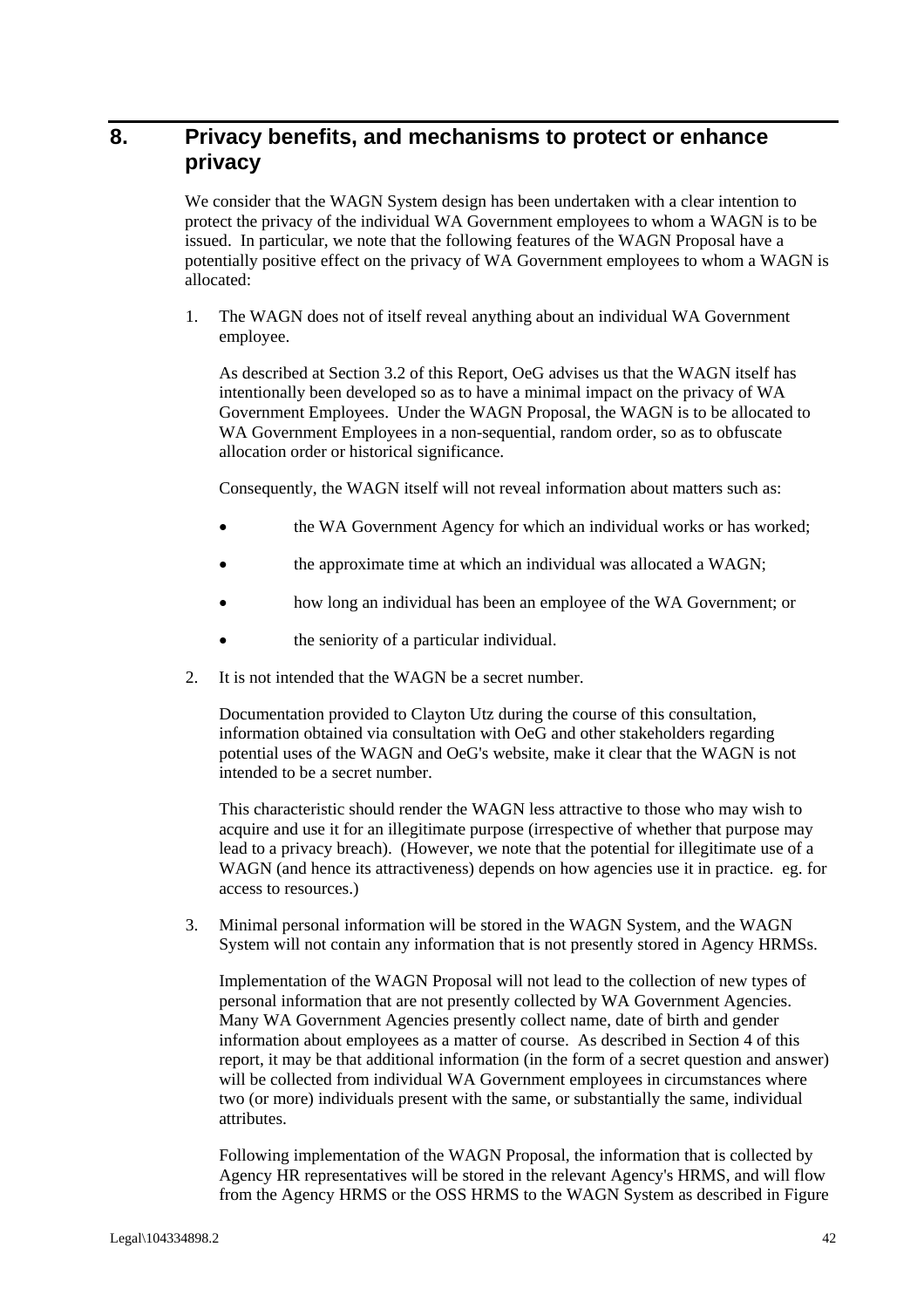4.4A. It is not proposed that there will be any separate personal information collection activity engaged in by the WAGN Business Administrator, except where the WAGN Business Administrator is notified (via an Exception Report) that an individual has presented with the same, or substantially the same Individual Attributes as a person who has already been allocated a WAGN. In those circumstances, the WAGN Business Administrator will contact the relevant Agency's HR Representative to ask that the individual nominate a secret question and answer.

4. The ability to interrogate the WAGN System will be restricted to the WAGN Business Administrator Function.

OeG has advised Clayton Utz that the ability to search the WAGN System will be confined to the WAGN Business Administrator role. The search function will primarily be used in circumstances where the WAGN Business Administrator has been notified of an attempt to allocate a WAGN to a person who has the same, or substantially the same Individual Attributes contained in a record in the WAGN System.

The WAGN Proposal as described in the Business Requirements Documentation does not include functionality for searching to be undertaken by Agency HR Representatives or other roles within particular Agencies. In fact, following implementation of the WAGN Proposal as described by OeG and the Business Requirements Documentation, there will be little human interaction with the WAGN System at all.

Restricting the ability to interrogate the WAGN System to the Business Administrator role enhances the privacy of WA Government employees to whom a WAGN is issued. By way of example, such a restriction will severely limit the number of persons who can interrogate the WAGN System to obtain details of the WAGN allocated to a particular person, or details of the person to whom a particular WAGN has been allocated.

5. The WAGN System will only provide one of a limited number of responses to the HRMS of the relevant WA Government employee's Agency, and will not disclose information to Agency HR Representatives.

As described in Section 4 of this Report (in particular Table 4.1A), the WAGN System will respond to requests from Agency and OSS HRMSs in one of three ways (allocating a new WAGN to an individual, confirming the WAGN entered into the HRMS by populating the National Identifier Field in the HRMS, generating an Exception report for actioning by the WAGN Business Administrator).

Where an exception report is generated, it is not proposed that the WAGN Business Administrator will provide details of each potential match to the relevant Agency HR Representative. What is proposed is that the WAGN Business Administrator will contact the relevant HR Representative to seek additional information about the individual to whom a WAGN is to be allocated, or in relation to whom a WAGN confirmation has been sought.

In most circumstances, the exception will be dealt with by the WAGN Administrator either asking the individual WA Government Employee to nominate a secret question and answer, or asking them to provide the answer to a question already stored in the WAGN System. This approach to system design and the relevant business rules should ensure that there is no unnecessary disclosure of personal information by the WAGN System or the WAGN Business Administrator.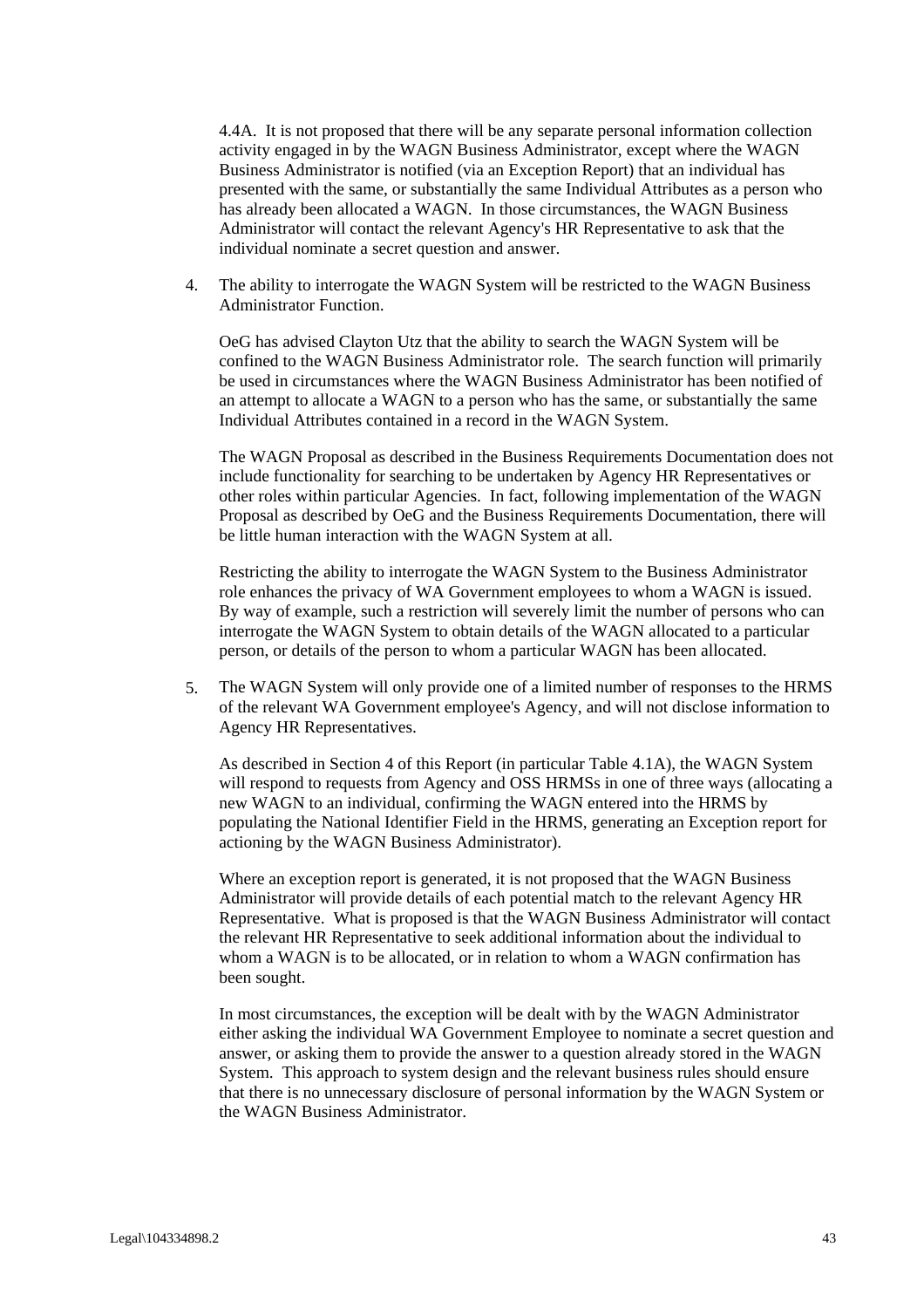## **9. PIA consultants' overall view and summary of recommendations**

#### **9.1 Consultants' Overall view**

The WAGN Proposal as designed appears to present no major privacy issues that have not been anticipated in the design. The protection of the privacy of WA Government employees should continue to be a key element of system design and implementation.

In our view, the four key privacy issues to be managed are:

- 1. Data security of the WAGN System but this has been taken into account in the design;
- 2. Future changes to the content of the WAGN System record making it a richer and more useful record and the privacy implications thereof;
- 3. Present and future uses of the WAGN to:
	- (a) link records, build profiles, data-match records and provide reports across agencies or the whole of the sector; and
	- (b) as part or all of an authentication credential which must be presented to access resources within government;
- 4. Whether private sector use of the WAGN needs to be regulated.

Assuming that the Information Privacy Bill is enacted and our recommendations are implemented, we consider that the privacy issues raised by the WAGN proposal are manageable without detracting from the desired utility of the WAGN as a unique, persistent, whole of WA Government employee identifier.

#### **9.2 Recommendations to protect privacy**

In order to address the key privacy issues presented by the WAGN Proposal and so as to protect the privacy of individual WA Government employees to whom a WAGN is allocated, we recommend the following action be taken by WA Government (to be co-ordinated as necessary by the OeG):

#### *Recommendation One: Implementation of the WAGN Proposal as described by OeG and the Business Requirements Documents*

When implementing the WAGN Proposal and allocating WAGNs to WA Government employees, OeG, the WA Government and Agencies more generally should adopt and implement the privacy sensitive mechanisms set out in the Business Requirements Documentation and the Business Rules described to Clayton Utz during the course of consultation. This includes the implementation of business rules ensuring that physical and technological access to the WAGN System is restricted, flows of personal information to and from the WAGN System only take place as described in Section 4 of this Report (which reflects the Business Requirements Documents and OeG's description of the WAGN Proposal) and uses and disclosures of the WAGN are in accordance with recognised privacy requirements, such as the Information Privacy Principles.

#### *Recommendation Two: Further Privacy Impact Assessments as necessary*

We recommend that OeG consider a PIA at any extension or change of scope, or, if changes to the collection, use and disclosure of personal information (potentially including the WAGN itself) associated with the WAGN or the WAGN System are proposed in the future. If this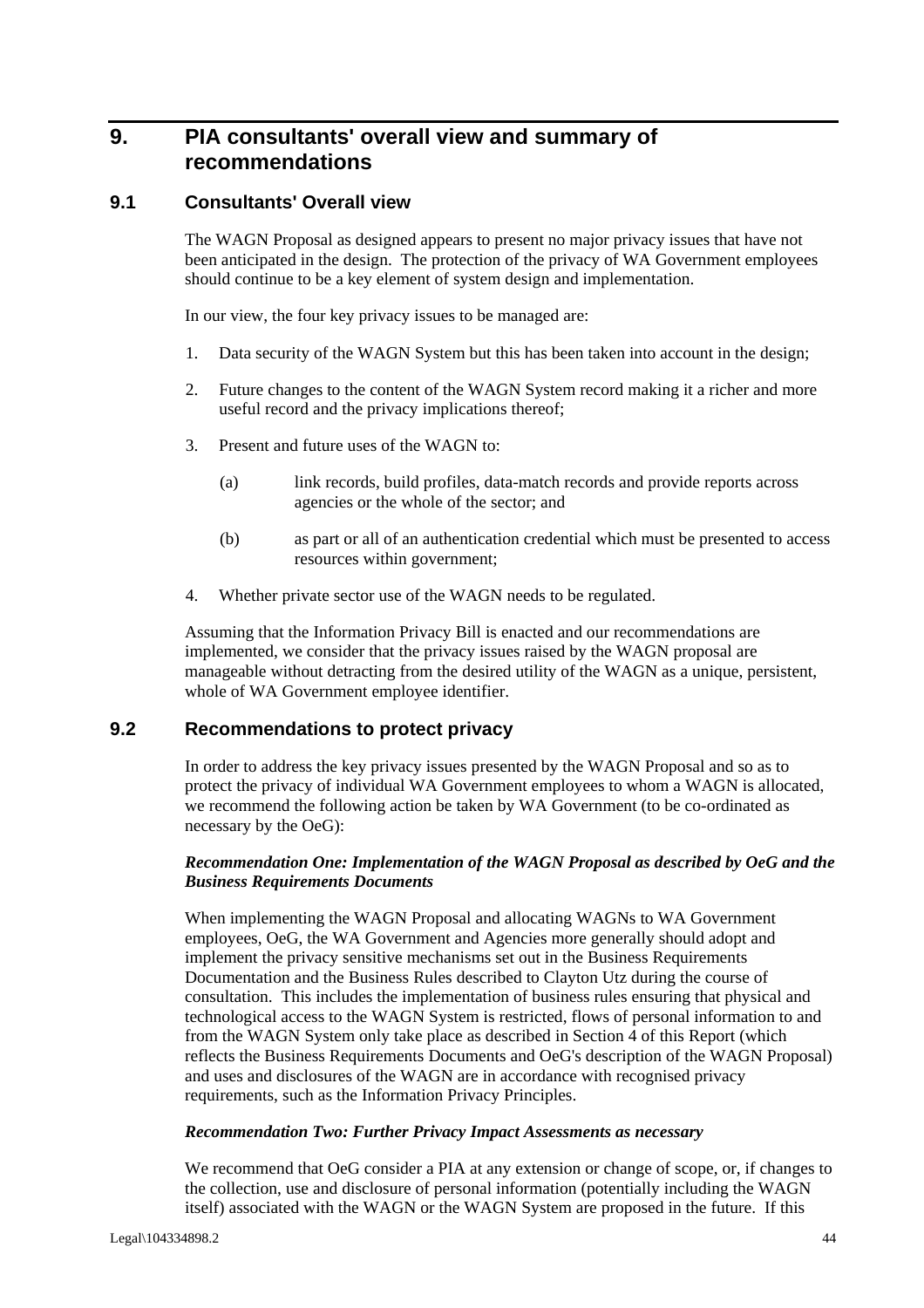raises privacy concerns, OeG should undertake a further PIA. Such a PIA would form a key component of the formal privacy review process we propose as part of our recommended WAGN Code of Conduct (see below).

#### *Recommendation Three: Development of a WAGN Code of Conduct*

Some formal, binding rules concerning the operation of the WAGN System and the collection, use and disclosure of the WAGN by WA Government Agencies and contractors should be implemented, potentially in the form of a WAGN Code of Conduct endorsed by Cabinet. Currently, some privacy enhancing features of the WAGN are incorporated in OeG's proposed Business Rules in the Oracle build, but the relevant privacy and management rules need to be given an enduring authority across the WA Government.

As stated at Section 2.3 of this Report, a Privacy Code developed under Part 4 of the Privacy Bill is not a suitable vehicle because it can only be made and applied in circumstances where an agency is not in a position to comply with the IPPs. A Code of Conduct can also cover issues other than those covered in the IPPs.

In particular, we consider that a WAGN Code of Conduct should be developed to incorporate the following matters:

- Relevant Business Rules concerning the operation and use of the WAGN System by the WAGN System Manager and Agencies;
- A formal privacy review process to consider the privacy impact of any proposed change to the scope of the content of WAGN System records. Such a process would necessarily involve consultation with a range of WA Government stakeholders, perhaps via a committee of representatives from WA Government Agencies and employees;
- Guidelines or binding rules as to whether and how Agencies may use and disclose WAGNs as part or all of an authentication credential which must be presented to access resources;
- Data-Matching Guidelines to regulate use of the WAGN (by linking WAGNs to information contained in Agency HRMSs) by Agencies and whole of WA Government for the purpose of linking records, building profiles, data-matching records or providing reports across agencies or the whole of the WA Government;
- Any rules considered appropriate regarding prohibiting or permitting disclosure of WAGNs by Agencies or employees to private sector organisations (see below);
- A requirement that each Agency (or a central Agency) operate a Complaints Management Process for complaints regarding allocation, use or disclosure of a WAGN (see below);

Consideration should also be given to what the incentives for compliance with the Code of Conduct should be (eg. should there be penalties or compensation arrangements in the event of non-compliance by either an Agency or the WAGN System Manager?).

#### *Recommendation Four: Technological limitations on access to the WAGN System*

In line with the Business Requirements documentation and OeG's proposed system design, the WAGN System Manager should place technical / access limitations on the various roles that have both physical and systems access to the WAGN System. These should include limiting the access that external service providers may have to the WAGN System and its contents (for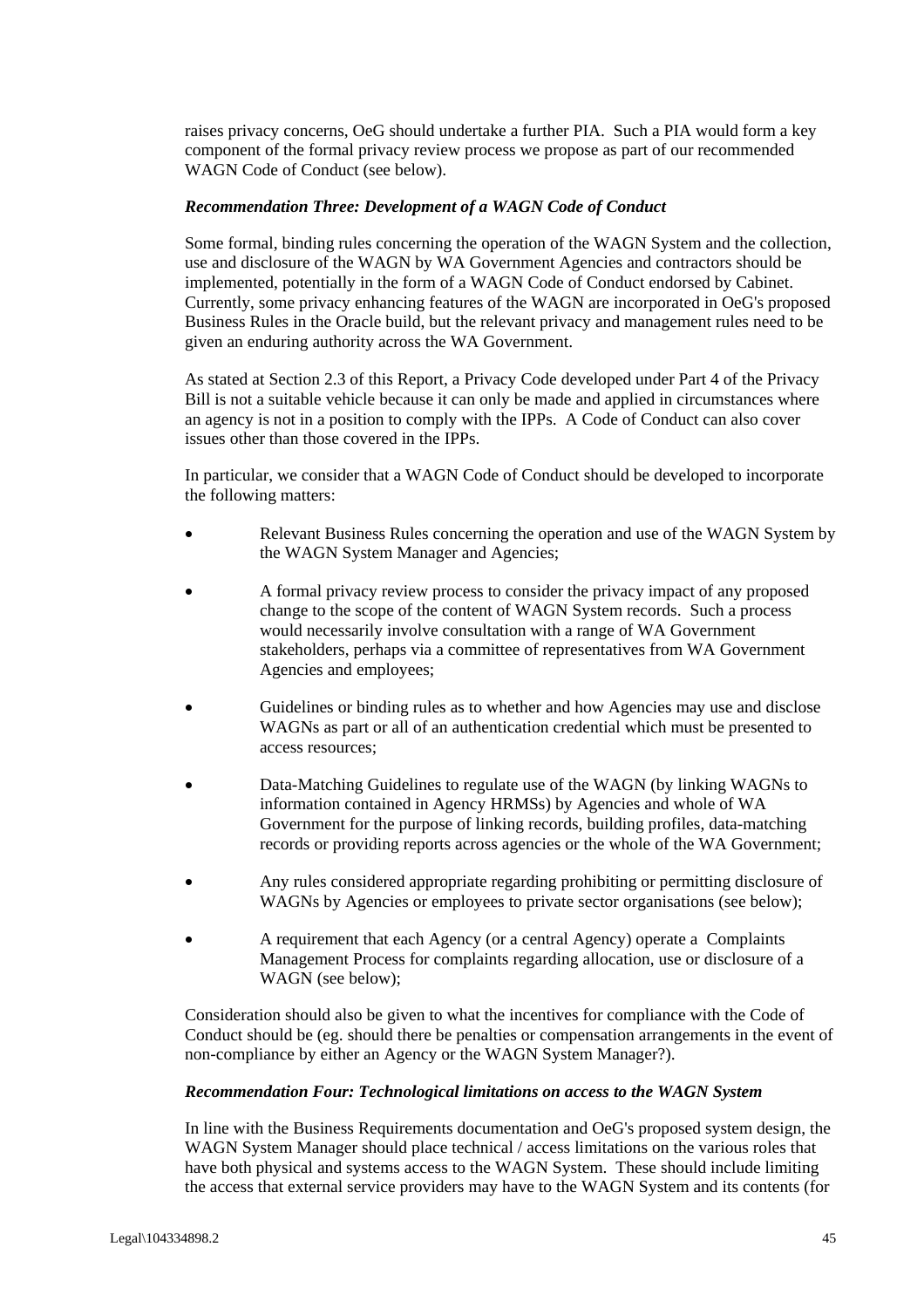example, restrictions and privacy obligations should be included in Service Level Agreements and contracts with service providers).

#### *Recommendation Five: Consider restriction of private sector collection and/or use of the WAGN*

Consideration needs to be given to whether any regulation (and if so what) is required in relation to the private sector adopting, requiring, using and disclosing WAGNs (including on any expansion of the content of WAGN System records). As the WAGN is not intended to be a secret number, it would not be necessary for such regulation to incorporate prohibitions that are as extensive as those which apply to TFNs. The WAGN Code of Conduct could place some prohibitions or restrictions on Agencies and employees disclosing their WAGNs to private sector entities. Direct regulation of the private sector's activities in collecting, requesting or requiring WAGNs would require legislation. We note that IPP 6(4) prohibits a public organisation (but not a private sector organisation) from requiring an individual to provide an identifier in order to obtain a service, unless the provision is required or authorised by law or is in connection with the purpose for which the identifier was assigned.

#### *Recommendation Six: Transfer of responsibility for the WAGN System to an independent / unrelated Agency*

We have been informed that the WAGN System component of the OSS Oracle ERP has been designed in such a way as to enable it to be extracted from the OSS systems and placed in a separate location. While it is proposed that OSS will initially take on the role of WSM, we recommend that consideration be given to moving responsibility for the WAGN System to a separate independent or unrelated WA Government Agency once rollout of the WAGN moves beyond the OSS Cluster Agencies to Agencies more generally.

#### *Recommendation Seven: Development of a WAGN Complaints Management Process*

While the IPPs set out processes and procedures for complaints to be made to and investigated by the Privacy and Information Commissioner, we recommend that a Complaints Management Process be developed to deal with complaints either before they are referred to the Commissioner, or in circumstances where the Commissioner declines to deal with a complaint because the complainant has not yet made a complaint to the relevant respondent (which in the case of the WAGN would most likely be either the WSM or the relevant Agency). The WAGN complaints management process would clearly need to be cognisant of timeframes for making complaints to the Commissioner, the Commissioner's powers in respect of complaints and the circumstances in which the Commissioner may refer a complaint back to an Agency for resolution.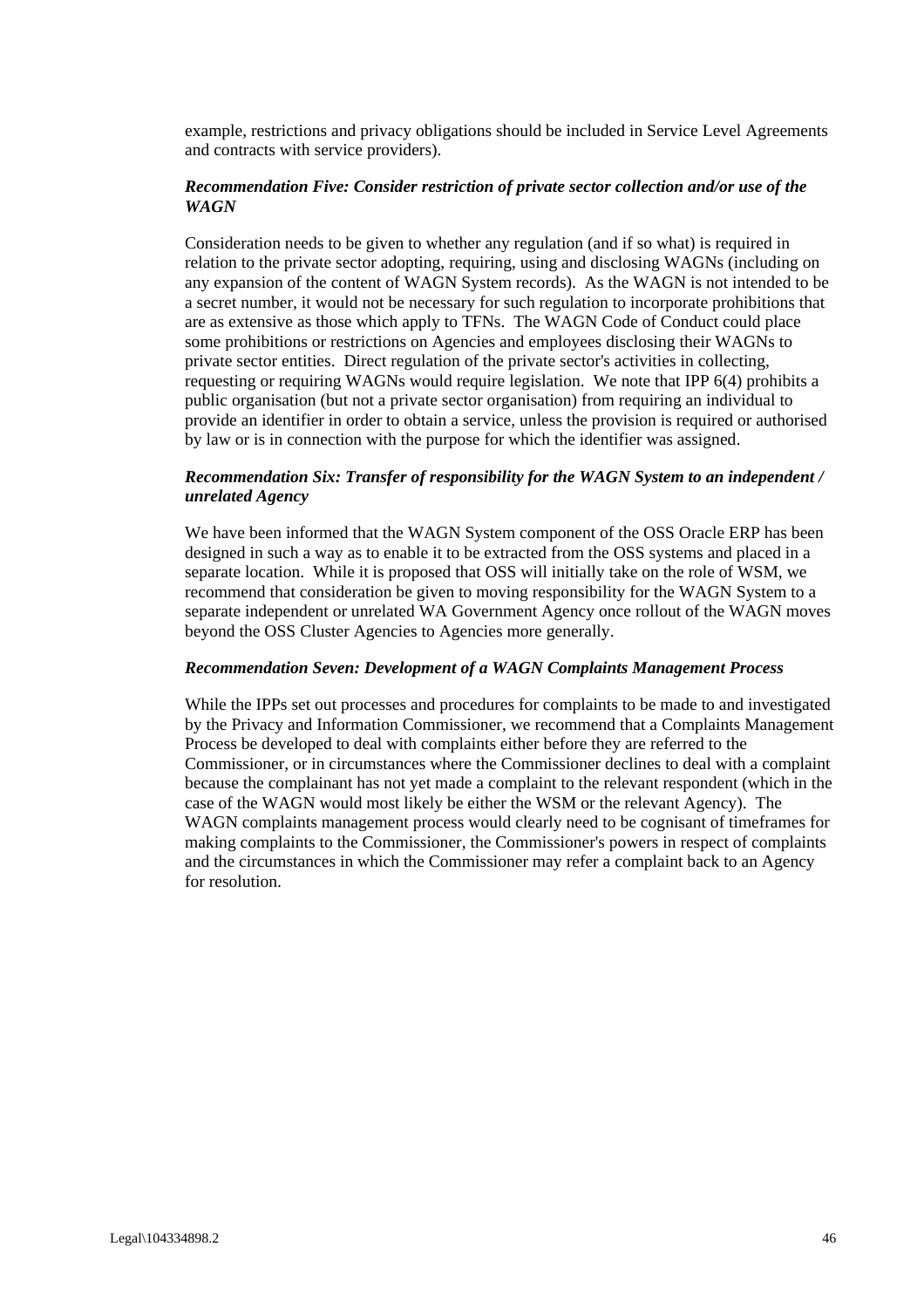## **Glossary**

| <b>Agency</b>                            | means a WA Government Agency.                                                                                                                                                                                                                   |
|------------------------------------------|-------------------------------------------------------------------------------------------------------------------------------------------------------------------------------------------------------------------------------------------------|
| <b>Agency HR</b>                         | means an Agency's HR branch or HR personnel                                                                                                                                                                                                     |
| <b>Cluster Agency</b>                    | means Agencies that will or have rolled in to the OSS HR and Finance<br>functions.                                                                                                                                                              |
| <b>EOI</b>                               | means Evidence of Identity. Proof (e.g. in the form of documents) usually<br>produced at the time of Registration (i.e. when authentication credentials are<br>issued) used to substantiate the identity of the presenting party. <sup>36</sup> |
| <b>ERP</b>                               | means Enterprise Resource Planning.                                                                                                                                                                                                             |
| <b>Exception Report</b>                  | means a report generated by the WAGN System where there is a match (or<br>high probability of a match) between the Individual Attributes of an individual<br>and an existing record in the WAGN System.                                         |
| <b>HR</b>                                | means Human Resources.                                                                                                                                                                                                                          |
| <b>HRMS</b>                              | means Human Resources Management System (Agency/OSS Cluster level<br>system).                                                                                                                                                                   |
| <b>IAM</b>                               | means Identity and Access Management.                                                                                                                                                                                                           |
| <b>Individual</b>                        | means a person who is Western Australian Government employee.                                                                                                                                                                                   |
| <b>OeG</b>                               | means the Office of e-Government (WA Department of Premier & Cabinet).                                                                                                                                                                          |
| <b>OSS</b>                               | means the Office of Shared Services.                                                                                                                                                                                                            |
| <b>Individual Attributes</b>             | means an individual's first name, middle name and last name, date of birth and<br>gender.                                                                                                                                                       |
| <b>WAGN</b>                              | means the Western Australian Government Number.                                                                                                                                                                                                 |
| <b>WAGN Business</b><br>Administrator    | means the role within the WAGN System Manager that has access to and<br>responsibility for the operational aspects of the WAGN System (for example,<br>this role will action Exception Reports generated by the WAGN System).                   |
| <b>WA Government</b>                     | means Western Australian Government.                                                                                                                                                                                                            |
| <b>WAGN</b> System                       | means the computing unit (both hardware and software components) which<br>allocates a WAGN and stores it against an individual.                                                                                                                 |
| <b>WAGN</b> System<br><b>Information</b> | means the information relating to individuals stored in the WAGN System and<br>associated with each individual's WAGN.                                                                                                                          |
| <b>WAGN</b> System<br><b>Manager</b>     | means the WA Government entity responsible for the WAGN System and the<br>issue of WAGNs to individual employees. Initially this will be OSS, but may<br>be a separate entity in the future.                                                    |

 $36$  This definition is taken from the OeG Identity and Access Management Framework document, available at: http://www.egov.dpc.wa.gov.au/documents/idam\_framework\_final.pdf.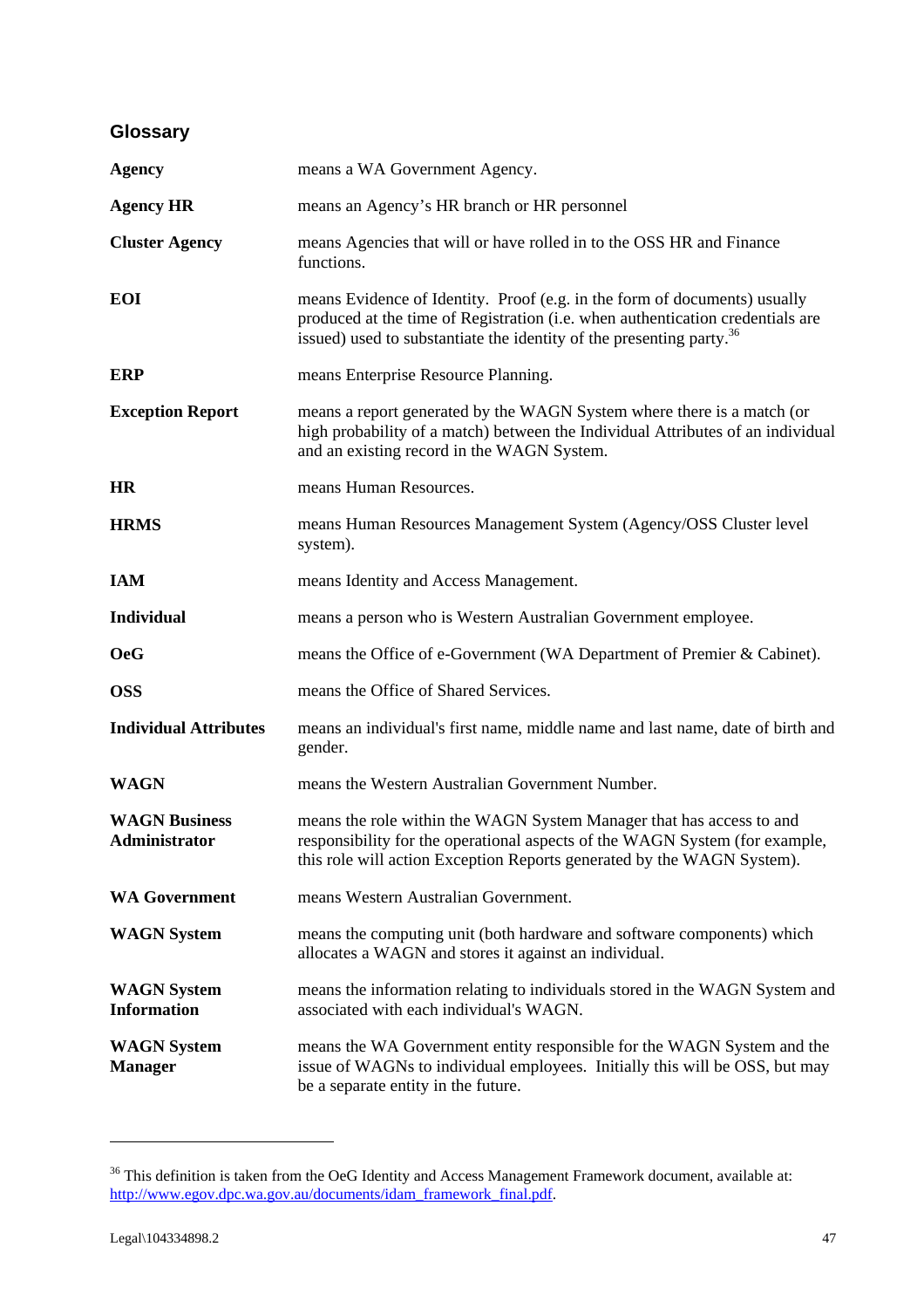WAGN Server **means the database server that processes WAGN System queries. WAGN DBT** means the design, build and test of the WAGN application.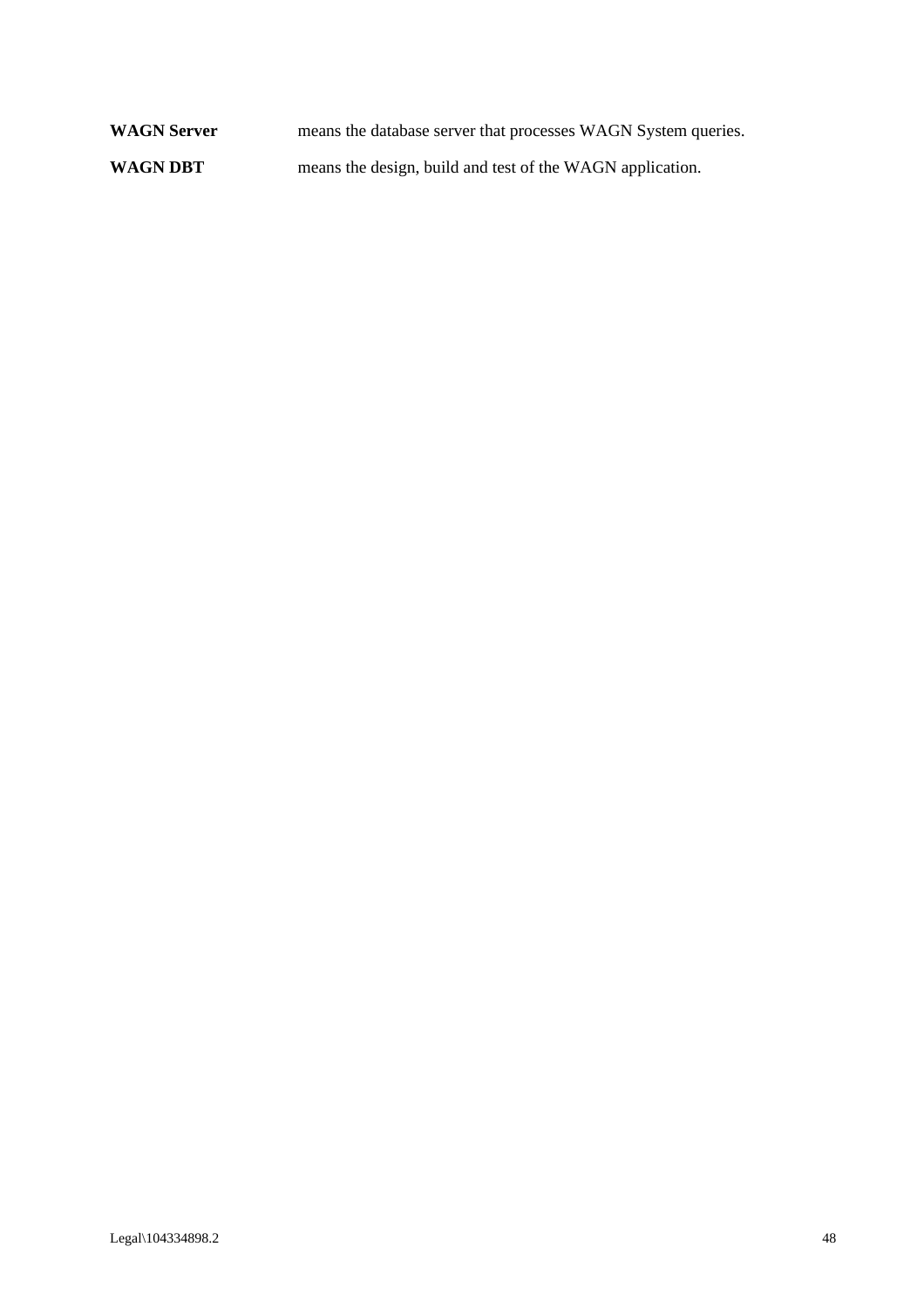### **Annexure A - Tax File Number ("TFN") protection in Australia**

### **Collection, use and disclosure of TFNs under the** *Taxation Administration Act 1953* **(Cth)**

Section 8WA(1) of the *Tax Administration Act* deals with mandatory requests for provision of a TFN. It provides that a person "must not require or request another person to quote the other person's tax file number." The penalty for a breach of section 8WA(1) is a \$10,000 fine, 2 years imprisonment, or both.

Under sub-sections 8WA(1AA) and (1A), the above prohibition does not apply in specific circumstances, such as where:

- provision is made by or under a taxation law or legislation; or
- a person requires or requests the number to be quoted in connection with that person exercising powers or performing functions under, or in relation to, or complying with an obligation imposed by, a taxation law or a law of the Commonwealth specified in the *Income Tax Assessment Act 1936* (Cth)<sup>37</sup>; or
- a person is acting on the other person's behalf in the conduct of their affairs; or
- the request is made so that the number can be included in an application for the registration of an entity under the *A New Tax System (Australian Business Number) Act 1999* (Cth).

Importantly, a Defendant bears the evidential burden in relation to the matters in the above sections (i.e.the Defendant must prove that the request for an individual's TFN was authorised under the relevant legislation).

The above provisions do not prevent a person from requesting the production of a document, or a copy of a document, on which another person's TFN is recorded if the other person is not prevented from removing the TFN from the document (Section 8WA (2)).

Section 8WA(3) provides that a person who makes to another person a statement that the other person could reasonably understand to mean that the other person is required or requested to quote the other person's TFN shall be taken to require or request the other person to quote the number.

Section 8WB of the Tax Administration Act deals with unauthorised recording, use and disclosure of TFNs. Section 8WB(1) provides that:

"A person must not:

- (a) record another person's tax file number or maintain such a record; or
- (b) use another person's tax file number in a manner connecting it with the other person's identity; or
- (c) divulge or communicate another person's tax file number to a third person."

The penalty for a breach of section 8WB(1) is also \$10,000 or imprisonment for 2 years, or both.

Under section 8WB(1A), the general prohibitions in section 8WB(1) do not apply in circumstances where the recording, use or disclosure is required or permitted by, or reasonably

 $37$  Such as legislation relating to the administration of the HECS scheme by educational institutions, child support assessment, social security, veterans' entitlements, and superannuation legislation.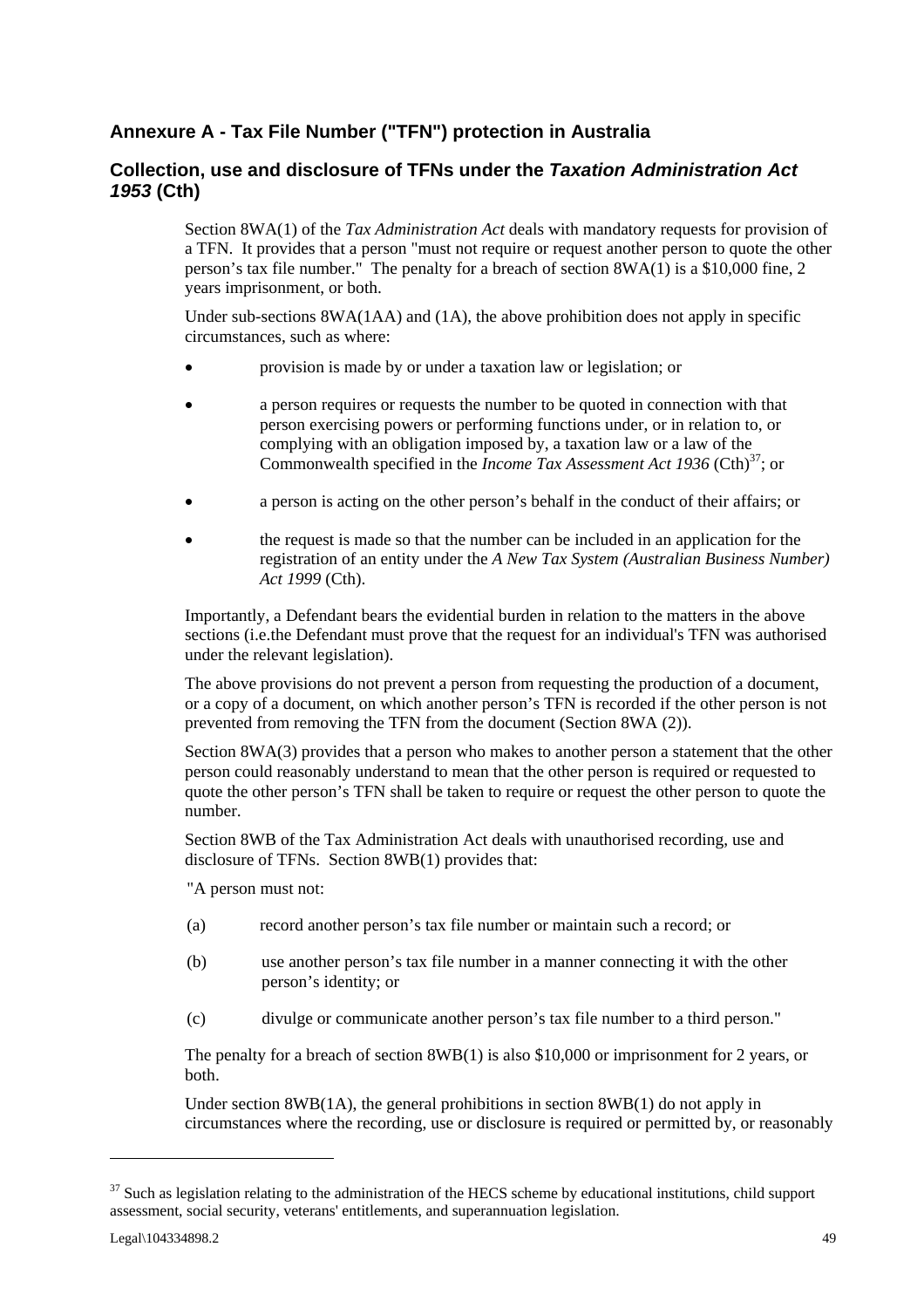necessary to comply with certain Commonwealth legislation, or where a person is acting on the other person's behalf in the conduct of their affairs.

### **Collection, use and disclosure of TFNs under the TFN Guidelines**

The TFN Guidelines are issued under section 17 of the *Privacy Act 1988* (Cth) to protect the privacy of natural persons by regulating the collection, storage, use and security of TFN information. The Guidelines do not protect TFN information relating to entities such as corporations, partnerships, superannuation funds and trusts.

The Guidelines are legally binding to the extent that a breach of the Guidelines amounts to an interference with the privacy of an individual, who may complain to the Privacy Commissioner and, where appropriate, seek compensation.

Guideline 1.1 is an outright prohibition of the use of the TFN as a national identification system by whatever means. The Guidelines clearly state, however, that this does not preclude the use of the TFN as an identifier for taxation law purposes by the Commissioner of Taxation.

Guideline 1.2 provides that the rights of individuals under taxation, assistance agency or superannuation law to choose not to quote a TFN shall be respected. This right forms the basis of what is referred to in the Guidelines as the 'voluntary quotation principle', recognising the fact that an individual is not legally obliged to quote a TFN.<sup>38</sup>

Guideline 2 deals with the use and disclosure of TFN information. It provides that the TFN is not to be used or disclosed:

- to establish or confirm the identity of an individual;
- to obtain any information about an individual; or
- to match personal information about an individual<sup>39</sup>; or
- for any purpose not authorised by taxation, assistance agency or superannuation law.

For the avoidance of doubt, the Guidelines provide a list of classes of lawful TFN recipients, current at the date of issue of the Guidelines. The list includes, for example, the Australian Taxation Office, various Government Departments, employers who pay wages or salaries to their employees, higher eduction institutions etc. The Guidelines also explicitly state to whom lawful TFN recipients may disclose TFNs.

The Guidelines also impose obligations on the Commissioner of Taxation ("Tax Commissioner") so as to ensure that members of the community (both collectors of TFNs and individuals to whom a TFN has been issued) are aware of the circumstances in which a TFN may be requested, collected, used and disclosed. Guideline 3.1 requires the Tax Commissioner to publish, in a generally available publication, information relating to:

- the classes of persons or bodies who are authorised by law to request an individual to quote that individual's TFN;
- the specific purposes for which such a request may be made;

 $38$  The Guidelines note that neither taxation nor assistance agency nor superannuation laws make the quotation of a tax file number a requirement, although the financial consequences of not quoting can be severe. However, under assistance agency law, the quotation of a tax file number is a condition for the receipt of assistance payments.

<sup>&</sup>lt;sup>39</sup> The Guidelines state that in particular, matching of tax file number information is not to be undertaken by government agencies, employers, investment bodies or the trustees of superannuation funds for any purpose not authorised by taxation, assistance agency or superannuation law.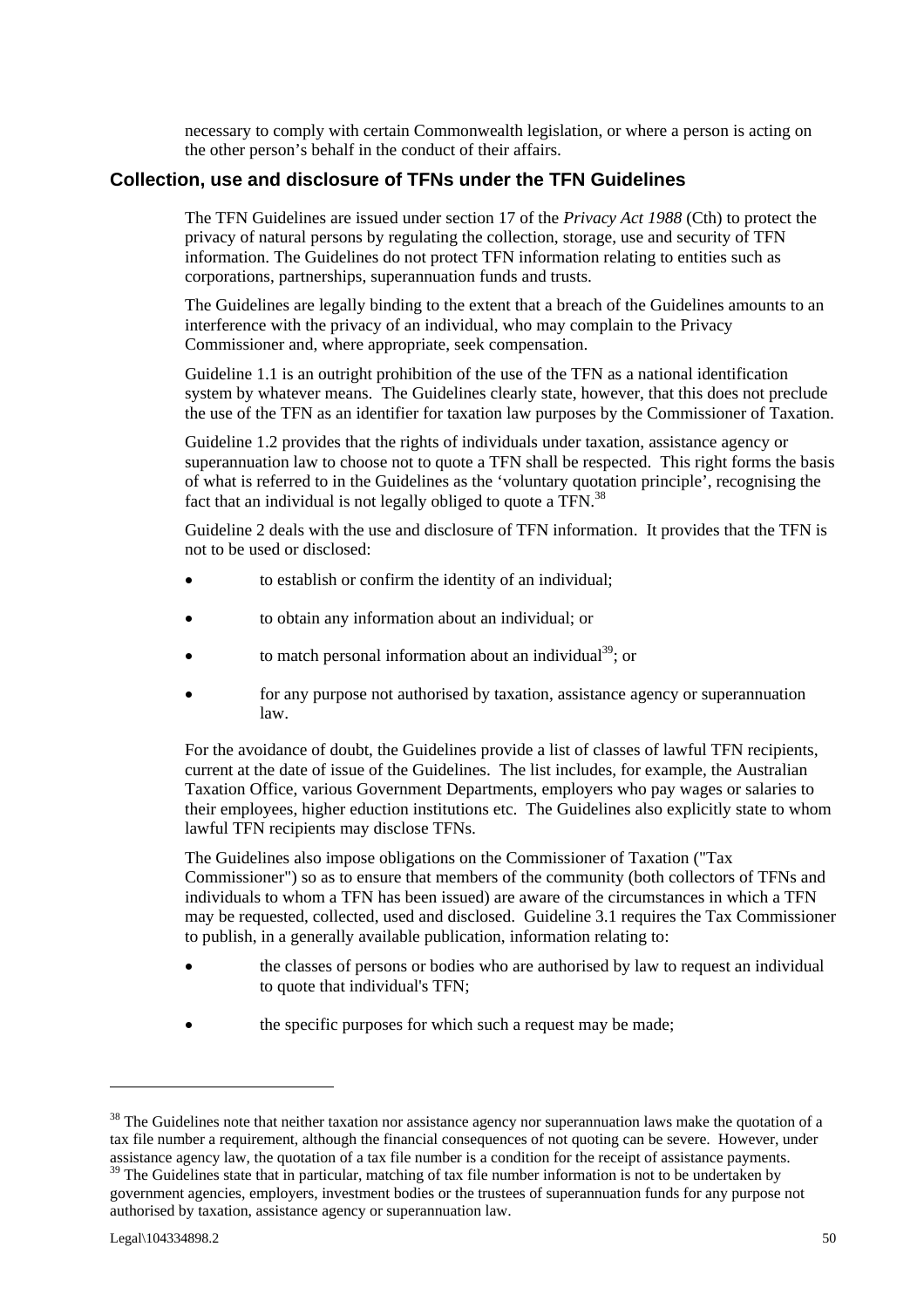- the prohibitions upon the collection, recording, use and disclosure of TFN information; and
- the penalties that apply to unauthorised acts and practices in relation to TFN information;
- together with information as to where detailed particulars relating to these matters can be obtained.

Guidelines 3.2 and 3.3 require the Tax Commissioner to publish the above information prior to any new circumstances in which a tax file number may be requested arising as a result of an amendment to a taxation law, and to ensure that any practice involving the collection of TFN information which has been prescribed or approved by him, provides for individuals to be informed of the legal basis for collection, that declining to quote a TFN is not an offence and of the consequences of not quoting a TFN.<sup>40</sup>

Guideline 5 relates to the collection of TFN information. It provides guidance in relation to section 8WB of the Tax Administration Act referred to above. Guideline 5.1 provides that TFN information may only be requested or collected from individuals by TFN recipients as authorised by taxation, assistance agency or superannuation law.

Guideline 5.2 obliges TFN recipients to take reasonable steps in the circumstances to ensure that:

- the individual is informed of the legal basis for collection, that declining to quote a TFN is not an offence and of the consequences of not quoting a TFN;
- the manner of collection does not intrude to an unreasonable extent upon the affairs of the individual;
- only information which is necessary and relevant in relation to whichever of taxation, assistance agency or superannuation laws applies to the TFN recipient.

TFN recipients are obliged, under Guideline 6 to ensure that TFN information is protected, by such security safeguards as it is reasonable in the circumstances to take, to prevent loss, unauthorised access, use, modification or disclosure, and other misuse. Where practicable, access to TFN information must be restricted to persons undertaking duties related to responsibilities arising under taxation, assistance agency or superannuation law which necessitate the use of tax file numbers.

Under Guideline 6.2, TFN recipients may destroy TFN information in circumstances where it is no longer required by law or administratively necessary to be maintained. Any such disposal of TFN information is required to be by appropriately secure means.

Where an individual provides, either voluntarily or as a consequence of a legal obligation to do so, information which contains a TFN for a purpose not connected with the operation of a taxation, assistance agency or superannuation law that individual will not be prevented from removing their TFN from a document. Where the individual chooses not to remove their TFN, the TFN recipient is precluded from recording, using or disclosing the individual's TFN (Guideline 7).

Guideline 8 obliges TFN recipients to take such steps as are reasonable in the circumstances to make all staff aware of the need to protect the privacy of individuals in relation to their tax file

<sup>&</sup>lt;sup>40</sup> For that purpose, the ATO has issued a document entitled "Guidance on the Preparation of Tax File Number Forms", which outlines the design requirements for forms used to collect TFN information. The Insurance and Superannuation Commissioner and assistance agencies are under similar obligations under Guidelines 3A and 4.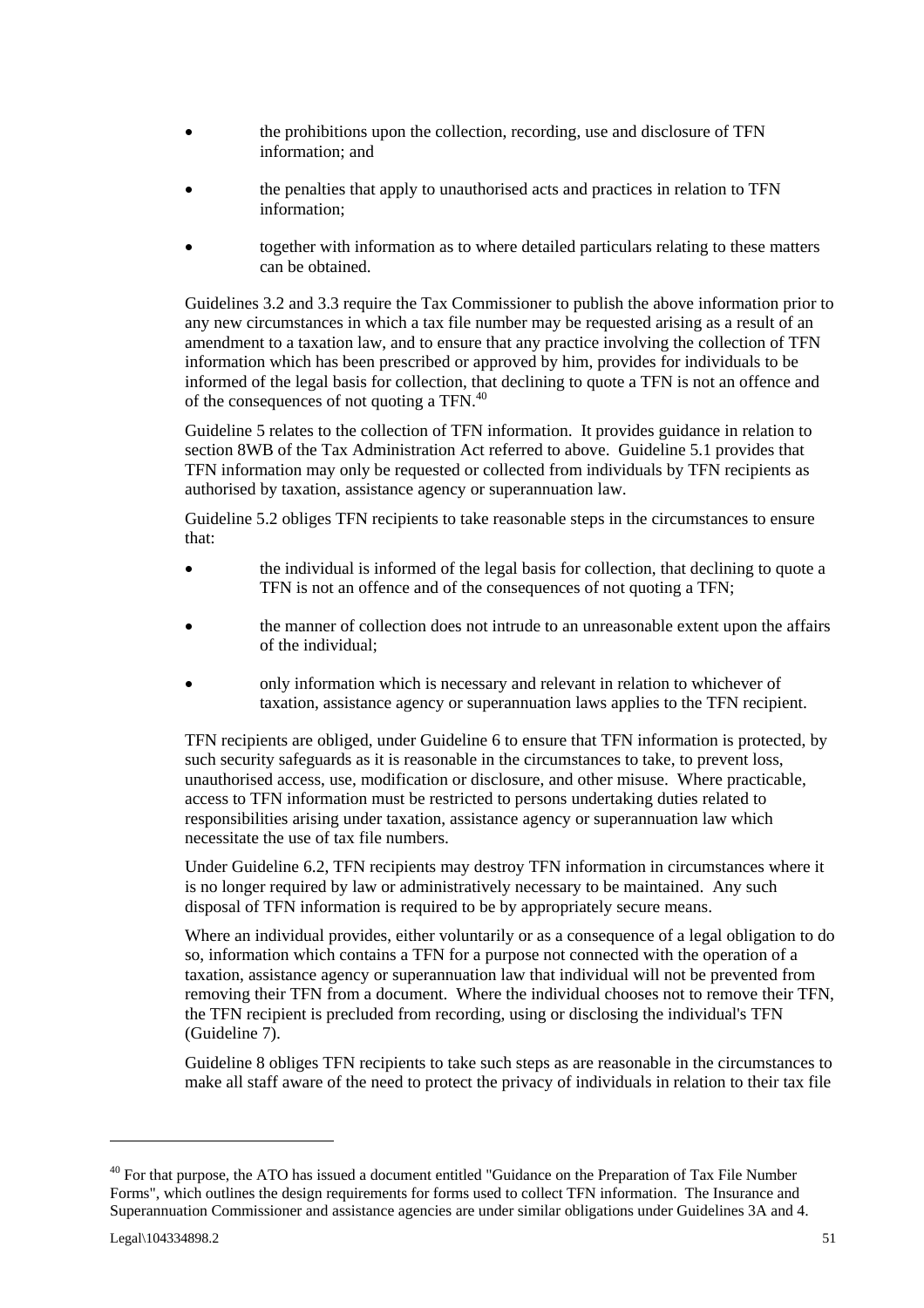number information and to inform those staff whose duties include the collection of tax file number information, or access to tax file number information of:

- the circumstances in which tax file number information may be collected;
- the need to protect the privacy of the individuals to whom the tax file number information relates;
- the prohibitions on the use and disclosure of tax file number information; and
- the sanctions that apply to breaches of tax file number and privacy requirements.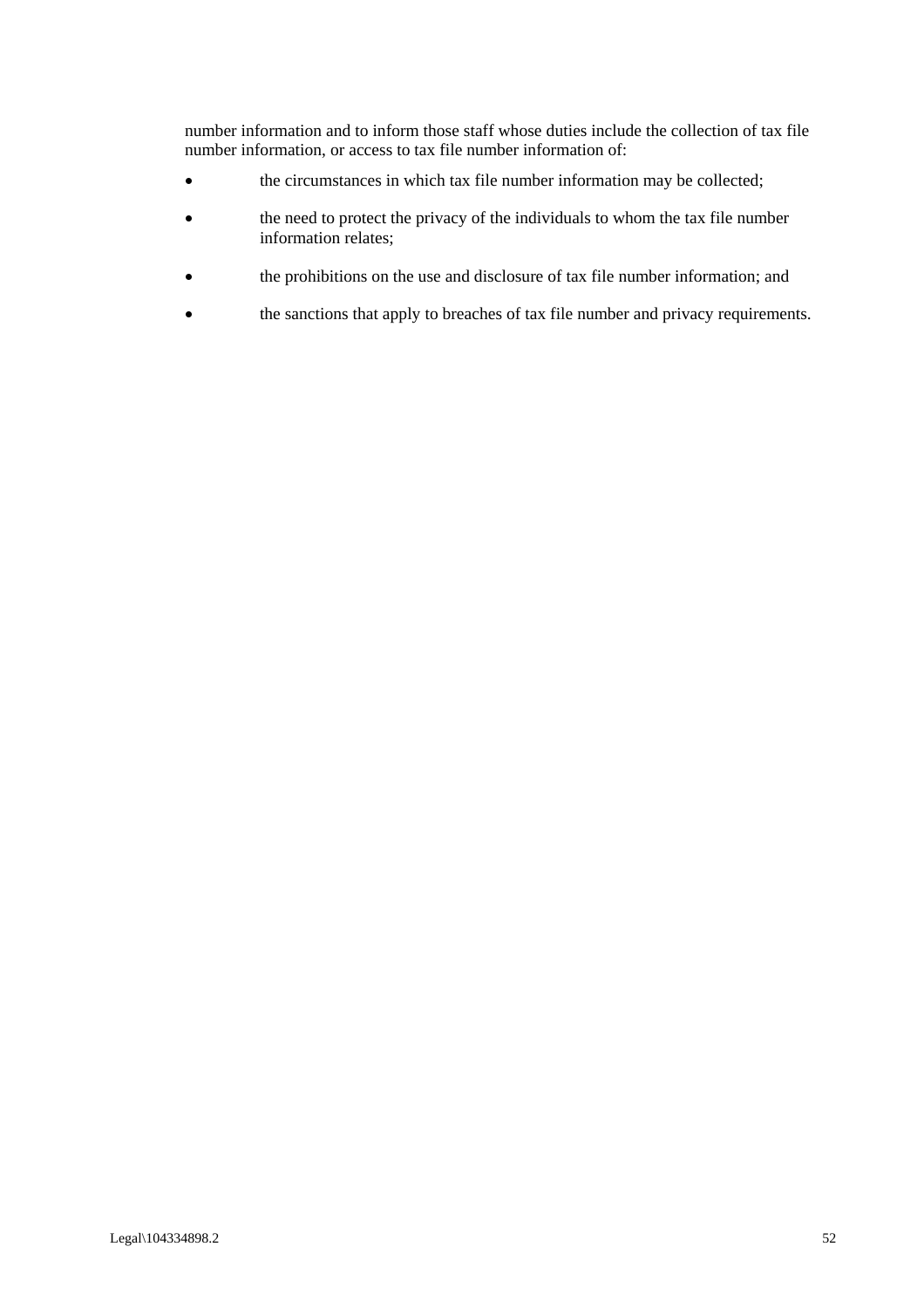### **Annexure B - Role and functions performed by WAGN Business Administrator**

The WAGN Business Administrator will be responsible for the following core WAGN functions $41$ :

- Bulk data uploads the allocation of WAGNs to existing WA Government employees will be delivered through a 'bulk data upload' function. The role will include assisting agency HR personnel with the Bulk Data Upload file, preparation of the production database and staging areas for exception and result files from the bulk data upload process, review exception and result files to ensure all exception records are fixed and run final error-free data file against production server;
- Resolve exceptions and errors any exceptions resulting from the WAGN process will be resolved through manual intervention by the WAGN Business Administrator. Exceptions consist of employee attribute clashes or duplications;
- Manage the WAGN test database and environments the test database and environments (eg. staging area) will be used for testing purposes such as testing the agency-side component. The WAGN Business Administrator will manage and maintain the test database and WAGN environments;
- Implement request for change of WAGN the WAGN Business Administrator will also have the authority to approve and activate a WAGN change request based on a set of policies and principles. Any business case that falls outside these principles will be referred to OeG for resolution.
- User support the WAGN Business Administrator will provide assistance and training to nominated Agency HR personnel, as well as update training manuals as required. This service is available to all WA Government Agencies utilising the WAGN System.
- The WAGN Business Administrator will perform the following tasks:
- Bulk generation of WAGNs for Agencies pre-roll-in;
- Bulk generation of WAGNs for Agencies post roll-in;
- Bulk WAGN upload (WAGN to OSS HRMS);
- Advise and assist in the resolution of exceptions and errors (includes record merging and WAGN revocation as part of the duplicate record process);
- User provisioning;
- Agency data maintenance (ie. Agency codes);
- System communication (ie. manages notification of downtime, upgrades, etc.);
- Management of the WAGN test database and environments;
- End user support;
- Provide advice on System Change Requests;

<sup>&</sup>lt;sup>41</sup> WAGN Administration functions and services, pages 7 and 11.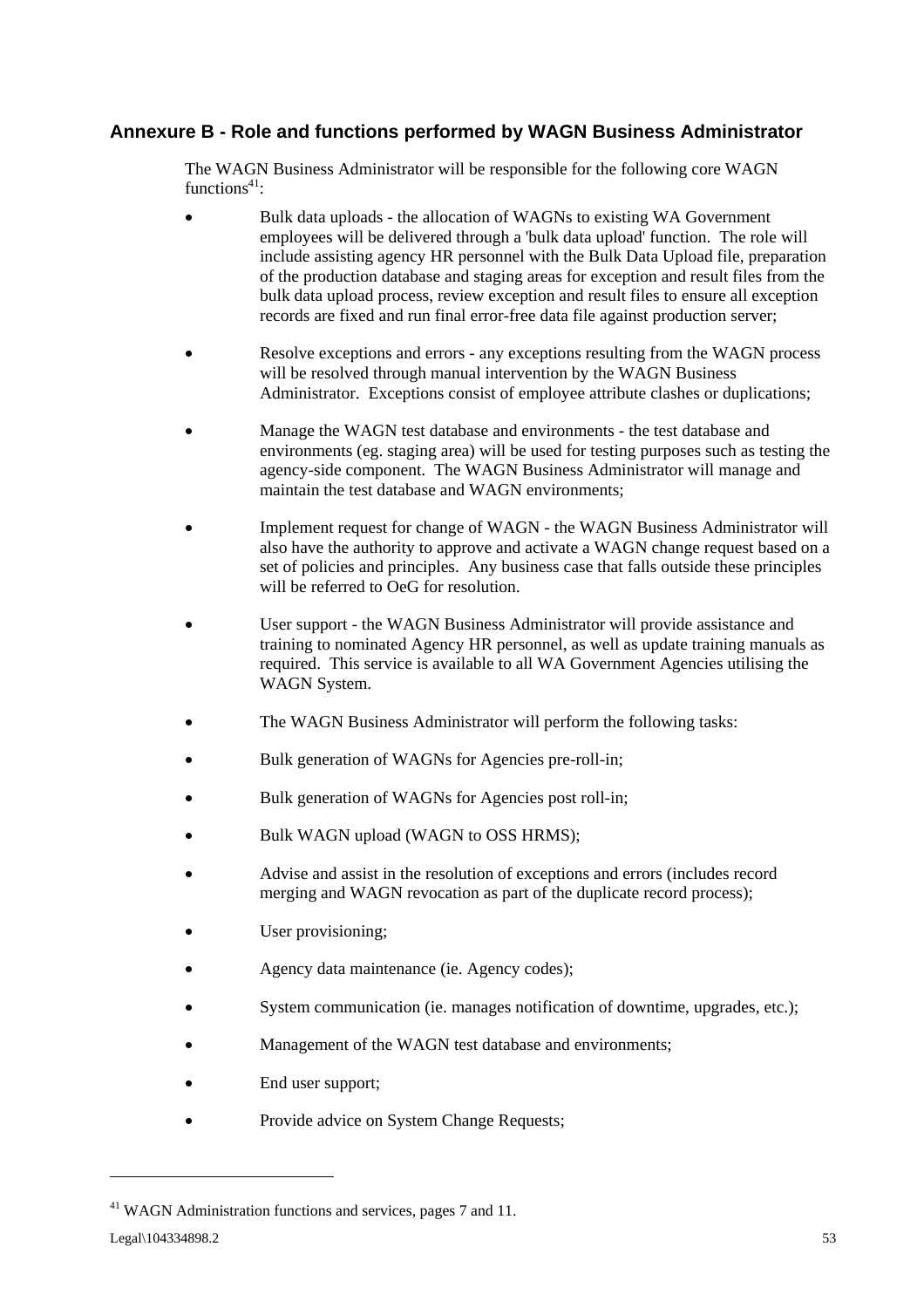- Provide advice and assistance in the resolution of technical issues;
- Manage security in relation to system access and application security.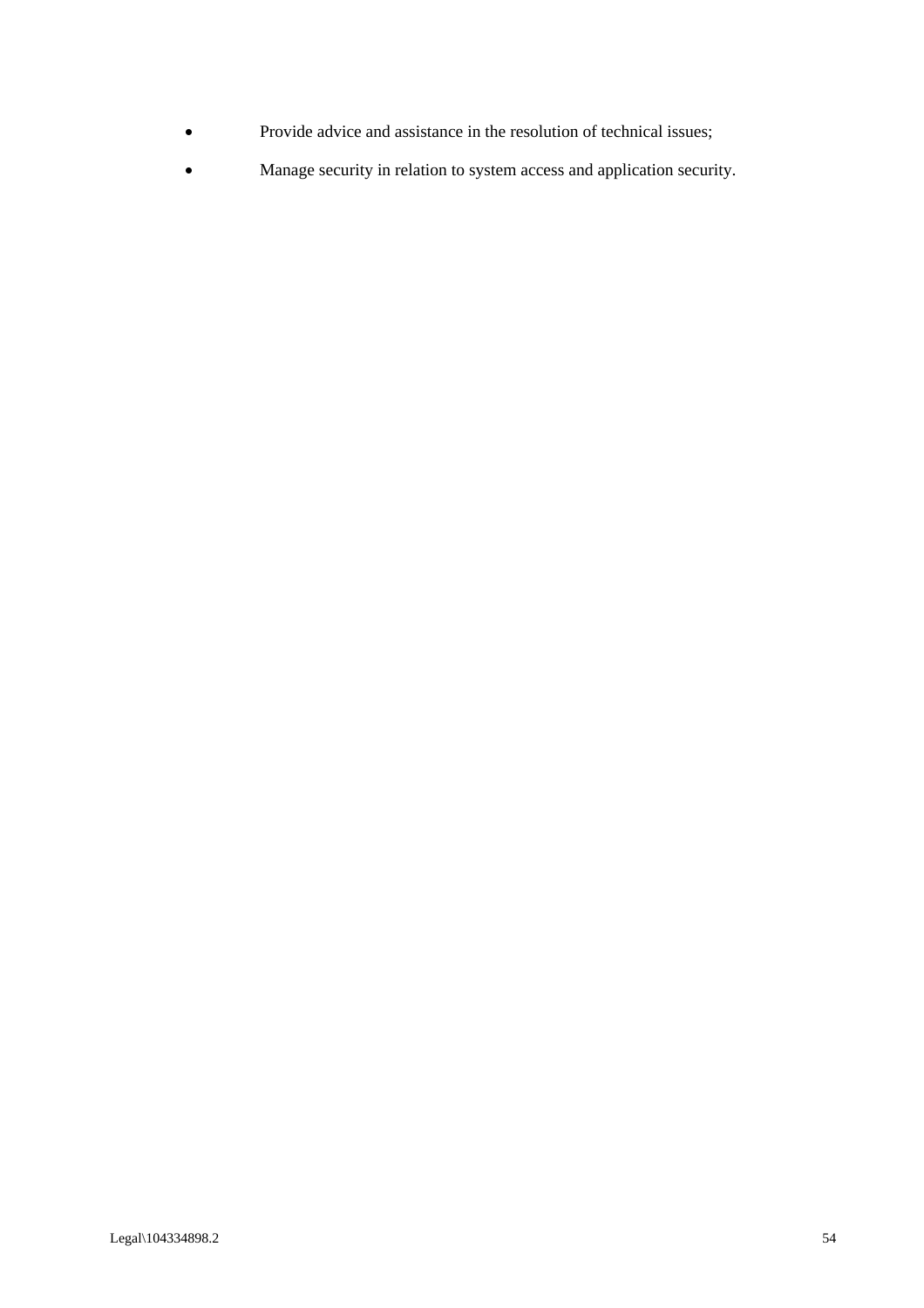### **Annexure C - Australian Government Rules on Data Matching**

The Australian Government regulates data-matching by federal agencies, particularly in respect of agency clients of Centrelink, the Department of Veterans Affairs and the ATO.

There are two types of data-matching regulation in the Australian Government.

1*.* Mandatory Data-Matching guidelines for Centre Link, ATO and DVA

Under the *Data-Matching Programme (Assistance and Tax) Act 1990* (Cth) the conduct of data-matching programmes using the Tax File Number ("TFN") is regulated. The Act requires the Privacy Commissioner to issue guidelines for the conduct of those datamatching programmes. All applicants for welfare assistance must give their tax file number as a pre-condition to payment. The Data-Matching Act authorises the use of the TFN to obtain income details from the ATO to check that the payments made are correct.

The Act and OPC guidelines contain a number of technical controls and fairness provisions which are overseen by the Privacy Commissioner. A breach of the Act or guidelines constitutes an interference with the privacy under the Privacy Act and a person may complain to the Privacy Commissioner if he or she considers an interference with privacy has occurred.

2. Voluntary Data-Matching Guidelines

The Privacy Commissioner has also issued advisory guidelines for the use of datamatching in Australian Government administration for voluntary adoption by agencies conducting matching, other than the programmes regulated by the Data-Matching Act.

These guidelines apply when the TFN is not used in the matching process.

Agencies may seek exemption from compliance with certain aspects of the voluntary guidelines where the agency believes it to be in the public interest. The Commissioner has granted one exemption for an ATO data-matching programme.<sup>42</sup>

 $42$  For more information see the Federal Privacy Commissioners website at: www.privacy.gov.au/act/datamatching/index.html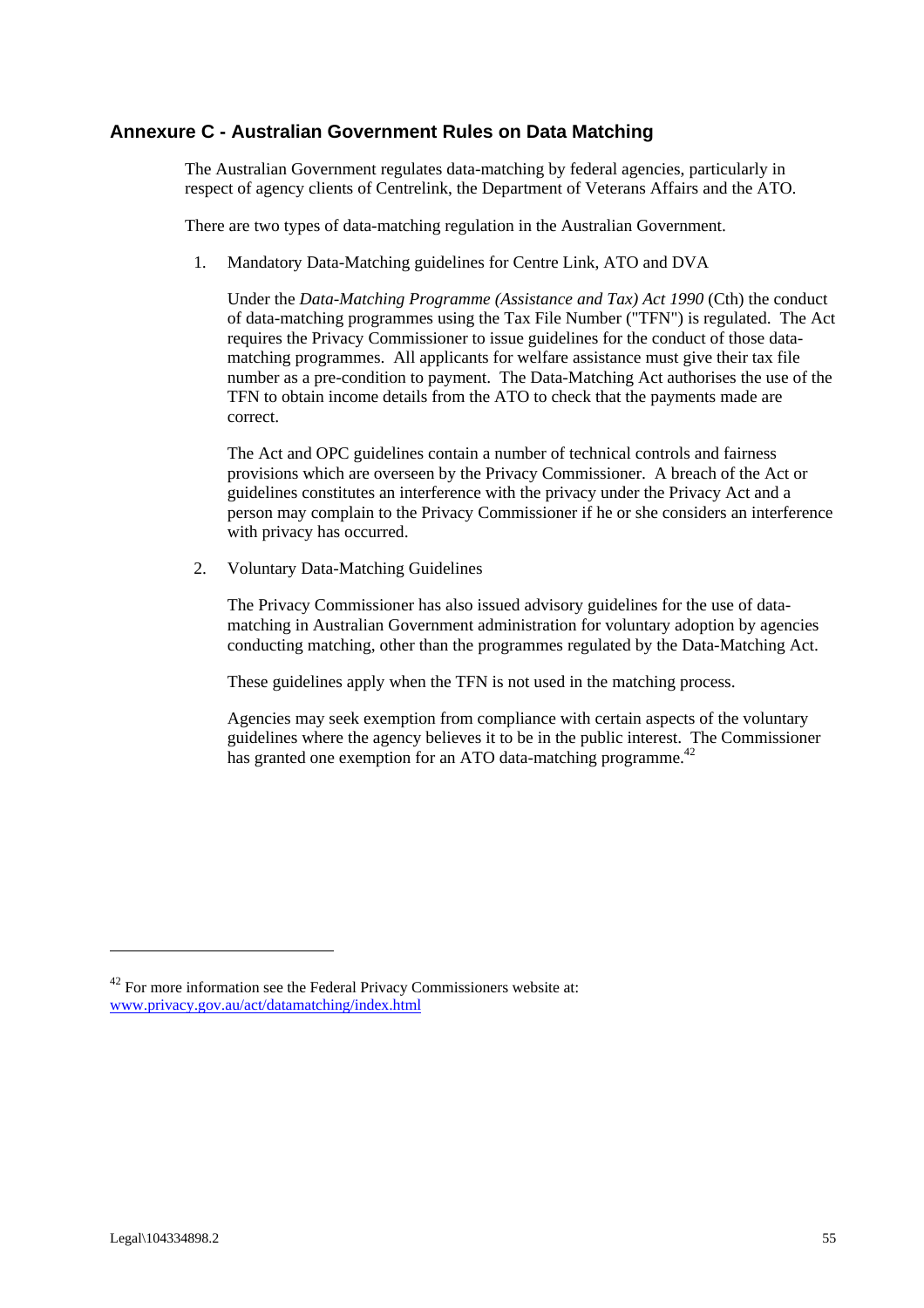| <b>Agency / Question</b>                                                                                                                      | <b>Agency 1</b>                                                                                                                                                                                                                                                                                                                                                                                                                | <b>Agency 2</b>                                                                                                                                                                                                                                                                                                                                                                                                                                           | <b>Agency 3</b>                                                                                                                              | <b>Agency 4</b>    |
|-----------------------------------------------------------------------------------------------------------------------------------------------|--------------------------------------------------------------------------------------------------------------------------------------------------------------------------------------------------------------------------------------------------------------------------------------------------------------------------------------------------------------------------------------------------------------------------------|-----------------------------------------------------------------------------------------------------------------------------------------------------------------------------------------------------------------------------------------------------------------------------------------------------------------------------------------------------------------------------------------------------------------------------------------------------------|----------------------------------------------------------------------------------------------------------------------------------------------|--------------------|
| <b>What EOI checks are</b><br>presently undertaken by WA<br><b>Government Agencies on</b><br>new or transferring<br>employees and volunteers? | • For some staff, integrity<br>checks are undertaken.<br>viewing licence, passport,<br>visa or birth certificate.<br>Copies of these are<br>retained by the recruitment<br>area;<br>Personnel files are retained<br>$\bullet$<br>for some employees<br>(including copies of EOI<br>documents). Other groups<br>of employees, referred to<br>as "public servant<br>employees" are not<br>subjected to the same<br>requirements. | • All employees and<br>contractors must undertake<br>a full Police Record Check,<br>incorporating the "100 point<br>ID" check.                                                                                                                                                                                                                                                                                                                            | • Drivers' licence or passport<br>sighted by HR and a<br>photocopy kept on file.                                                             | • Police Clearance |
| <b>Should/are copies of EOI</b><br>documents be retained by<br>the Agency undertaking the<br><b>EOI process?</b>                              | • Yes, in respect of some<br>staff;<br>Not required in relation to<br>$\bullet$<br>public servant employees.                                                                                                                                                                                                                                                                                                                   | • Copies are retained as part<br>of normal record keeping<br>processes associated with<br>Human Resource activities.<br>It is possible that EOI<br>$\bullet$<br>processes may require a<br>higher level of compliance<br>or greater degree of access<br>to such information.<br>• Gaining such access to EOI<br>details may be difficult if the<br>other information on such<br>HR files is deemed as not<br>appropriate for such non-<br>HR type access. | It is necessary for copies of<br>identity documents to be<br>retained for future<br>clarification;<br>• We currently keep copies<br>on file. |                    |

# **Annexure D - Stakeholder Consultation - summary of Agency responses**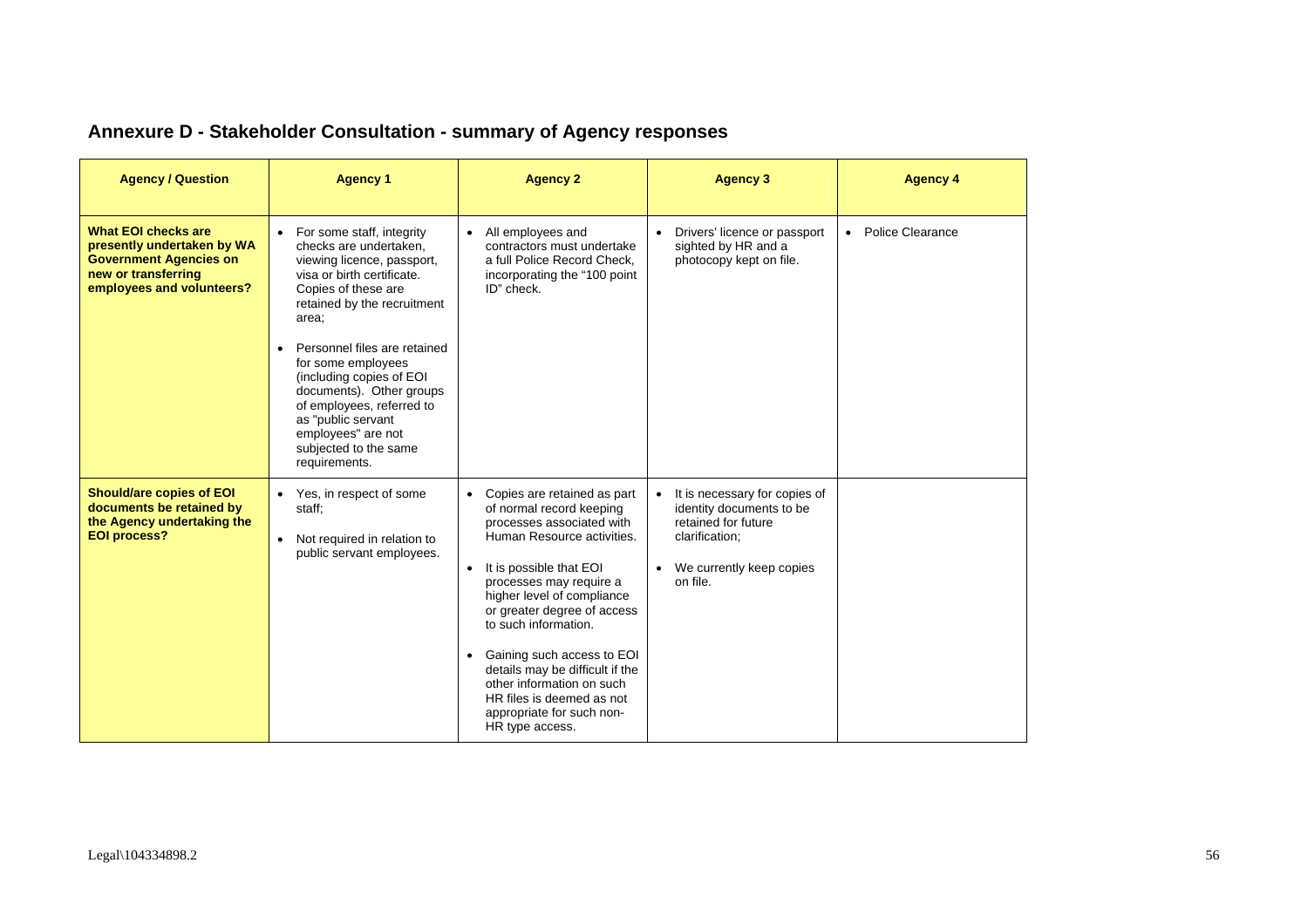| <b>Agency / Question</b>                                                                                                     | <b>Agency 1</b>                                                                                                                                                                                                                               | <b>Agency 2</b>                                                                                                                                                                                                                                                                                                                                                                                                                                                                                                                                                                                                                                                  | <b>Agency 3</b>                                                                                                                                                                                                                              | <b>Agency 4</b>                                                                                                                                                                                                      |
|------------------------------------------------------------------------------------------------------------------------------|-----------------------------------------------------------------------------------------------------------------------------------------------------------------------------------------------------------------------------------------------|------------------------------------------------------------------------------------------------------------------------------------------------------------------------------------------------------------------------------------------------------------------------------------------------------------------------------------------------------------------------------------------------------------------------------------------------------------------------------------------------------------------------------------------------------------------------------------------------------------------------------------------------------------------|----------------------------------------------------------------------------------------------------------------------------------------------------------------------------------------------------------------------------------------------|----------------------------------------------------------------------------------------------------------------------------------------------------------------------------------------------------------------------|
| Should there be any<br>exceptions to the<br>requirement for an EOI<br>process?                                               | • No, apart from the fact that<br>public servant employees<br>are not required to meet<br>EOI standard.                                                                                                                                       | • Hard to imagine any<br>exceptions other than<br>short-term nature of some<br>engagements of a nature<br>that doesn't warrant such<br>rigour, eg: nature of work,<br>access to personal<br>information, children.                                                                                                                                                                                                                                                                                                                                                                                                                                               | • Cannot see the need for<br>any exceptions.                                                                                                                                                                                                 |                                                                                                                                                                                                                      |
| How are employee identifiers<br>presently issued by each<br>agency? What type of<br>identification process is<br>undertaken? | • A personnel number is<br>issued to all employees and<br>is the primary identifier;<br>• Some staff are issued a<br>separate number which<br>may or may not be the<br>same as their personnel<br>number (depending on<br>length of service). | • Numerical Identifiers are<br>generated by the HR<br>system, Empower;<br>Identifiers are also<br>$\bullet$<br>generated for all workers<br>requiring access to<br>computer system. These<br>are generated by fairly<br>standard process of<br>firstname+first character of<br>last name:<br>Currently, these IDs are<br>never re-issued because<br>some legacy corporate<br>systems have incorporated<br>this logon id into their<br>identification process. Eg:<br>"gregn" would be found as<br>the identifier within a "user"<br>table and associated with<br>any number of records to<br>indicate that gregn was the<br>person who created those<br>records. | • As a new starter's details<br>are entered into the HR<br>system, the system<br>allocates the next<br>employee number in<br>sequence;<br>• Job logged with service<br>desk to allocate IT system<br>log ons separate from the<br>HR number. | Employee identifiers are<br>automatically generated<br>and issue on hire of<br>employee.<br>Checks are performed to<br>validate first name, middle<br>name, surname and DoB to<br>ensure there are no<br>duplicates. |
| How do agencies envisage<br>that EOI processes will be<br>undertaken for existing<br>employees?                              |                                                                                                                                                                                                                                               |                                                                                                                                                                                                                                                                                                                                                                                                                                                                                                                                                                                                                                                                  | • If changes were required a<br>revision of current<br>employees would be<br>required. This would be a<br>process of re-checking<br>current employees to meet<br>the required standard.                                                      |                                                                                                                                                                                                                      |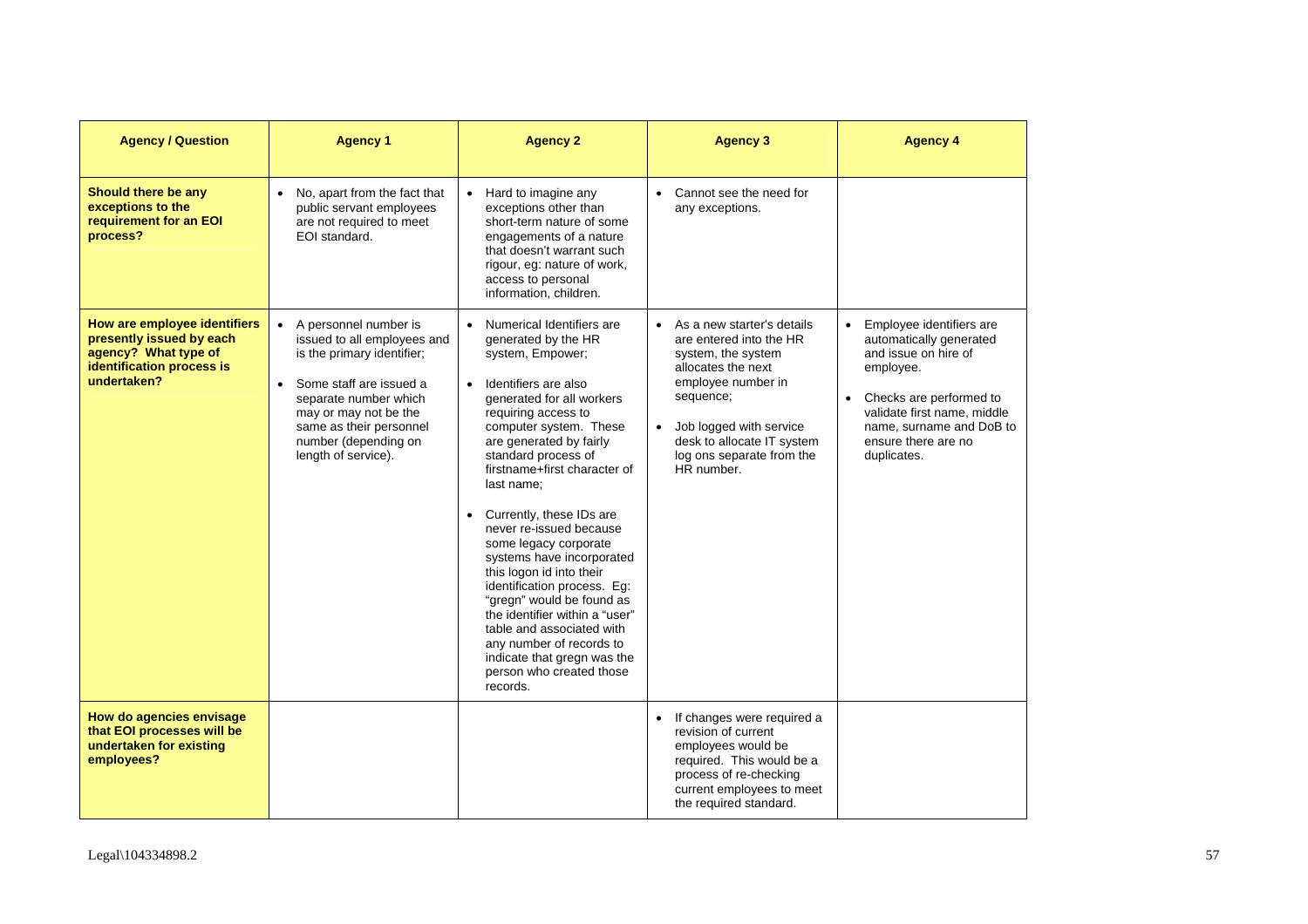| <b>Agency / Question</b>                                                                                                                                                                                                                | <b>Agency 1</b>                                                                                                                                                                                                                                                            | <b>Agency 2</b>                                                                                                                                                                                                                                                                                                                                                                                                                                             | <b>Agency 3</b>                                                                                                                 | <b>Agency 4</b>                                                                                                       |
|-----------------------------------------------------------------------------------------------------------------------------------------------------------------------------------------------------------------------------------------|----------------------------------------------------------------------------------------------------------------------------------------------------------------------------------------------------------------------------------------------------------------------------|-------------------------------------------------------------------------------------------------------------------------------------------------------------------------------------------------------------------------------------------------------------------------------------------------------------------------------------------------------------------------------------------------------------------------------------------------------------|---------------------------------------------------------------------------------------------------------------------------------|-----------------------------------------------------------------------------------------------------------------------|
| Who will be responsible for<br>performing the EOI process?                                                                                                                                                                              |                                                                                                                                                                                                                                                                            |                                                                                                                                                                                                                                                                                                                                                                                                                                                             | • The HR branch of the<br>Agency would be required<br>to check EOI for the<br>Agency.                                           | Recruitment branch will<br>continue to perform this<br>task in conjunction with<br>Personnel and Payroll<br>branches. |
| Who will be responsible for<br>undertaking EOI processes<br>in remote locations? Will an<br>acceptable referee process<br>be considered?                                                                                                | • The most senior person in<br>a rural area would sight the<br>documents and then send<br>originals to Perth for<br>integrity check to be<br>undertaken. Outcome of<br>integrity check stays with<br>Recruitment. Copies of<br>EOI documents are<br>retained by Personnel. |                                                                                                                                                                                                                                                                                                                                                                                                                                                             | • The manager of the office<br>would have to view and<br>obtain copies of the<br>required documents and<br>forward these to HR. | [Most senior person in the<br>location would be sufficientl                                                           |
| How (if at all) will EOI<br>information collected during<br>the enrolment process be<br>stored and used following<br>the allocation of a WAGN?                                                                                          |                                                                                                                                                                                                                                                                            | From a Data Architecture<br>$\bullet$<br>perspective, it is crucial to<br>have certain metadata<br>closely associated with the<br>WAGN so that it can<br>always be evaluated for its<br>accuracy and currency.                                                                                                                                                                                                                                              | • Stored on file;<br>• Access to the file by HR for<br>reference:<br>• Employee can view file.                                  |                                                                                                                       |
| <b>Will existing employee</b><br>identifiers assigned by<br>agencies be retained? If so,<br>how will a particular<br>employee's WAGN be linked<br>to their existing identifier<br>(and any other associated<br>information about them)? | • There is already some<br>confusion between the two<br>employee identifiers issued<br>by the Agency;<br>• If any number was to be<br>replaced, it would be the<br>HR / Payroll number.<br>There are system<br>constraints around entering<br>numbers into the system.     | Most flexible solution would<br>allow for each agency (or<br>effectively any issuer of<br>Identifiers) to continue to<br>issue their own identifiers<br>and for these to be cross-<br>referenced to the WAGNs;<br>• This reflects the fact that<br>some IDs of interest to the<br>EOI process could never be<br>controlled or managed<br>under that process. From<br>Drivers licences, Passport<br>Numbers to Employee IDs<br>for agencies in other states. | • The existing identifier would<br>be retained and the WAGN<br>would be linked to this<br>through the system.                   | Yes. An additional field will<br>be created to store the<br>WAGN against the<br>employee.                             |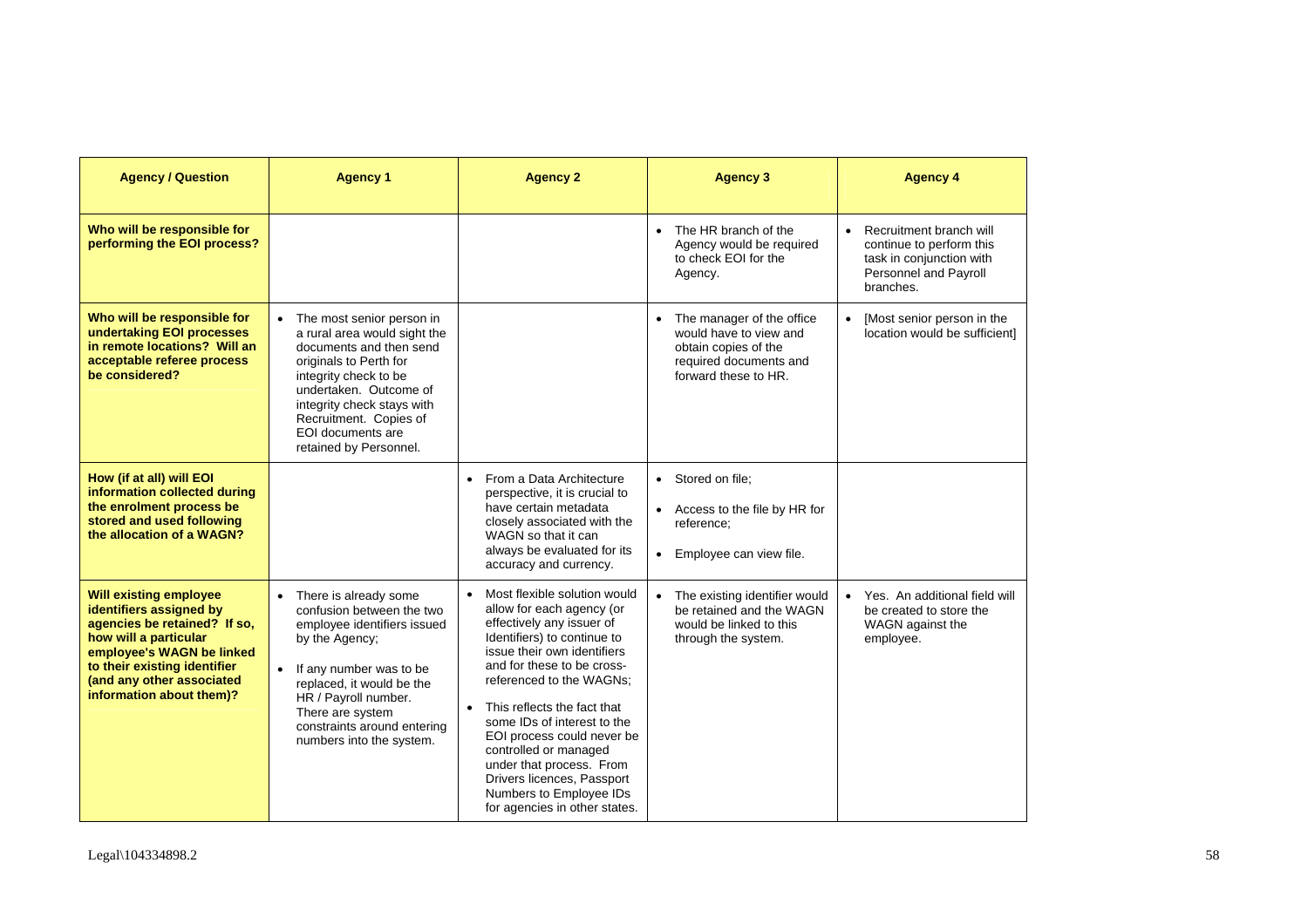| <b>Agency / Question</b>                                                                                       | <b>Agency 1</b>                                                                                                                                                              | <b>Agency 2</b>                                                                                                                                                                                                                                   | <b>Agency 3</b>                                                                                        | <b>Agency 4</b>                                                                                                   |
|----------------------------------------------------------------------------------------------------------------|------------------------------------------------------------------------------------------------------------------------------------------------------------------------------|---------------------------------------------------------------------------------------------------------------------------------------------------------------------------------------------------------------------------------------------------|--------------------------------------------------------------------------------------------------------|-------------------------------------------------------------------------------------------------------------------|
| (Continued)                                                                                                    |                                                                                                                                                                              | • They are, however all of<br>interest to the EOI process<br>and therefore any method<br>that can provide qualified<br>(for accuracy/currency)<br>cross-references between<br>these identifiers and the<br>WAGN would seem the<br>ideal solution. |                                                                                                        |                                                                                                                   |
| Is there any proposal to use<br>the WAGN and associated<br>personal information to<br>perform other functions? | Employee identifiers are<br>$\bullet$<br>already used to gain<br>access to systems;<br>The WAGN may be useful<br>$\bullet$<br>for replacing the 6 digit<br>personnel number. | Our Active Directory plans<br>$\bullet$<br>(to utilise Active Directory<br>as our Corporate Directory)<br>would allow for the<br>incorporation of additional<br>identifiers against each<br>person within the Directory.                          | • Not at present.                                                                                      | Not at this stage other than<br>$\bullet$<br>to meet HR Minimum<br>Obligatory Information<br>Requirements (MOIR). |
| What types of personal<br>information and data stores<br>might be matched?                                     |                                                                                                                                                                              | Potentially any corporate<br>$\bullet$<br>systems that maintain<br>details on employees,<br>however the approach may<br>be to maintain our own<br>identifier internally and only<br>cross-reference (and<br>display the WAGN) when<br>necessary.  | Possibility of linking HR and<br>IT and other records<br>systems depending on<br>system functionality. |                                                                                                                   |
| Will the WAGN be published<br>on any documents (eg.<br>payslips, rosters, other<br>employment related docs)?   | May be used for<br>$\bullet$<br>superannuation purposes.                                                                                                                     |                                                                                                                                                                                                                                                   | • Will depend on OSS.                                                                                  | • Payslips most likely.                                                                                           |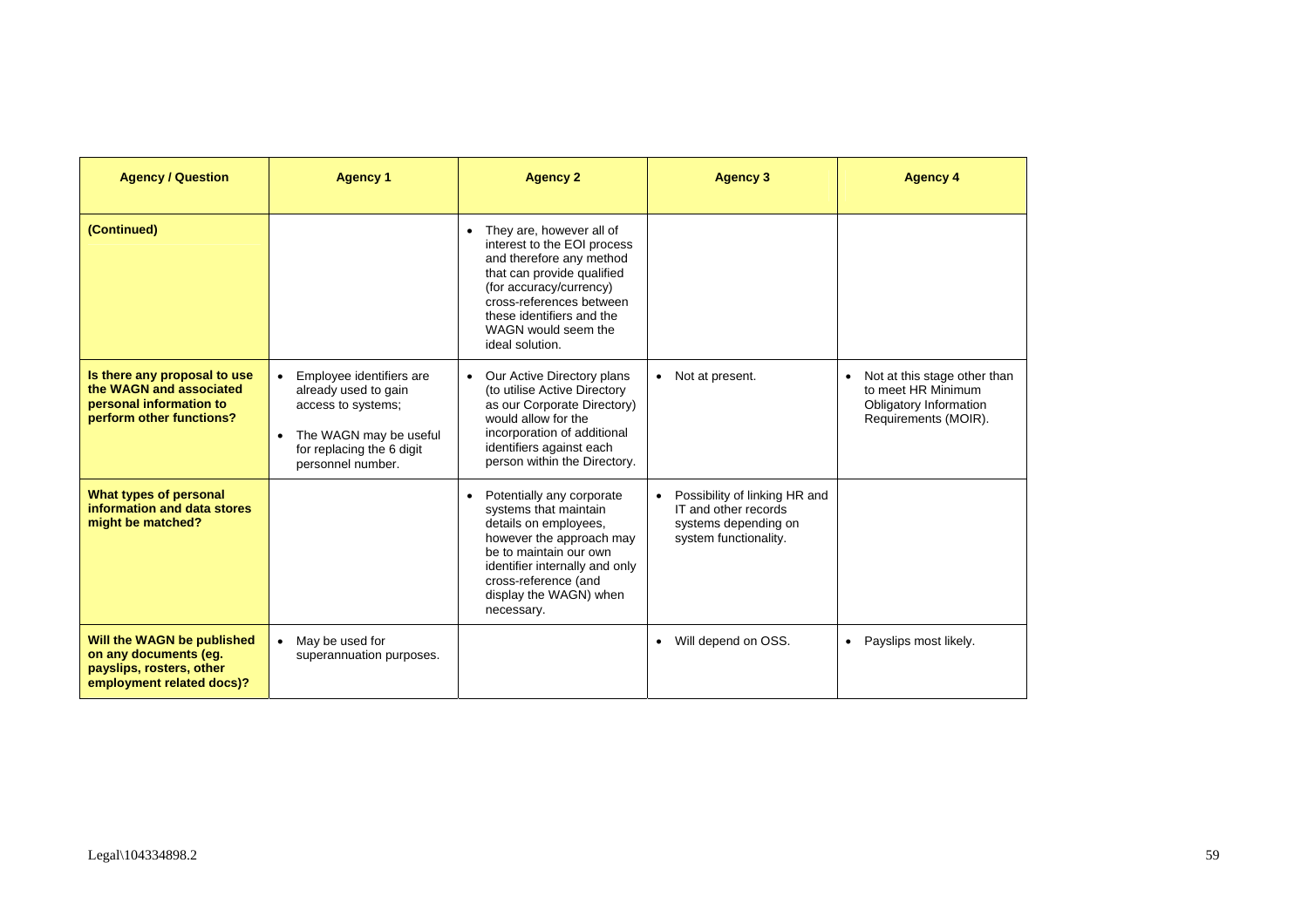| <b>Agency / Question</b>                                                                                                                                                                                                                                             | <b>Agency 1</b>                                                             | <b>Agency 2</b> | <b>Agency 3</b>                                                | <b>Agency 4</b>                                                                    |
|----------------------------------------------------------------------------------------------------------------------------------------------------------------------------------------------------------------------------------------------------------------------|-----------------------------------------------------------------------------|-----------------|----------------------------------------------------------------|------------------------------------------------------------------------------------|
| Can it be expected that any<br><b>WA Government Agency</b><br>employees will oppose the<br>introduction of the WAGN (or<br>completion of an EOI check /<br>retention of copies of or<br>details from EOI documents)<br>or any particular uses of the<br><b>WAGN?</b> | • There may be some issues<br>around issuing WAGNs to<br>certain employees. |                 |                                                                | • Some resistance may need<br>to be managed via a<br>change management<br>process. |
| How will complaints about<br>the WAGN (collection of<br>personal information,<br>allocation of the WAGN and<br>use of either of these) be<br>dealt with by Agencies?                                                                                                 |                                                                             |                 |                                                                |                                                                                    |
| Will or should individual<br><b>Agencies be responsible for</b><br>responding to complaints<br>made to the Information<br><b>Commissioner, and for being</b><br>involved in conciliation<br>processes?                                                               |                                                                             |                 |                                                                | • Preferably not.                                                                  |
| Will the exceptions from the<br>application of the Bill<br>contained in IPP 6 (eg. to<br>carry out functions<br>efficiently) adequately<br>authorise the intended<br>collection, use and<br>disclosure of the WAGN by<br><b>WA Government Agencies?</b>              |                                                                             |                 | • Yes, the WAGN would<br>enable more efficient<br>functioning. |                                                                                    |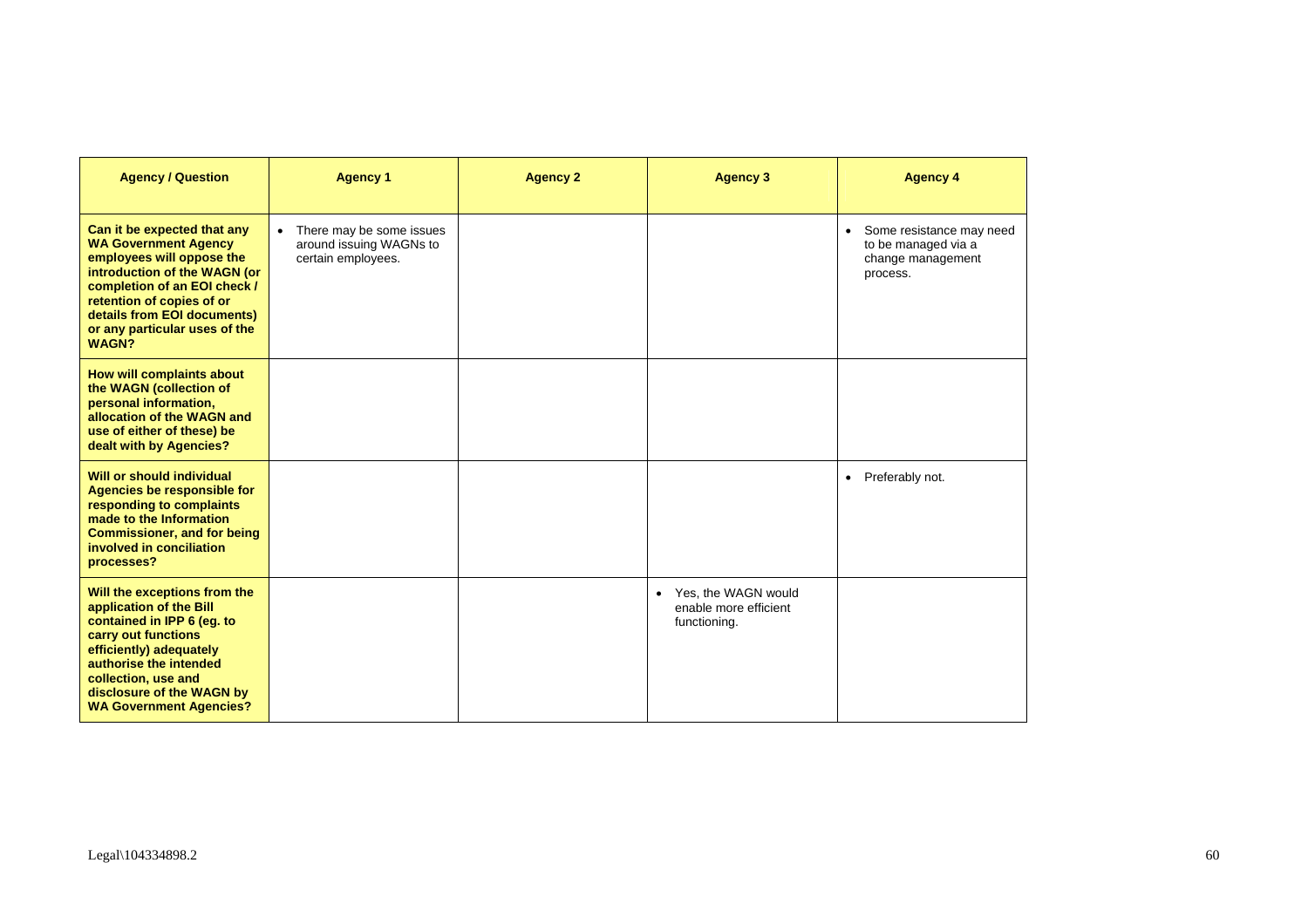| <b>Agency / Question</b>                                                                                                                                                                                                                                                                                                                                                   | <b>Agency 1</b> | <b>Agency 2</b> | <b>Agency 3</b> | <b>Agency 4</b>                                                                            |
|----------------------------------------------------------------------------------------------------------------------------------------------------------------------------------------------------------------------------------------------------------------------------------------------------------------------------------------------------------------------------|-----------------|-----------------|-----------------|--------------------------------------------------------------------------------------------|
| Will it be necessary to<br>consent to the collection,<br>use and disclosure of the<br><b>WAGN to be obtained, or can</b><br>consent be avoided by<br>relying on the "carrying out<br>its functions efficiently"<br>exemption? If so, how, and<br>by whom will consent be<br>obtained (for example where<br>an employee proposes to<br>move from one Agency to<br>another). |                 |                 |                 |                                                                                            |
| Are agencies in favour of a<br>code of conduct?                                                                                                                                                                                                                                                                                                                            |                 |                 |                 | Will need to be discussed<br>further within the Agency<br>but sounds like a great<br>idea. |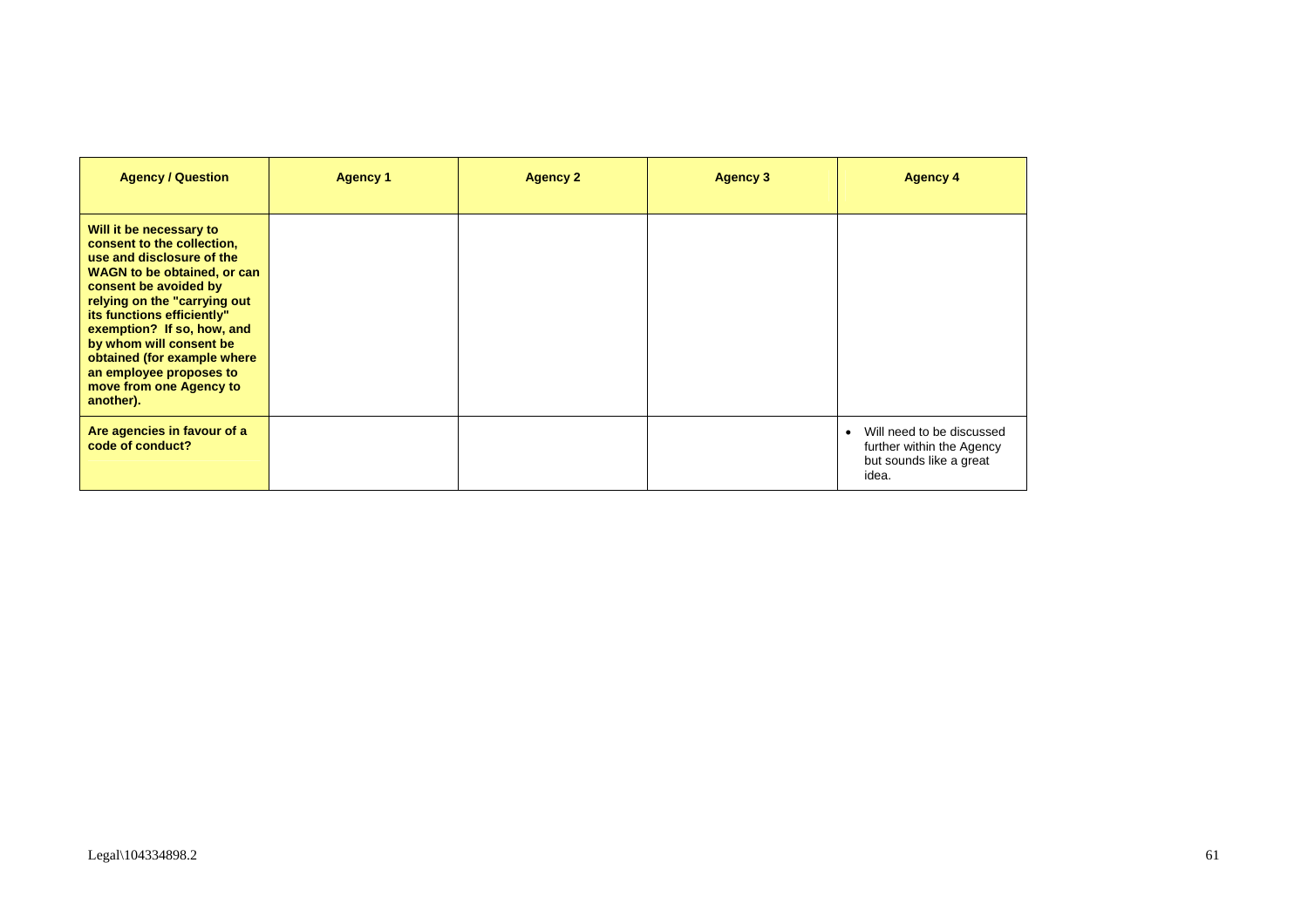| <b>Agency / Question</b>                                                                                                                      | <b>Agency 5</b>                                                                                                                                                                                                                                                                                                                                                                                                                                                                         | <b>Agency 6</b>                                                                                                                                                                                                                                                                                                                                                                                                                                                                                                                                                                                                                                                                                                                         | <b>Agency 7</b>                                                                                                                                                                                                                                                                                                                                                                                                                                                                                                                                                                                                                                                                              | <b>Agency 8</b>                                                                                                                                                                                                                                                                                      |
|-----------------------------------------------------------------------------------------------------------------------------------------------|-----------------------------------------------------------------------------------------------------------------------------------------------------------------------------------------------------------------------------------------------------------------------------------------------------------------------------------------------------------------------------------------------------------------------------------------------------------------------------------------|-----------------------------------------------------------------------------------------------------------------------------------------------------------------------------------------------------------------------------------------------------------------------------------------------------------------------------------------------------------------------------------------------------------------------------------------------------------------------------------------------------------------------------------------------------------------------------------------------------------------------------------------------------------------------------------------------------------------------------------------|----------------------------------------------------------------------------------------------------------------------------------------------------------------------------------------------------------------------------------------------------------------------------------------------------------------------------------------------------------------------------------------------------------------------------------------------------------------------------------------------------------------------------------------------------------------------------------------------------------------------------------------------------------------------------------------------|------------------------------------------------------------------------------------------------------------------------------------------------------------------------------------------------------------------------------------------------------------------------------------------------------|
| <b>What EOI checks are</b><br>presently undertaken by WA<br><b>Government Agencies on</b><br>new or transferring<br>employees and volunteers? | New Employees undergo a<br>$\bullet$<br>100 point check. We do<br>not sight the documents but<br>rely on the employee<br>getting the appropriate<br>sighting. They must send<br>copies of documents. We<br>do this for a criminal record<br>check:<br>Existing employees who<br>are transferring within the<br>Agency may go through the<br>above. We are considering<br>making the above<br>mandatory if not already<br>done;<br>Volunteers must also go<br>through the above process. | Provision of original<br>$\bullet$<br>documentation, birth<br>certificate or passport and<br>visa where relevant. A<br>photocopy is taken and the<br>original marked to indicate<br>that the original has been<br>sighted with date and<br>signature. Then<br>maintained on personnel<br>file. No drivers' licence<br>sighted unless requirement<br>of job;<br>Where qualifications are<br>essential for the position,<br>the same applies to original<br>qualifications;<br>For some roles, a Federal<br>Police clearance is required<br>in addition to the above:<br>An induction checklist is<br>maintained to ensure<br>information is collected.<br>Sometimes this is post<br>commencement, with the<br>exception of Police Check. | Varies depending on the<br>$\bullet$<br>role that the person is being<br>recruited for. The general<br>approach is:<br>• Australian birth certificate:<br>Australian passport;<br>$\bullet$<br>Australian citizenship<br>certificate; or<br>Other passport and visa<br>check:<br>TFN stored as part of start<br>up process.<br>Checks for transferring<br>employees typically only<br>rely on information from the<br>previous employer;<br>In sensitive roles there will<br>$\bullet$<br>be a requirement for a 100<br>point check and possibly<br>police and other security<br>agencies;<br>For certain roles profession<br>$\bullet$<br>qualification will also be<br>sighted and copied. | <b>Birth certificate</b><br>$\bullet$<br>Driver's licence<br>$\bullet$<br>Qualifications<br>$\bullet$<br><b>Residency status</b><br>$\bullet$<br>Police clearance<br>$\bullet$<br>Passport / Visa (as<br>necessary)<br>Payment summary<br><b>GESB number</b><br>$\bullet$<br><b>TFN</b><br>$\bullet$ |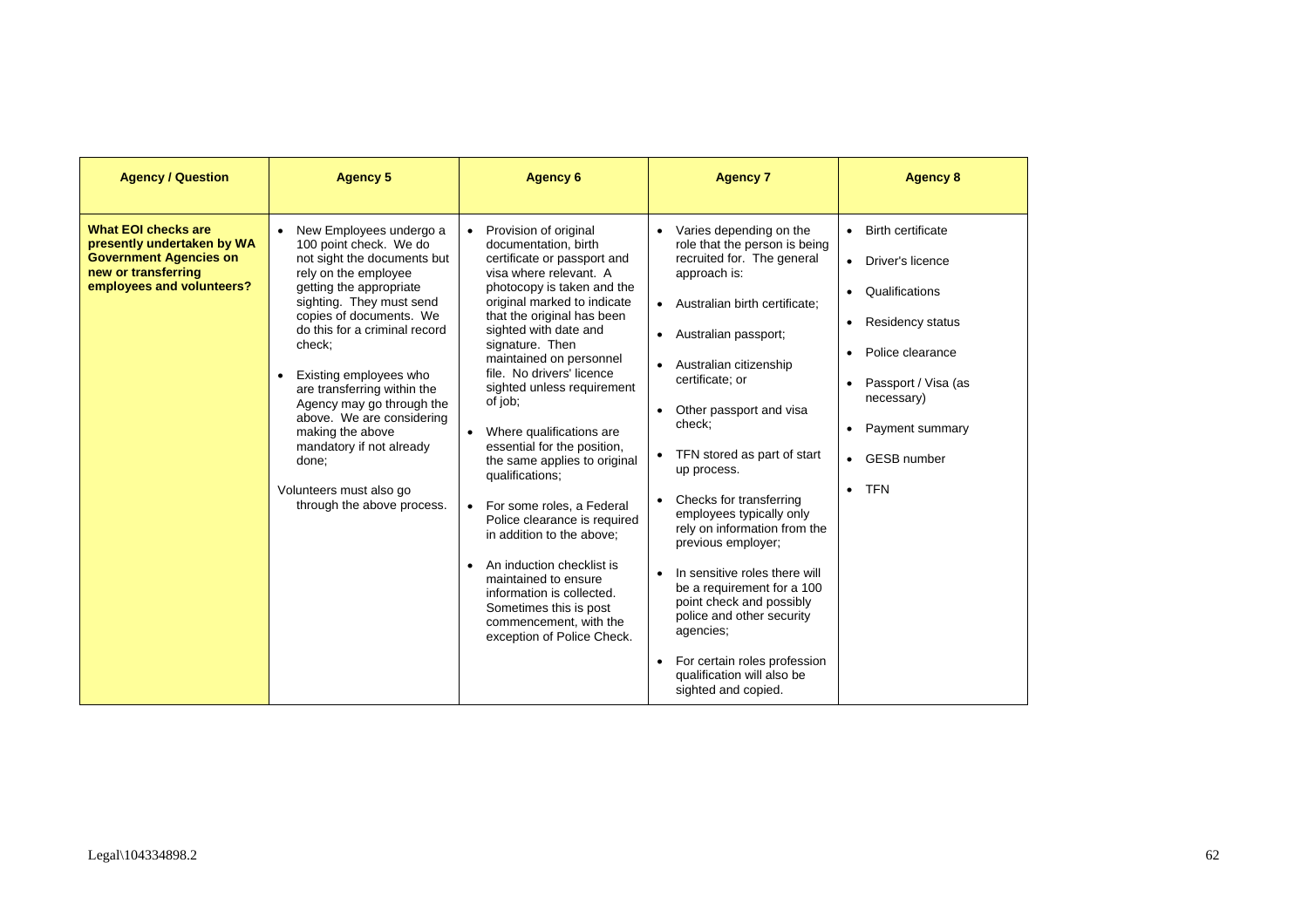| <b>Agency / Question</b>                                                                                                     | <b>Agency 5</b>                                                                                                                                                                                                                    | <b>Agency 6</b>                                                                                                                                                                                                                                                                                                                              | <b>Agency 7</b>                                                                                                                                                                                                                                                                                                                                                                                                                                                                          | <b>Agency 8</b>                                                                                                                                                                 |
|------------------------------------------------------------------------------------------------------------------------------|------------------------------------------------------------------------------------------------------------------------------------------------------------------------------------------------------------------------------------|----------------------------------------------------------------------------------------------------------------------------------------------------------------------------------------------------------------------------------------------------------------------------------------------------------------------------------------------|------------------------------------------------------------------------------------------------------------------------------------------------------------------------------------------------------------------------------------------------------------------------------------------------------------------------------------------------------------------------------------------------------------------------------------------------------------------------------------------|---------------------------------------------------------------------------------------------------------------------------------------------------------------------------------|
| <b>Should/are copies of EOI</b><br>documents be retained by<br>the Agency undertaking the<br><b>EOI process?</b>             | If employees send copies<br>of documents for 100 point<br>check. Otherwise, our<br>forms allow the sighting<br>officer to tick that they have<br>sighted it:<br>We may move to a<br>requirement to retain<br>copies in the future. | • Yes - sighted copies are<br>filed on individual personnel<br>files:<br>During the period of<br>employment - yes.<br>however, if the person<br>transfers to another Agency<br>these records should follow<br>them;<br>Terminated employee<br>records are maintained in<br>accordance with the WA<br>Government Record<br>Keeping Standards. | Currently, hard copies are<br>$\bullet$<br>retained on HR files:<br>Proposed that if OSS and<br>$\bullet$<br>the WAGN are fully utilised<br>then there is a need for soft<br>copies of EOI documents to<br>be retained and possibly<br>passed between Agencies<br>as employees move;<br>If the WAGN is a<br>$\bullet$<br>centralised process, the<br>EOI documents should be<br>retained at OSS. Agency<br>understanding is that the<br>aim is to no longer have a<br>hard copy HR file. | • Yes. it is essential for<br>investigative purposes;<br>Usually stored in personnel<br>files or local databases;<br>Used for career<br>$\bullet$<br>progression in some cases. |
| Should there be any<br>exceptions to the<br>requirement for an EOI<br>process?                                               | At present as this is a<br>$\bullet$<br>policy, the Director General<br>can and has waived the ID<br>check requirement;<br>Long term staff may never<br>have undergone an ID<br>check.                                             | $\bullet$ No.                                                                                                                                                                                                                                                                                                                                | No.<br>$\bullet$                                                                                                                                                                                                                                                                                                                                                                                                                                                                         | No, unless general clerical<br>$\bullet$<br>positions or casual<br>employees;<br>Minimum EOI checks<br>$\bullet$<br>required.                                                   |
| How are employee identifiers<br>presently issued by each<br>agency? What type of<br>identification process is<br>undertaken? | Payroll / Employee number<br>$\bullet$<br>is allocated by the payroll<br>system;<br>Some employees / non-<br>$\bullet$<br>employees are issued an<br>information system number.                                                    | Our HR system<br>$\bullet$<br>automatically generates a<br>unique 6 character number.                                                                                                                                                                                                                                                        | Multiple numbers are<br>$\bullet$<br>issued: Payroll number for<br>personnel in the payroll<br>system; Network and<br>building access identifiers;<br>Individual application<br>identifiers; E-mail<br>identifiers; Badges / tokens.<br>The EOI process is not<br>really rigorous.<br>WAGN could be linked.                                                                                                                                                                              | HRMIS issues identifier and<br>$\bullet$<br>EOI process is undertaken<br>on induction.                                                                                          |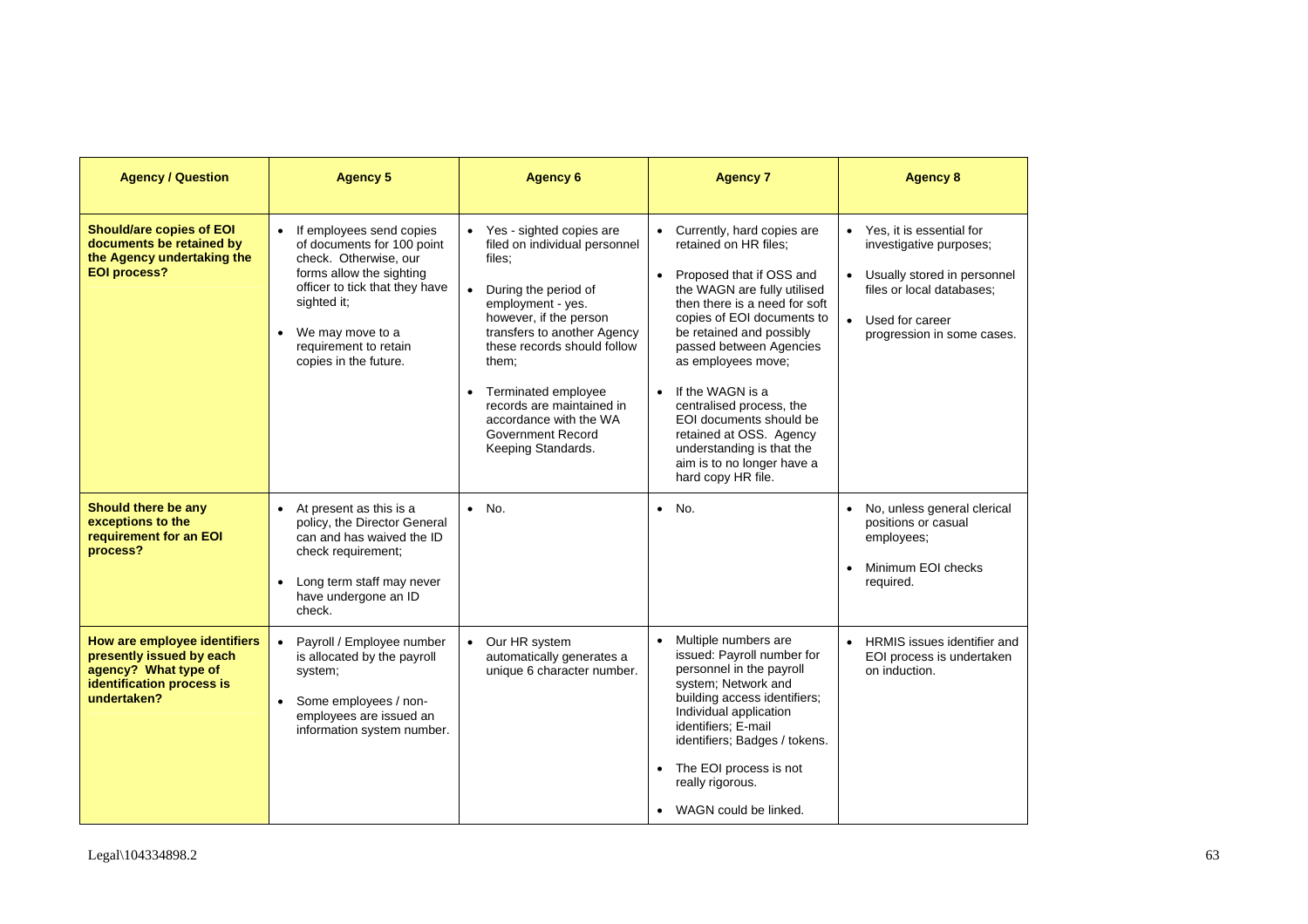| <b>Agency / Question</b>                                                                        | <b>Agency 5</b>                                                                                                                                                                        | <b>Agency 6</b>                                                                                                                                                                                                                                                                                                                                                                                                                                                                                                                                                                                                      | <b>Agency 7</b>                                                                                                                                                                                                                                                                                                                                                                                                                                                                                                                                                                                                                                                                                                                                                                                                                   | <b>Agency 8</b>                                                                                                                                   |
|-------------------------------------------------------------------------------------------------|----------------------------------------------------------------------------------------------------------------------------------------------------------------------------------------|----------------------------------------------------------------------------------------------------------------------------------------------------------------------------------------------------------------------------------------------------------------------------------------------------------------------------------------------------------------------------------------------------------------------------------------------------------------------------------------------------------------------------------------------------------------------------------------------------------------------|-----------------------------------------------------------------------------------------------------------------------------------------------------------------------------------------------------------------------------------------------------------------------------------------------------------------------------------------------------------------------------------------------------------------------------------------------------------------------------------------------------------------------------------------------------------------------------------------------------------------------------------------------------------------------------------------------------------------------------------------------------------------------------------------------------------------------------------|---------------------------------------------------------------------------------------------------------------------------------------------------|
| How do agencies envisage<br>that EOI processes will be<br>undertaken for existing<br>employees? | • 100 Point Check minimum;<br>There are issues with<br>travelling and itinerant<br>employees. Often they are<br>not able to provide enough<br>ID to satisfy the check<br>requirements. | Will need to communicate<br>with staff on purpose etc.<br>Then audit personnel file to<br>determine whether records<br>exist that satisfy EOI<br>requirements;<br>Request provision of<br>documentation;<br>Follow up;<br>We will still undertake the<br>existing EOI process for<br>new or transferring<br>employees if their<br>documentation is not<br>adequate regardless of<br>whether or not they already<br>have a WAGN.<br><b>Issues:</b><br>What penalties are there for<br>$\bullet$<br>existing employees who will<br>not provide the required<br>information?<br>Resources required for this<br>project. | • Could be phased in with the<br>annual performance<br>development review. For<br>those accessing sensitive<br>information it could be<br>rolled in with periodic<br>security checks;<br>Some volunteers would be<br>very hard to identify,<br>especially those in remote<br>areas:<br>New appointments and<br>٠<br>transfers could be a simple<br>strengthening of current<br>processes;<br>• However, management of<br>soft copies of EOI<br>documents could be a<br>major task and would<br>require new processes and<br>an extension of present<br>technology;<br>• There may be issues with<br>an Agency relying on an<br>identity document that it<br>issues itself:<br>Checking to see that a<br>$\bullet$<br>person is entitled to work<br>(citizenship and/or visa<br>check) needs to be run<br>outside the EOI process. | • Same process by agency in<br>order to match physical<br>identity with systemic<br>process;<br>We require photos to be<br>published on intranet. |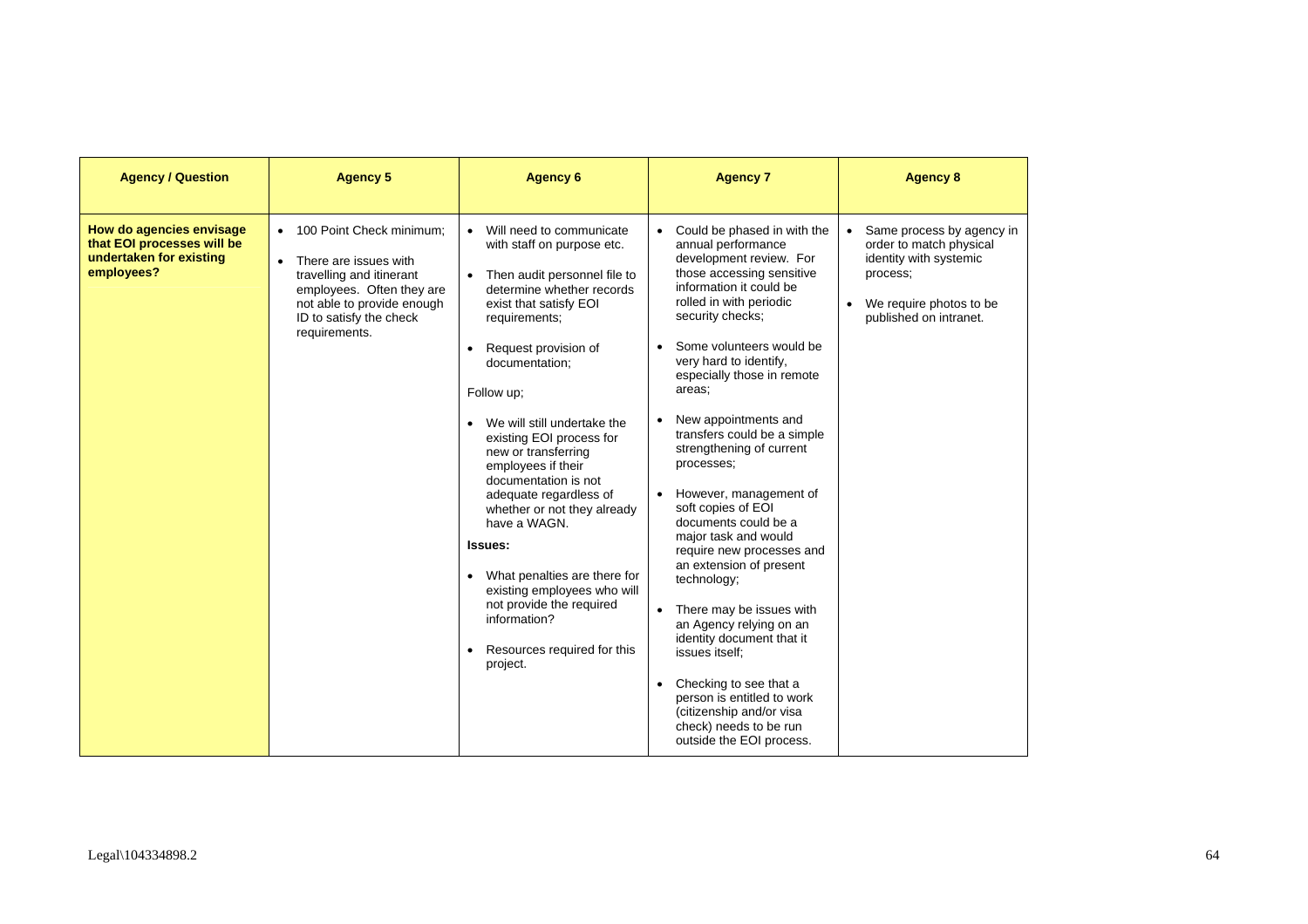| <b>Agency / Question</b>                                                                                                                 | <b>Agency 5</b>                                                                     | <b>Agency 6</b>                                                                                                                                                                                                                                                                                                                                                                                                      | <b>Agency 7</b>                                                                                                                                                                                                                                                                                                                                                                                                           | <b>Agency 8</b>                                                                                                                    |
|------------------------------------------------------------------------------------------------------------------------------------------|-------------------------------------------------------------------------------------|----------------------------------------------------------------------------------------------------------------------------------------------------------------------------------------------------------------------------------------------------------------------------------------------------------------------------------------------------------------------------------------------------------------------|---------------------------------------------------------------------------------------------------------------------------------------------------------------------------------------------------------------------------------------------------------------------------------------------------------------------------------------------------------------------------------------------------------------------------|------------------------------------------------------------------------------------------------------------------------------------|
| Who will be responsible for<br>performing the EOI process?                                                                               | The Agency manages this,<br>but we allow external<br>sighting of IDs.               | Currently the HR area will<br>do this however with our<br>roll in to OSS this issue will<br>need to be addressed as<br>we will not have adequate<br>resources past roll in to<br>OSS.                                                                                                                                                                                                                                | No decision yet. The roll-in<br>date for OSS and the<br>present boundary between<br>Agency HR and OSS HR<br>will affect who does what.<br>If soft copies of EOI<br>documents are to be<br>retained then the storage<br>system may determine who<br>does what:<br>Current process is<br>$\bullet$<br>managed by Agency HR.<br>In remote areas, local<br>management may control<br>the process and forward<br>issues to HR. | • HR branch, managers /<br>Executive directors.                                                                                    |
| Who will be responsible for<br>undertaking EOI processes<br>in remote locations? Will an<br>acceptable referee process<br>be considered? | • Any one on the official list<br>of relevant certifying<br>officers under the Act. | Manager of position or<br>another person in that<br>office. Failing someone<br>suitable, a JP would be<br>required or an employee<br>from another Government<br>department;<br>If this were to cover our<br>locally engaged staff in<br>overseas offices in the<br>future, the EOI<br>requirements would need to<br>be considered further to<br>determine what is practical<br>but achieves the aims of<br>the WAGN. | • No decision yet.<br>OSS/Agency boundary at<br>staff level issues will affect<br>the final status. Depends<br>how important actual<br>identity is to the Agency.<br>Could be viewed by site<br>officer who forwards a copy                                                                                                                                                                                               | • At the moment, the most<br>senior person in a regional<br>office sights and certifies /<br>verifies authenticity of<br>document. |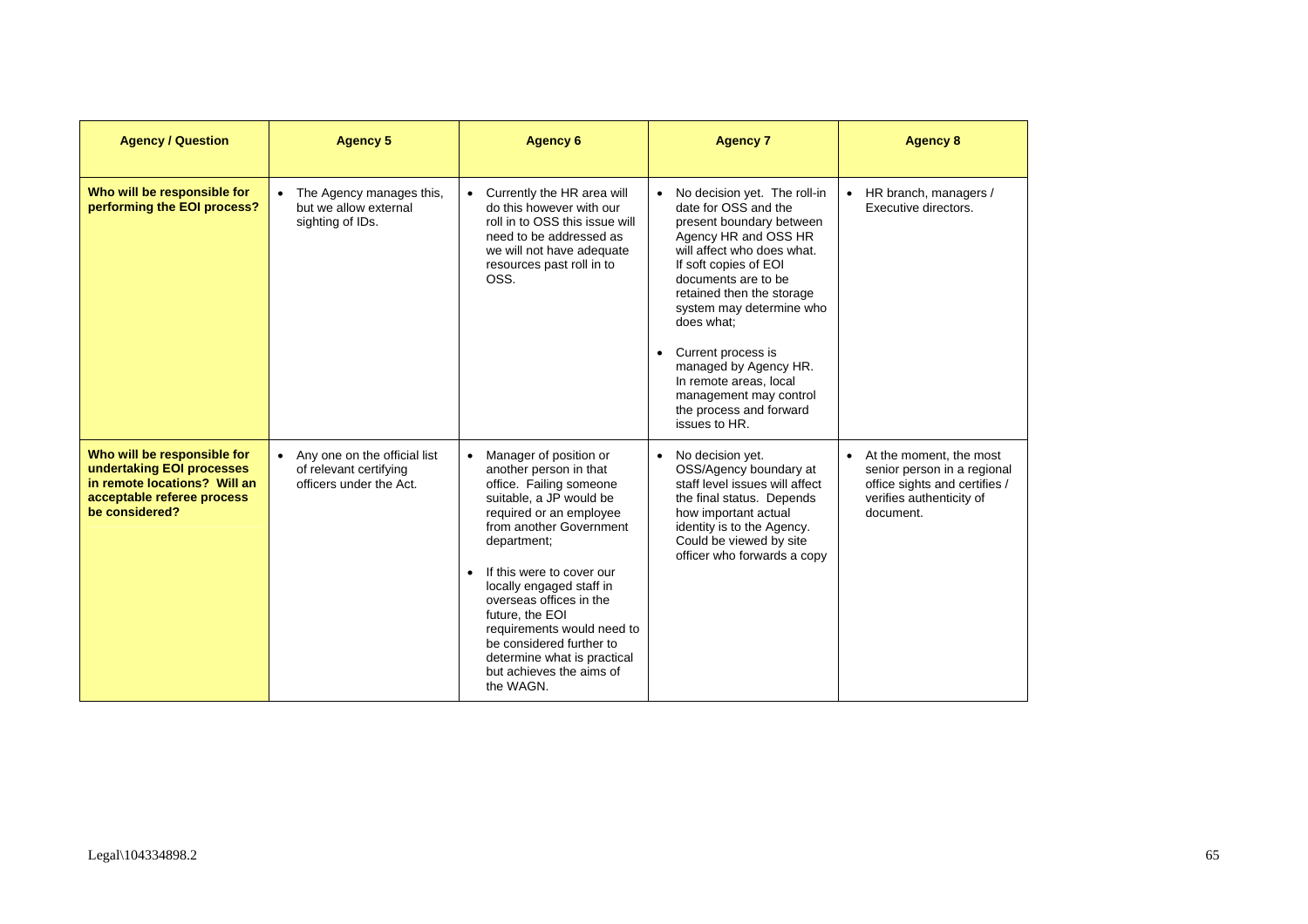| <b>Agency / Question</b>                                                                                                                                                                                                                | <b>Agency 5</b>                                                                                                                                                                                                                                                                                                              | <b>Agency 6</b>                                                                                                                                                                                                                                                                                                                                                          | <b>Agency 7</b>                                                                                                                                                                                                                                                                                                                                                                                                                      | <b>Agency 8</b>                                                                                                                                                                                                                                                                                                                                               |
|-----------------------------------------------------------------------------------------------------------------------------------------------------------------------------------------------------------------------------------------|------------------------------------------------------------------------------------------------------------------------------------------------------------------------------------------------------------------------------------------------------------------------------------------------------------------------------|--------------------------------------------------------------------------------------------------------------------------------------------------------------------------------------------------------------------------------------------------------------------------------------------------------------------------------------------------------------------------|--------------------------------------------------------------------------------------------------------------------------------------------------------------------------------------------------------------------------------------------------------------------------------------------------------------------------------------------------------------------------------------------------------------------------------------|---------------------------------------------------------------------------------------------------------------------------------------------------------------------------------------------------------------------------------------------------------------------------------------------------------------------------------------------------------------|
| How (if at all) will EOI<br>information collected during<br>the enrolment process be<br>stored and used following<br>the allocation of a WAGN?                                                                                          | • We have an employee form<br>which records that 100<br>points of ID have been<br>sighted;<br>• Employees often send<br>certified copies of these<br>documents and we retain<br>copies of these documents.                                                                                                                   | • Currently on personnel file.<br>In future in accordance with<br>OSS record keeping<br>requirements.                                                                                                                                                                                                                                                                    | • Too early for a decision.<br>Could be at OSS as a<br>managed image in EDRMS<br>attached to the WAGN<br>registry;<br>• Could be stored in agency.<br>However, it will either rely<br>on a "shadow" hard copy of<br>the HR file with a managed<br>image in an EDRMS.<br>However for this to be<br>logically managed for the<br>life of the record then it<br>should be stored and<br>managed at OSS or some<br>other central Agency. | In HRMIS, personnel file<br>and integrated document<br>management systems.                                                                                                                                                                                                                                                                                    |
| <b>Will existing employee</b><br>identifiers assigned by<br>agencies be retained? If so,<br>how will a particular<br>employee's WAGN be linked<br>to their existing identifier<br>(and any other associated<br>information about them)? | Existing identifiers will be<br>$\bullet$<br>retained at present;<br>• May be used as an<br>employee identifier in the<br>future:<br>Will be linked on the HR<br>system;<br>We currently have some<br>$\bullet$<br>employees who have<br>multiple employee numbers<br>and will move to one<br>employee number<br>eventually. | • As we are rolling into OSS<br>we will take on the Oracle<br>employee number and be<br>allocated WAGNs for all<br>staff;<br>Some employees have<br>multiple jobs at one time<br>linked to the same<br>employee identifier;<br>Employees who terminate<br>$\bullet$<br>and are re-employed are<br>re-allocated their employee<br>number, with a different job<br>number. | • Don't know yet. Ideally the<br>WAGN should replace all<br>existing payroll and HR<br>identifiers.                                                                                                                                                                                                                                                                                                                                  | • Prefer re-allocation of<br>numbers at a specific point<br>in time - preferably on roll-<br>in to OSS. The only<br>problem is when an<br>employee has multiple job<br>numbers (the current<br>maximum is 15);<br>A potential issue is the<br>change in reporting<br>sequence (Agency<br>presently uses a 6 digit<br>identifier with two optional<br>digits). |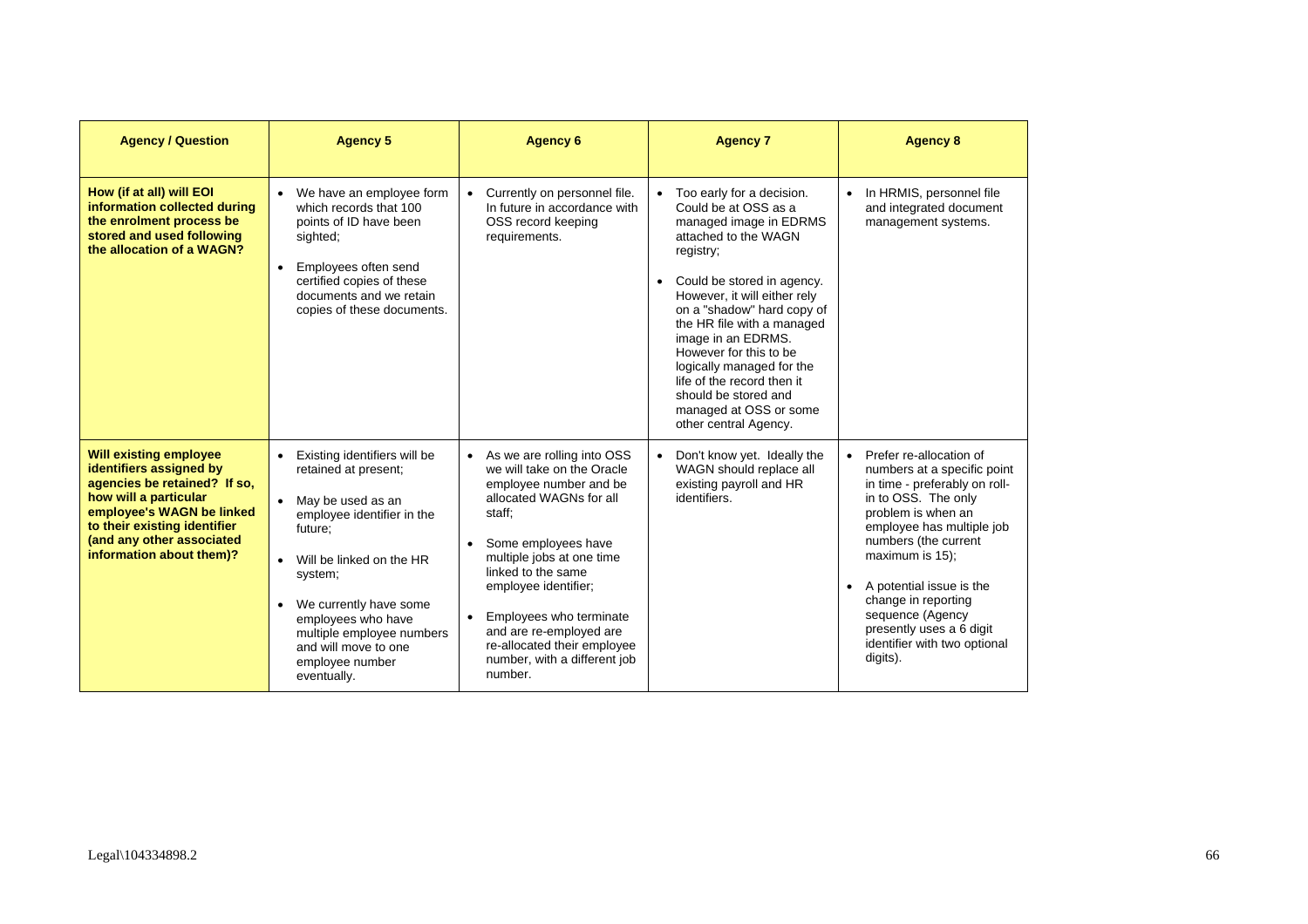| <b>Agency / Question</b>                                                                                             | <b>Agency 5</b>                                                              | <b>Agency 6</b>                                                                                                | <b>Agency 7</b>                                                                                                                                                                                                                                                                                                                                                                                        | <b>Agency 8</b>                                                                                                                                                                                                                                                              |
|----------------------------------------------------------------------------------------------------------------------|------------------------------------------------------------------------------|----------------------------------------------------------------------------------------------------------------|--------------------------------------------------------------------------------------------------------------------------------------------------------------------------------------------------------------------------------------------------------------------------------------------------------------------------------------------------------------------------------------------------------|------------------------------------------------------------------------------------------------------------------------------------------------------------------------------------------------------------------------------------------------------------------------------|
| Is there any proposal to use<br>the WAGN and associated<br>personal information to<br>perform other functions?       | • Unsure.                                                                    | • Not at this stage;<br>We have implemented<br>single sign on across most<br>IT applications in the<br>Agency. | Not immediately. In the<br>$\bullet$<br>medium term it could be<br>used as a first part of a<br>federated identity<br>management system.<br>However as currently<br>described there will not be<br>significant information in<br>the WAGN for this to be<br>much use:<br>Use as a unique synthetic<br>$\bullet$<br>identifier for many systems.<br>Probably only link it to<br>name for those systems. | Not at this stage and highly<br>$\bullet$<br>dependent on how rigorous<br>the security is for the<br>WAGN registrar;<br>It is complex due to various<br>$\bullet$<br>work locations including<br>regional offices.                                                           |
| What types of personal<br>information and data stores<br>might be matched?                                           | • Name;<br>DoB;<br>$\bullet$<br>Address;<br>$\bullet$<br>• Current employee. |                                                                                                                | Name into various internal<br>$\bullet$<br>operating system;<br>Long-term could check if a<br>$\bullet$<br>WAGN is for a current<br>employee in the public<br>sector.                                                                                                                                                                                                                                  | IDMS:<br>$\bullet$<br>HRMIS:<br>$\bullet$<br>$\bullet$ LAN;<br>Finance;<br>$\bullet$<br>• GESB.                                                                                                                                                                              |
| Will the WAGN be published<br>on any documents (eg.<br>payslips, rosters, other<br>employment related<br>documents)? | • May be on payslip and<br>employee ID card.                                 | Depends on what OSS<br>$\bullet$<br>provides.                                                                  | Potentially most OSS forms<br>$\bullet$<br>(payslips, leave forms,<br>termination and exit forms);<br>Could be used as a self-<br>$\bullet$<br>service kiosk to access<br>OSS systems.                                                                                                                                                                                                                 | Personnel files<br>$\bullet$<br>Payslips & Leave<br>$\bullet$<br>applications;<br>Web kiosk;<br>$\bullet$<br>Recruitment application<br>$\bullet$<br>forms:<br>Travel claims:<br>$\bullet$<br>Timesheets:<br>٠<br>General Ledger;<br>Establishment reports etc.<br>$\bullet$ |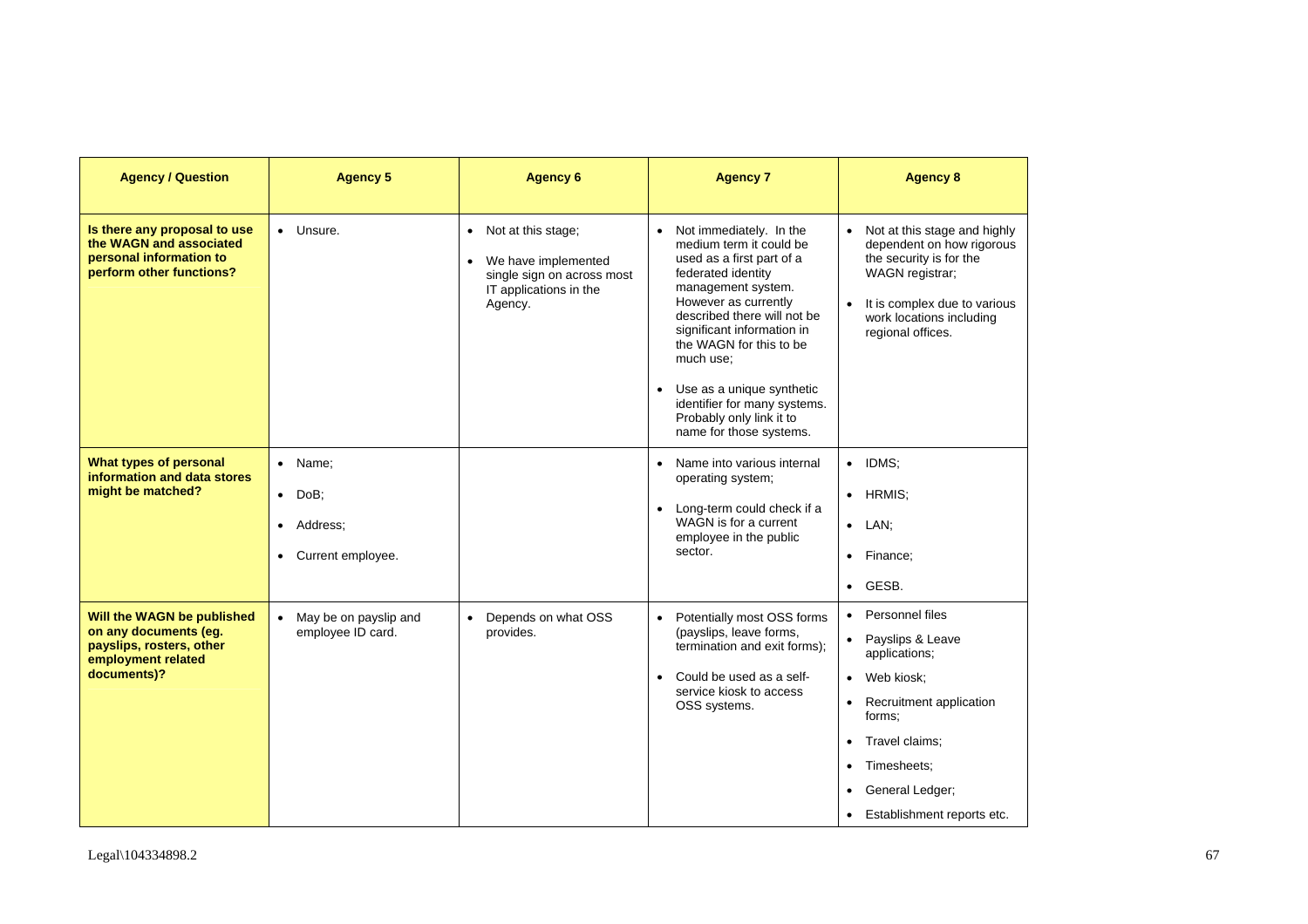| <b>Agency / Question</b>                                                                                                                                                                                                                                             | <b>Agency 5</b>                                                                                                                                                                              | <b>Agency 6</b> | <b>Agency 7</b>                                                                                                                                                                                                                                                                                                                                                                                                                                                                      | <b>Agency 8</b>                                                                                                                                                                                                                                                                                                                  |
|----------------------------------------------------------------------------------------------------------------------------------------------------------------------------------------------------------------------------------------------------------------------|----------------------------------------------------------------------------------------------------------------------------------------------------------------------------------------------|-----------------|--------------------------------------------------------------------------------------------------------------------------------------------------------------------------------------------------------------------------------------------------------------------------------------------------------------------------------------------------------------------------------------------------------------------------------------------------------------------------------------|----------------------------------------------------------------------------------------------------------------------------------------------------------------------------------------------------------------------------------------------------------------------------------------------------------------------------------|
| Can it be expected that any<br><b>WA Government Agency</b><br>employees will oppose the<br>introduction of the WAGN (or<br>completion of an EOI check /<br>retention of copies of or<br>details from EOI documents)<br>or any particular uses of the<br><b>WAGN?</b> | • Depends on what it is used<br>for. If we can use it to<br>replace a number of other<br>numbers, it may be OK;<br>Otherwise, staff will<br>$\bullet$<br>struggle to remember their<br>WAGN. | $\bullet$ No.   | Not much of an issue<br>$\bullet$<br>anticipated for this Agency<br>about the WAGN itself.<br>However, given the level of<br>change and uncertainty<br>around the migration into<br>OSS then there may be<br>resistance to the level of<br>change in total;<br>EOI could be more of an<br>$\bullet$<br>issue depending on the<br>rigour of the process<br>especially if the HR<br>resources are already<br>stretched after the<br>reductions that follow on to<br>the OSS migration. | • Yes, for the following<br>reasons:<br>Security of officers -<br>$\bullet$<br>inspectors, compliance<br>officers etc. and other high<br>profile occupations such as<br>commissioners and State<br>[?] Engineers;<br>• FOI requests will identify<br>officers and their status:<br>The extent WAGN will be<br>$\bullet$<br>used. |
| How will complaints about<br>the WAGN (collection of<br>personal information,<br>allocation of the WAGN and<br>use of either of these) be<br>dealt with by Agencies?                                                                                                 | • Not sure.                                                                                                                                                                                  |                 | Would simply feed into the<br>$\bullet$<br>HR process initially.<br>However, if the issue of the<br>complaint extends beyond<br>the Agency then there must<br>be a mechanism to refer<br>such matters to the OSS.                                                                                                                                                                                                                                                                    | On the merits of each case.                                                                                                                                                                                                                                                                                                      |
| Will or should individual<br>Agencies be responsible for<br>responding to complaints<br>made to the Information<br><b>Commissioner, and for being</b><br>involved in conciliation<br>processes?                                                                      | $\bullet$ No.                                                                                                                                                                                |                 | Depends on the nature of<br>$\bullet$<br>the complaint. Sometimes<br>the Agency would be<br>appropriate but in others<br>OSS as the controlling<br>department should be<br>responsible. Sometimes<br>both the Agency and OSS<br>may need to be involved.                                                                                                                                                                                                                             | Whoever is managing the<br>WAGN Register, not<br>individual agencies on their<br>own.                                                                                                                                                                                                                                            |